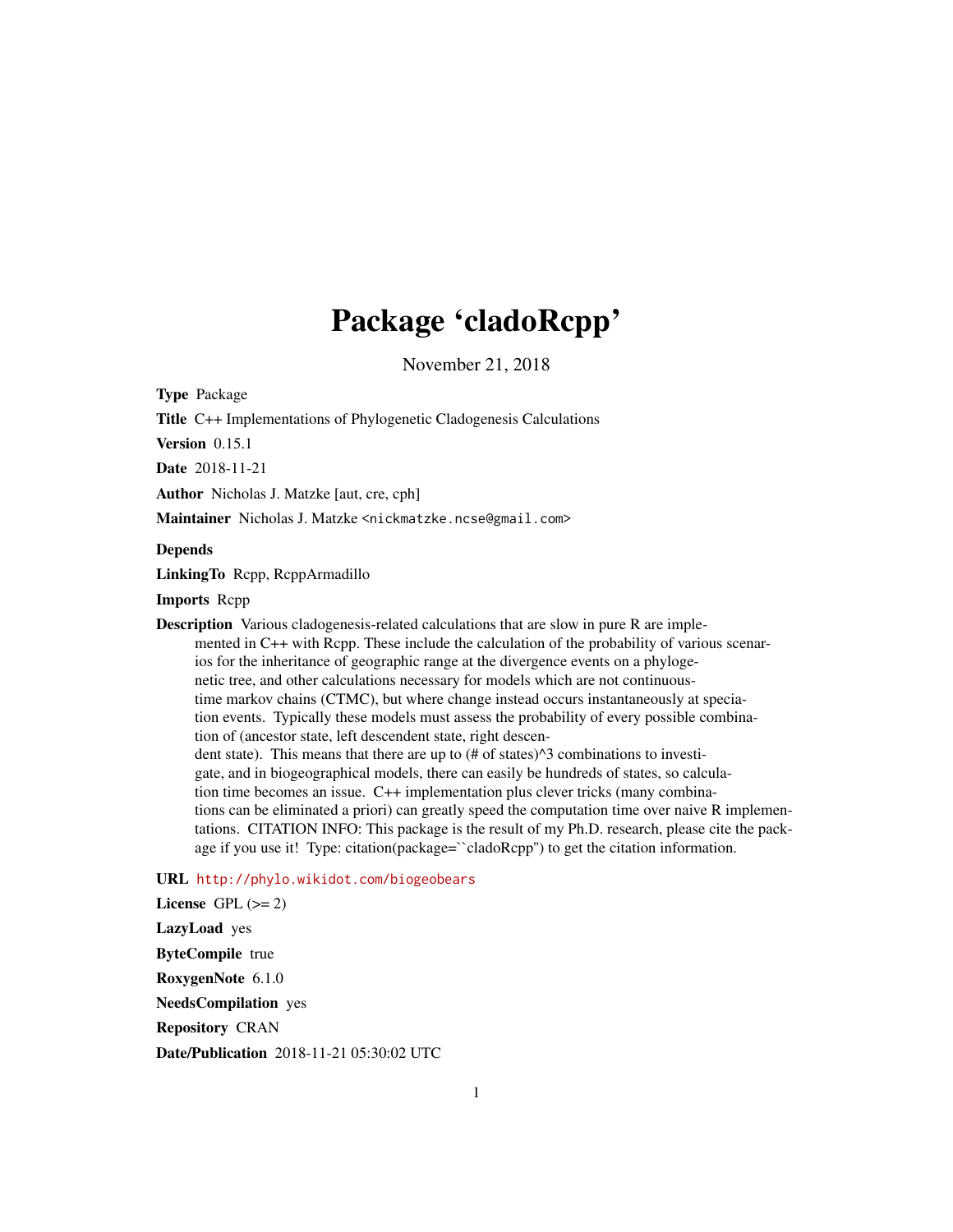## <span id="page-1-0"></span>R topics documented:

| -18                                                                                                 |
|-----------------------------------------------------------------------------------------------------|
| <sup>20</sup>                                                                                       |
|                                                                                                     |
| -23                                                                                                 |
| $repp\_calc\_anclikes\_sp\_COOprobs \ldots \ldots \ldots \ldots \ldots \ldots \ldots \ldots$<br>-26 |
| -28                                                                                                 |
| -31                                                                                                 |
| 33                                                                                                  |
| 35                                                                                                  |
| 36                                                                                                  |
| -38                                                                                                 |
| -39                                                                                                 |
| 40                                                                                                  |
| 41                                                                                                  |
| 42                                                                                                  |
| 45                                                                                                  |
|                                                                                                     |

## **Index a** set of the set of the set of the set of the set of the set of the set of the set of the set of the set of the set of the set of the set of the set of the set of the set of the set of the set of the set of the s

cladoRcpp-package *Phylogenetic probability calculations using Rcpp*

#### Description

Cladogenic probability calculations using Rcpp

#### Details

| Package:  | cladoRcpp  |
|-----------|------------|
| Type:     | Package    |
| Version:  | 0.15.1     |
| Date:     | 2018-11-21 |
| License:  | $GPL (=3)$ |
| LazyLoad: | yes        |

Summary: This package implements in C++/Rcpp various cladogenesis-related calculations that are slow in pure R. These include the calculation of the probability of various scenarios for the inheritance of geographic range at the divergence events on a phylogenetic tree, and other calculations necessary for models which are not continuous-time markov chains (CTMC), but where change instead occurs instantaneously at speciation events. Typically these models must assess the probability of every possible combination of (ancestor state, left descendent state, right descendent state). This means that there are up to  $(\# \text{ of states})^3$  combinations to investigate, and in biogeographical models, there can easily be hundreds of states, so calculation time becomes an issue. C++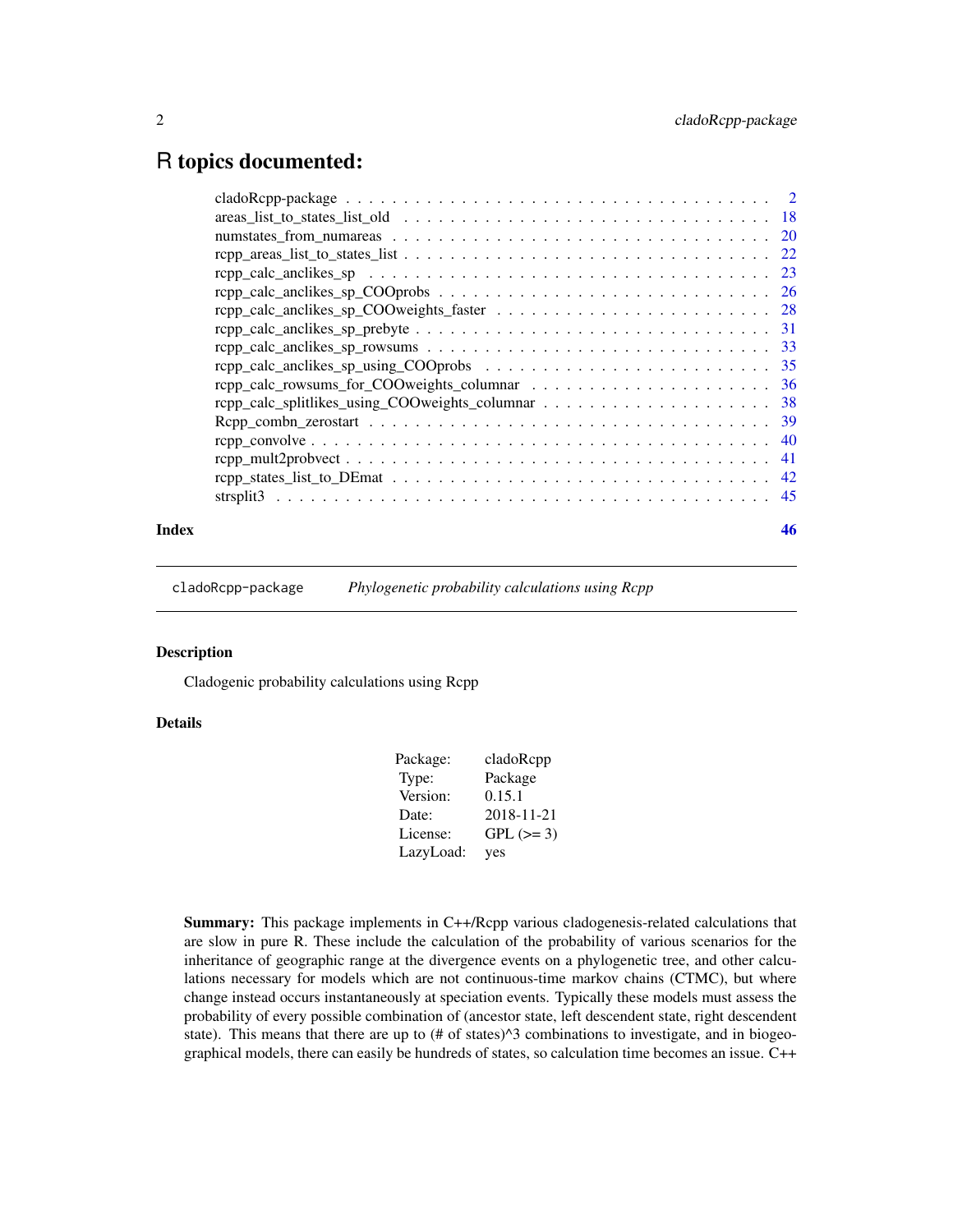#### <span id="page-2-0"></span>cladoRcpp-package 3

implementation plus clever tricks (many combinations can be eliminated a priori) can greatly speed the computation time over naive R implementations.

CITATION INFO: This package is the result of my Ph.D. research, please cite the package if you use it! Type: citation(package="cladoRcpp") to get the citation information.

See also the citation information for the sister packages, citation(package="rexpokit") and citation(package="BioGeoBEARS")

Further information: In particular, in cladoRcpp, functions are implemented to calculate the probability, given a model, of various scenarios for the inheritance of geographic range at speciation events, where the left and right branches may inherit ranges different from each other and different from the ancestor.

The documentation for [rcpp\\_areas\\_list\\_to\\_states\\_list](#page-21-1), and [rcpp\\_calc\\_anclikes\\_sp](#page-22-1) contain the basic introduction to the logic of ancestral states and cladogenesis probabilities with historicalbiogeography models.

The widely-used historical biogeography program LAGRANGE (Ree & Smith 2008) has only one cladogenesis model, which is fixed and therefore not subject to inference. LAGRANGE's cladogenesis model gives equal weight/equal probability to all allowed cladogenesis events. LAGRANGE allows:

1. sympatric speciation (copying the ancestral range to descendant ranges), but only for ranges of size=1 area

2. vicariant speciation (the descendant range is divided between the 2 descendant species), but at least one of the descendants must have a ranges of size=1 area

3. sympatric "subset" speciation (one species starts inside the ancestral range, the other inherits the ancestral range); again, one of the descendants must have a ranges of size=1 area

But, another range inheritance scenario is imaginable:

4. founder-event speciation, where one descendant species inherits the ancestral range, and the other species has a range completely outside of the ancestral range

cladoRcpp allows specification of these different models, including allowing different weights for the different processes, if users would like to infer the optimal model, rather than simply fixing it ahead of time. The optimization and model choice is done with the help of the sister packages, rexpokit and BioGeoBEARS.

*Note:* I began this package with a little bit of code from Rcpp and the various examples that have been written with it, as well as from the following:

1. phyloRcppExamples by Vladimir Minin (https://r-forge.r-project.org/scm/viewvc.php/pkg/phyloRcppExamples/?root=evo and http://markovjumps.blogspot.com/2012/01/packaging-and-exposing-rcpp-functions.html) – which shows how to do phylogenetic operations in C++, accessed with R

2. rcppbugs by Whit Armstrong (https://github.com/armstrtw/rcppbugs and http://cran.r-project.org/web/packages/rcppbugs/ – which does BUGS-style MCMC via C++ functions wrapped in R. It does this much faster than MCMCpack and rjags.

#### Note

Some starting code borrowed from Rcpp examples, Whit Armstrong's rcppbugs, and Vladimir Minin's phyloRcppExamples.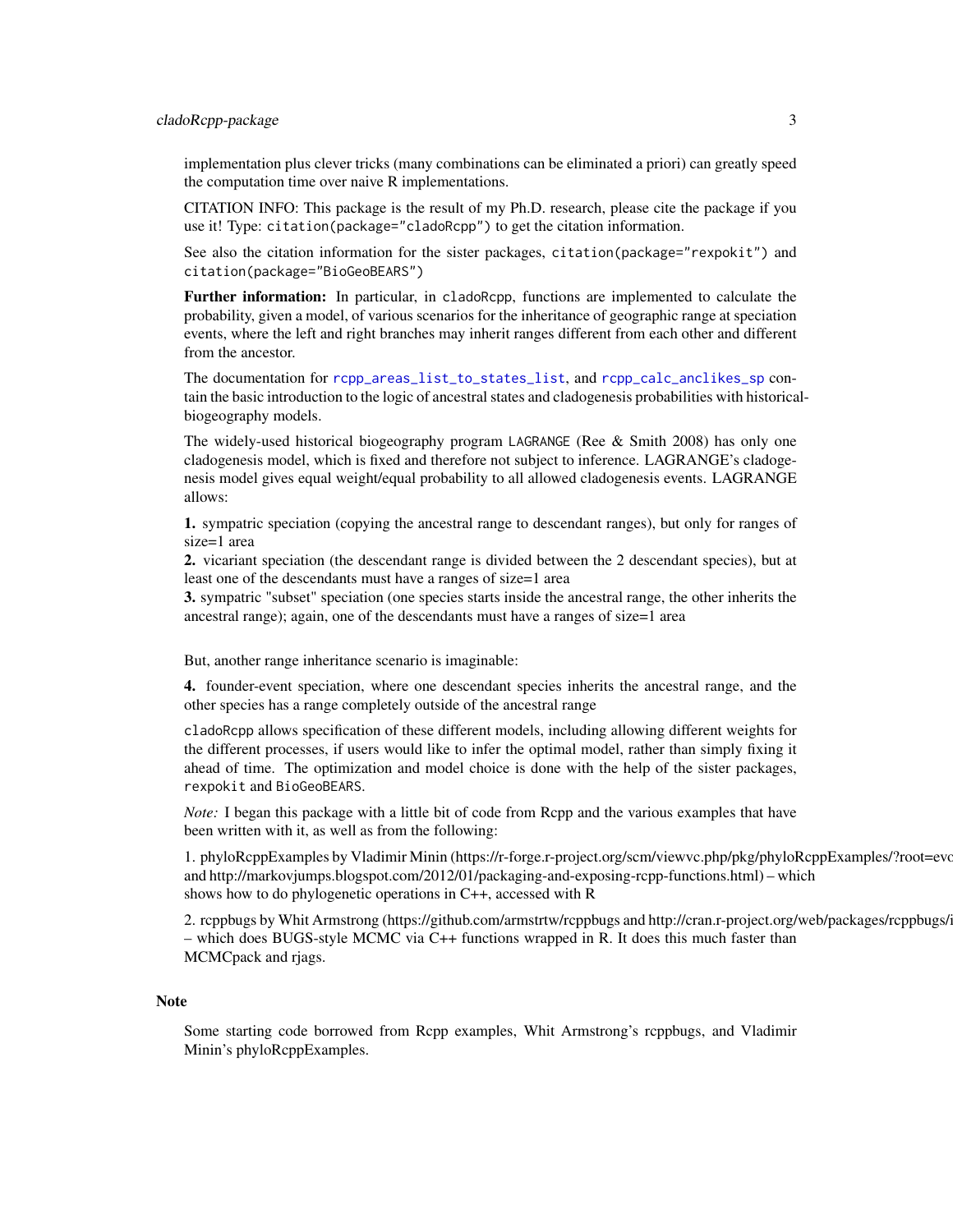#### <span id="page-3-0"></span>Author(s)

Nicholas J. Matzke <matzke@berkeley.edu>

#### References

#### <http://phylo.wikidot.com/biogeobears>

Matzke N (2012). "Founder-event speciation in BioGeoBEARS package dramatically improves likelihoods and alters parameter inference in Dispersal-Extinction-Cladogenesis (DEC) analyses." \_Frontiers of Biogeography\_, \*4\*(suppl. 1), pp. 210. ISSN 1948-6596, Poster abstract published in the Conference Program and Abstracts of the International Biogeography Society 6th Biannual Meeting, Miami, Florida. Poster Session P10: Historical and Paleo-Biogeography. Poster 129B. January 11, 2013, <URL: <http://phylo.wikidot.com/matzke-2013-international-biogeography-society-poster>>. Ree RH, Moore BR, Webb CO and Donoghue MJ (2005). "A likelihood framework for inferring the evolution of geographic range on phylogenetic trees." \_Evolution\_, \*59\*(11), pp. 2299-311. Ree, Richard H Moore, Brian R Webb, Campbell O Donoghue, Michael J Research Support, U.S. Gov't, Non-P.H.S. United States Evolution; international journal of organic evolution Evolution. 2005 Nov;59(11):2299-311., <URL: http://www.ncbi.nlm.nih.gov/entrez/query.fcgi?cmd=Retrieve&db=PubMed&dopt=Citationd

Ree RH and Smith SA (2008). "Maximum likelihood inference of geographic range evolution by dispersal, local extinction, and cladogenesis." \_Systematic Biology\_, \*57\*(1), pp. 4-14. <URL: http://dx.doi.org/10.1080/10635150701883881>, <URL: http://www.ncbi.nlm.nih.gov/entrez/query.fcgi?cmd=Retrieve&db=

#### See Also

[rcpp\\_calc\\_anclikes\\_sp](#page-22-1), [rcpp\\_areas\\_list\\_to\\_states\\_list](#page-21-1), Rcpp, RcppArmadillo

## Examples

```
# To get citation information for cladoRcpp, type:
citation(package="cladoRcpp")
# Please also cite the sister packages I created to utilize rexpokit:
# citation(package="rexpokit") # Roger Sidje is a coauthor
                                  # of rexpokit and author of
                                  # the FORTRAN EXPOKIT
# citation(package="BioGeoBEARS")
library(cladoRcpp)
# Test this first as it causes problems for --gct or --use-valgrind
areas_list = c("A", "B", "C")areas_list
# Calculate the list of 0-based indices for each possible
# geographic range, i.e. each combination of areas
## Not run:
states_list = rcpp_areas_list_to_states_list(areas=areas_list, maxareas=3,
include_null_range=FALSE)
```
## End(Not run)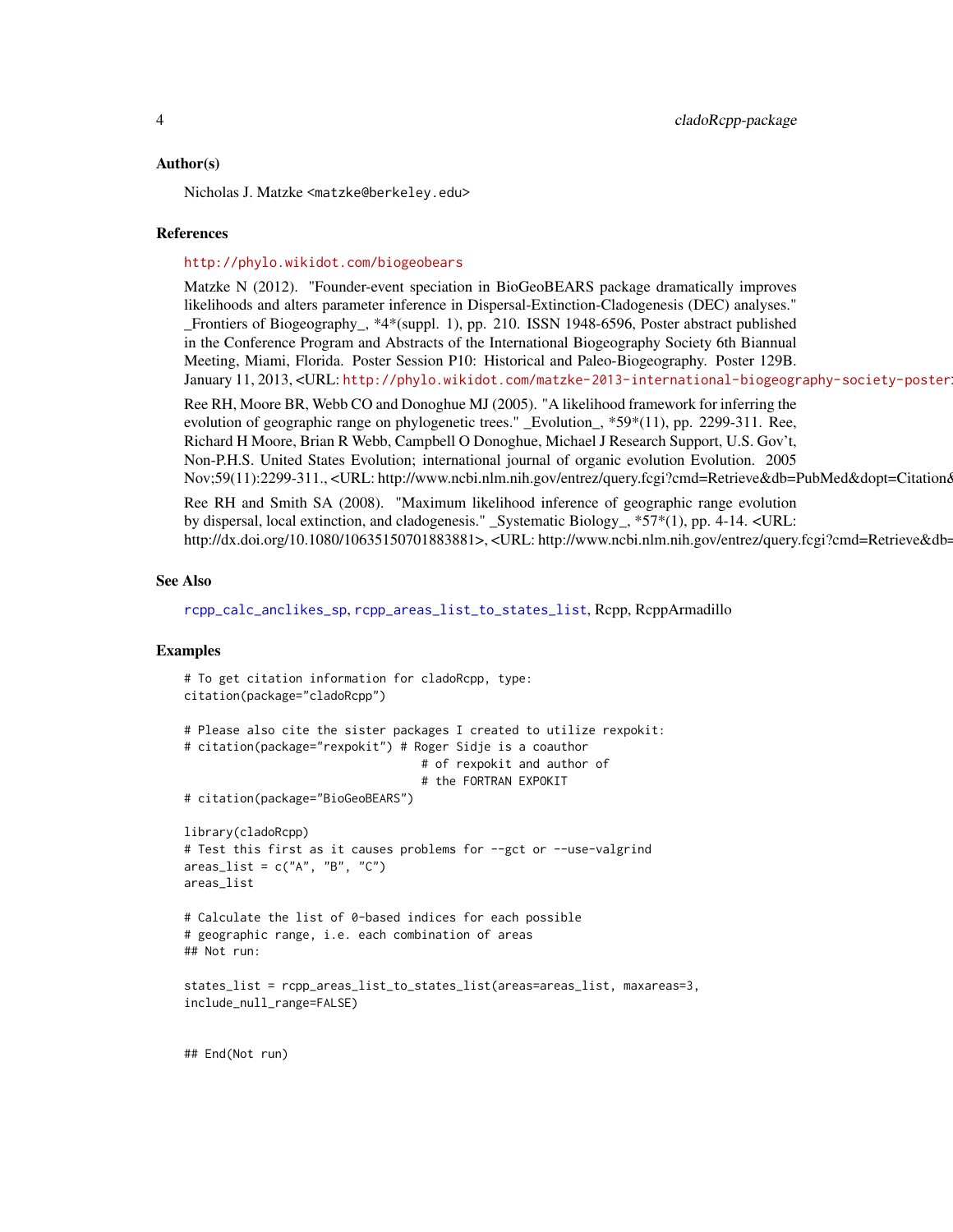```
#################################################################################
# Examples using C++ to speed up the slow step of getting all possible combinations
# of areas (important when when number_of_areas >= 7, as this can mean
# 2^number_of_areas states, and (2^number_of_areas)^2 imaginable descendant pairs
# from each ancestral state.
#################################################################################
#######################################################
# Set up 2 vectors, then convolve them
#######################################################
ca = c(1, 2, 3, 4, 5)cb = c(2, 2, 2, 2, 2)rcpp_convolve(a=ca, b=cb)
#'
# Same as:
convolve(ca, cb, conj=TRUE, type="open")
#######################################################
# Cross-products
#######################################################
ca = c(1, 2, 3, 4, 5)cb = c(2, 2, 2, 2, 2)rcpp_mult2probvect(a=ca, b=cb)
# Same as:
c(ca %o% cb)
# Or:
outer(ca, cb)
c(outer(ca, cb))
# Or:
tcrossprod(ca, cb)
c(tcrossprod(ca, cb))
```

```
#################################################################################
# Calculate the number of states (i.e., number of difference geographic ranges,
# i.e. number of different combinations of presence/absence in areas) based on
# the number of areas
#################################################################################
numstates_from_numareas(numareas=3, maxareas=3, include_null_range=FALSE)
numstates_from_numareas(numareas=3, maxareas=3, include_null_range=TRUE)
numstates_from_numareas(numareas=3, maxareas=2, include_null_range=TRUE)
numstates_from_numareas(numareas=3, maxareas=1, include_null_range=TRUE)
numstates_from_numareas(numareas=7, maxareas=7, include_null_range=TRUE)
numstates_from_numareas(numareas=7, maxareas=2, include_null_range=TRUE)
```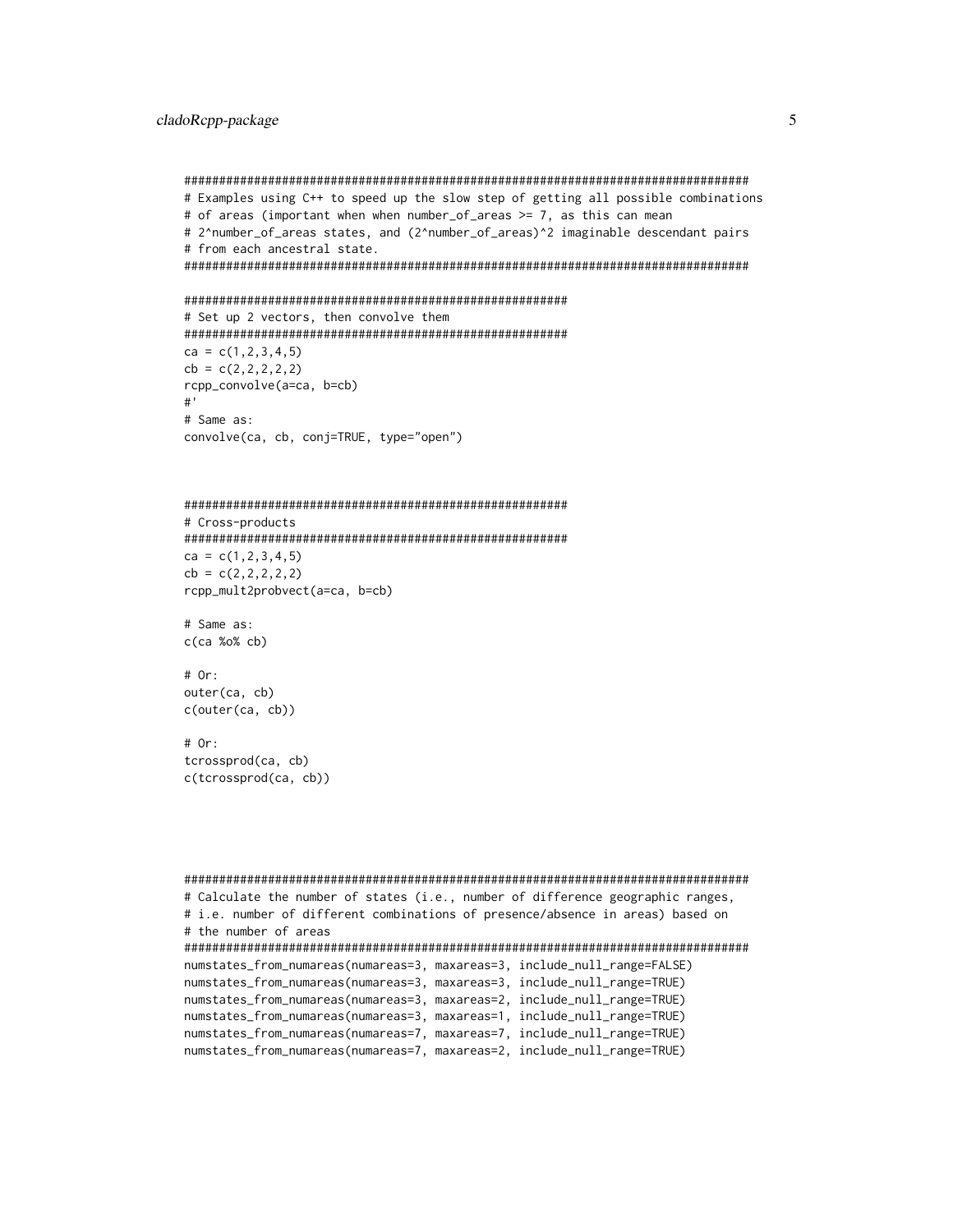```
numstates_from_numareas(numareas=8, maxareas=8, include_null_range=TRUE)
numstates_from_numareas(numareas=8, maxareas=2, include_null_range=TRUE)
numstates_from_numareas(numareas=20, maxareas=20, include_null_range=TRUE)
numstates_from_numareas(numareas=20, maxareas=2, include_null_range=TRUE)
numstates_from_numareas(numareas=20, maxareas=3, include_null_range=TRUE)
#################################################################################
# Generate the list of states based on the list of areas
# And then generate the continuous-time transition matrix (Q matrix)
# for changes that happen along branches
# (the changes that happen at nodes are cladogenesis events)
#################################################################################
# Specify the areas
areas\_list = c("A", "B", "C")areas_list
# Let's try Rcpp_combn_zerostart, in case that is the source of a
# problem found via AddressSanitizer
Rcpp_combn_zerostart(n_to_choose_from=4, k_to_choose=2, maxlim=1e+07)
Rcpp_combn_zerostart(n_to_choose_from=4, k_to_choose=3, maxlim=1e+07)
# Calculate the list of 0-based indices for each possible
# geographic range, i.e. each combination of areas
## Not run:
states_list = rcpp_areas_list_to_states_list(areas=areas_list, maxareas=3,
include_null_range=FALSE)
states_list
states_list = rcpp_areas_list_to_states_list(areas=areas_list, maxareas=3,
include_null_range=TRUE)
states_list
states_list = rcpp_areas_list_to_states_list(areas=areas_list, maxareas=2,
include_null_range=TRUE)
states_list
states_list = rcpp_areas_list_to_states_list(areas=areas_list, maxareas=1,
include_null_range=TRUE)
states_list
## End(Not run)
# Hard-code the along-branch dispersal and extinction rates
d = 0.2e = 0.1# Calculate the dispersal weights matrix and the extinction weights matrix
# Equal dispersal in all directions (unconstrained)
areas = areas_list
distances_mat = matrix(1, nrow=length(areas), ncol=length(areas))
```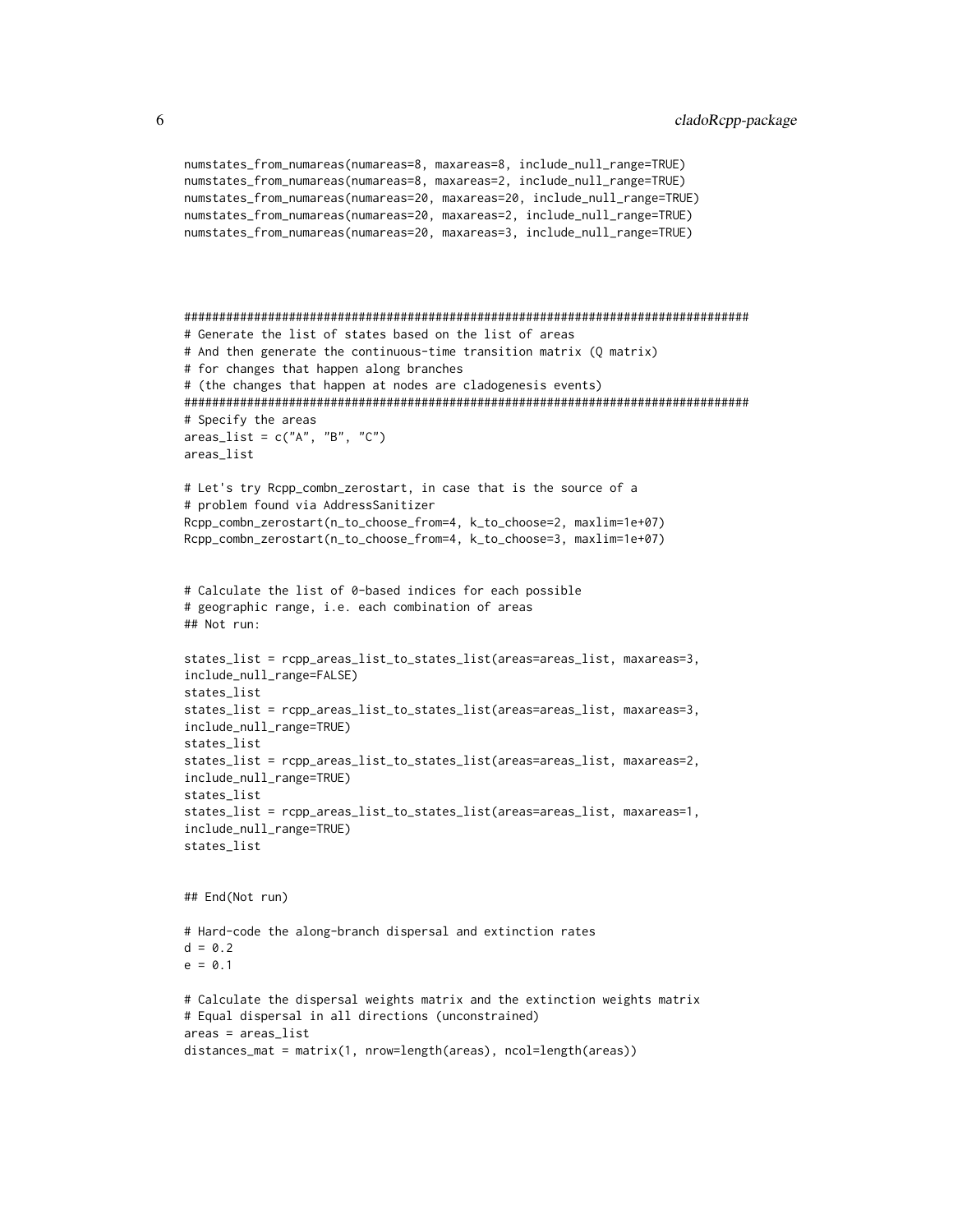```
dmat = matrix(d, nrow=length(areas), ncol=length(areas))
dmat
# Equal extinction probability for all areas
elist = rep(e, length(areas))
elist
# Set up the instantaneous rate matrix (Q matrix, Qmat)
# DON'T force a sparse-style (COO-formatted) matrix here
## Not run:
force_sparse = FALSE
Qmat = rcpp_states_list_to_DEmat(areas_list, states_list, dmat, elist,
include_null_range=TRUE, normalize_TF=TRUE, makeCOO_TF=force_sparse)
Qmat
# DO force a sparse-style (COO-formatted) matrix here
force_sparse = TRUE
Qmat = rcpp_states_list_to_DEmat(areas_list, states_list, dmat, elist,
include_null_range=TRUE, normalize_TF=TRUE, makeCOO_TF=force_sparse)
Qmat
## End(Not run)
#################################################################################
# Calculate the probability of each (ancestral range) -->
# (Left,Right descendant range pair) directly
#################################################################################
#######################################################
# Silly example, but which shows the math:
#######################################################
ca = c(1, 2, 3, 4, 5)cb = c(2, 2, 2, 2, 2)temp\_states\_indices = list(c(0), c(1), c(2), c(0,1), c(1,2))condlike_of_data_for_each_ancestral_state = rcpp_calc_anclikes_sp(Rcpp_leftprobs=ca,
Rcpp_rightprobs=cb, l=temp_states_indices, s=1, v=1, j=0, y=1, printmat=TRUE)
condlike_of_data_for_each_ancestral_state
# Another silly example, but which shows the normalization effect of specifying
# Rsp_rowsums:
ca_1s = c(1,1,1,1,1)cb_1s = c(1,1,1,1,1)temp_{states\_indices} = list(c(0), c(1), c(2), c(0,1), c(1,2))
```
# Get the Rsp\_rowsums (sum across each row; each row=an ancestral state)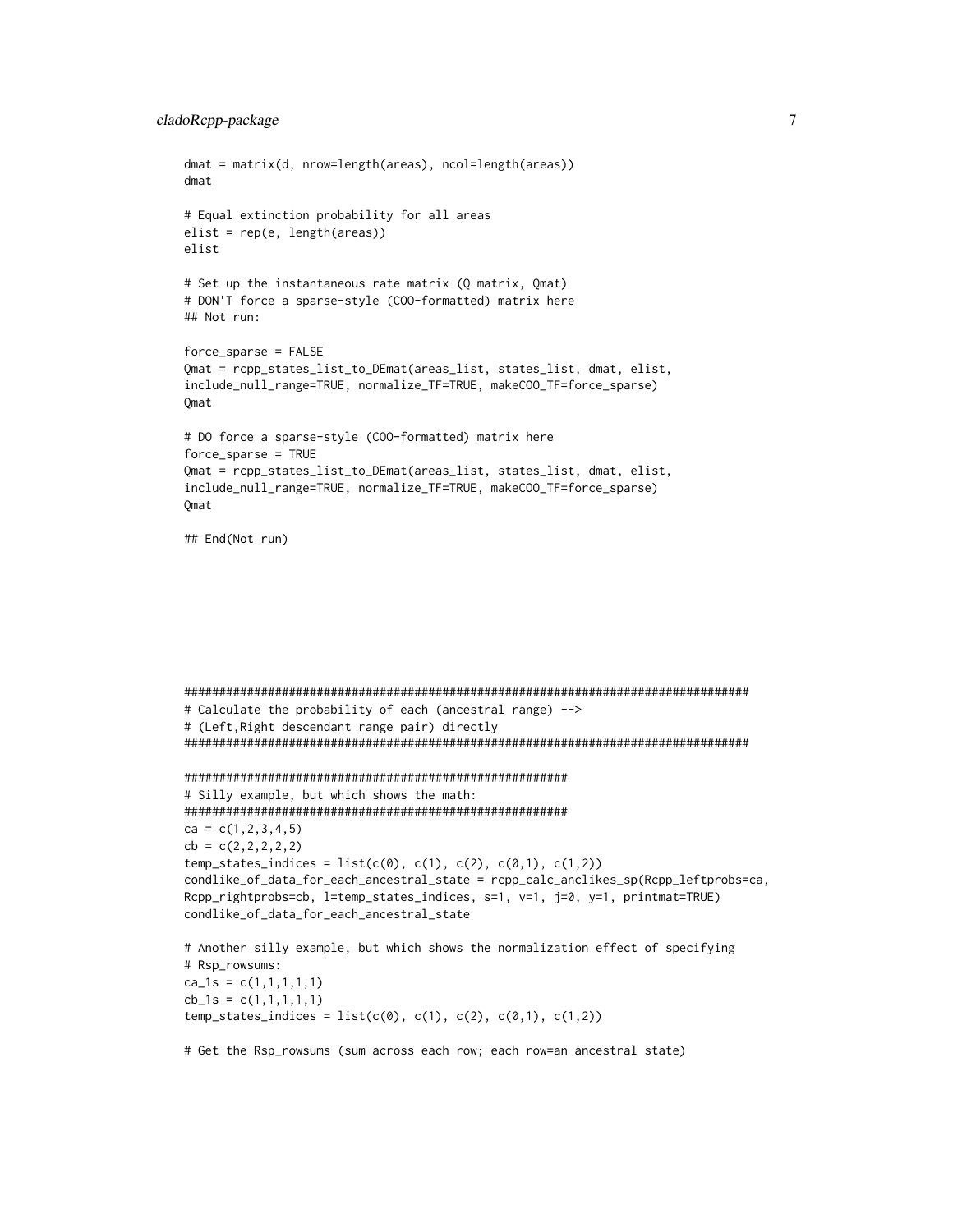```
Rsp_rowsums = rcpp_calc_anclikes_sp(Rcpp_leftprobs=ca_1s, Rcpp_rightprobs=cb_1s,
l=temp_states_indices, s=0.33, v=0.33, j=0, y=0.33, printmat=TRUE)
Rsp_rowsums
```

```
condlike_of_data_for_each_ancestral_state = rcpp_calc_anclikes_sp(Rcpp_leftprobs=ca,
Rcpp_rightprobs=cb, l=temp_states_indices, s=1, v=1, j=0, y=1,
Rsp_rowsums=Rsp_rowsums, printmat=TRUE)
condlike_of_data_for_each_ancestral_state
```

```
#######################################################
# Silly example, but which shows the math -- redo with same cladogenesis model,
# specified differently
#######################################################
ca = c(1, 2, 3, 4, 5)cb = c(2, 2, 2, 2, 2)temp_{states\_indices} = list(c(0), c(1), c(2), c(0,1), c(1,2))condlike_of_data_for_each_ancestral_state = rcpp_calc_anclikes_sp(Rcpp_leftprobs=ca,
Rcpp_rightprobs=cb, l=temp_states_indices, s=0.33, v=0.33, j=0, y=0.33, printmat=TRUE)
condlike_of_data_for_each_ancestral_state
```

```
# Another silly example, but which shows the normalization effect of specifying
# Rsp_rowsums:
ca_1s = c(1,1,1,1,1)cb_1s = c(1,1,1,1,1)temp_{states\_indices} = list(c(0), c(1), c(2), c(0,1), c(1,2))
```

```
# Get the Rsp_rowsums (sum across each row; each row=an ancestral state)
Rsp_rowsums = rcpp_calc_anclikes_sp(Rcpp_leftprobs=ca_1s, Rcpp_rightprobs=cb_1s,
l=temp_states_indices, s=0.33, v=0.33, j=0, y=0.33, printmat=TRUE)
Rsp_rowsums
```

```
condlike_of_data_for_each_ancestral_state = rcpp_calc_anclikes_sp(Rcpp_leftprobs=ca,
Rcpp_rightprobs=cb, l=temp_states_indices, s=0.33, v=0.33, j=0, y=0.33,
Rsp_rowsums=Rsp_rowsums, printmat=TRUE)
condlike_of_data_for_each_ancestral_state
```

```
#######################################################
# Silly example, but which shows the math -- redo with different cladogenesis model
# (sympatric-copying only, maximum range size of 1)
#######################################################
ca = c(1, 2, 3, 4, 5)cb = c(2, 2, 2, 2, 2)temp_{states\_indices} = list(c(0), c(1), c(2), c(0,1), c(1,2))condlike_of_data_for_each_ancestral_state = rcpp_calc_anclikes_sp(Rcpp_leftprobs=ca,
Rcpp_rightprobs=cb, l=temp_states_indices, s=0, v=0, j=0, y=1, printmat=TRUE)
condlike_of_data_for_each_ancestral_state
```

```
# Another silly example, but which shows the normalization effect of specifying
# Rsp_rowsums:
ca_1s = c(1,1,1,1,1)cb_1s = c(1,1,1,1,1)
```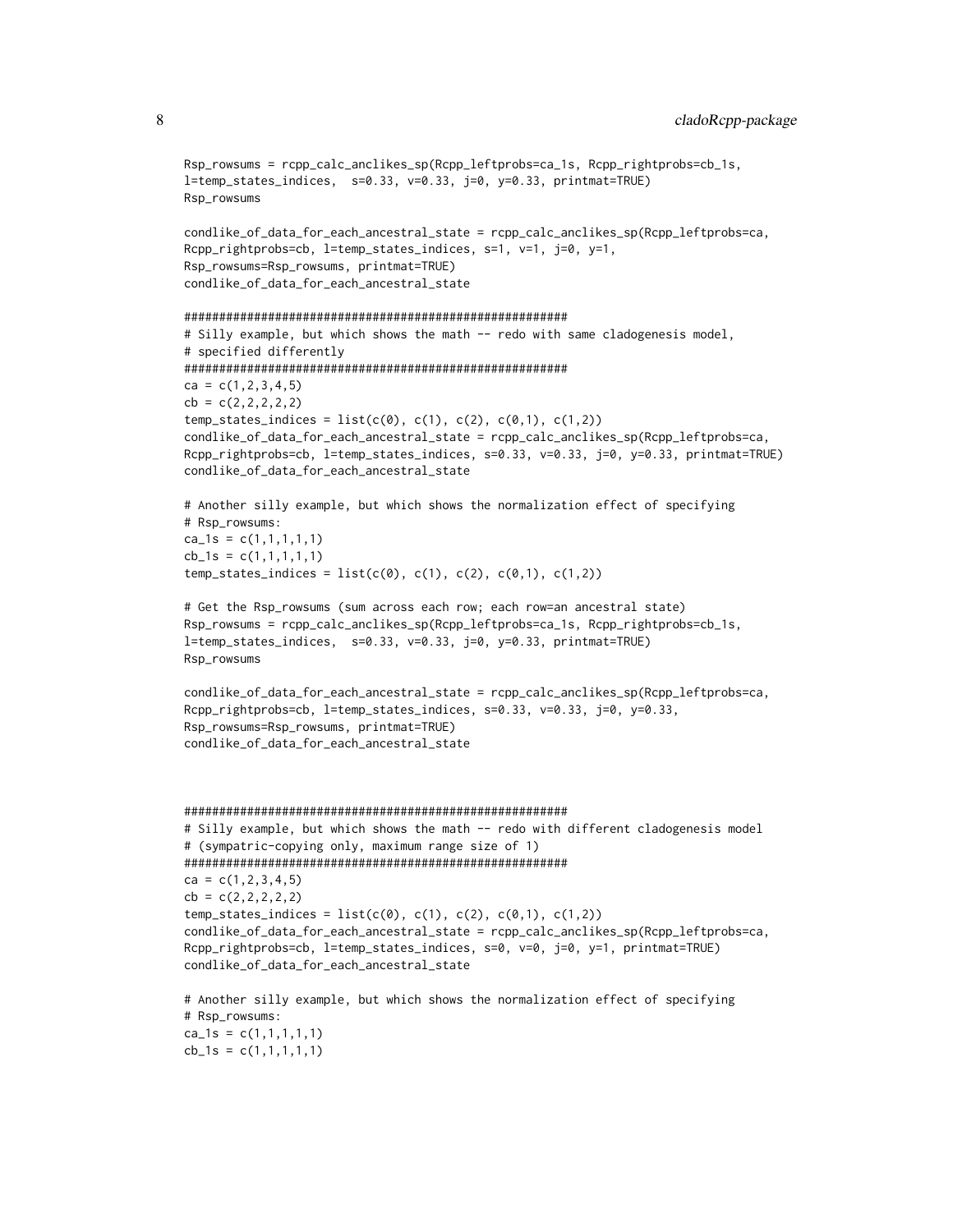## cladoRcpp-package 9

```
temp_{states\_indices} = list(c(0), c(1), c(2), c(0,1), c(1,2))
```

```
# Get the Rsp_rowsums (sum across each row; each row=an ancestral state)
Rsp_rowsums = rcpp_calc_anclikes_sp(Rcpp_leftprobs=ca_1s, Rcpp_rightprobs=cb_1s,
l=temp_states_indices, s=0, v=0, j=0, y=1, printmat=TRUE)
Rsp_rowsums
```

```
# Note that you get NaNs because some of your states (2 areas) are impossible on
# this model
condlike_of_data_for_each_ancestral_state = rcpp_calc_anclikes_sp(Rcpp_leftprobs=ca,
Rcpp_rightprobs=cb, l=temp_states_indices, s=0, v=0, j=0, y=1,
Rsp_rowsums=Rsp_rowsums, printmat=TRUE)
condlike_of_data_for_each_ancestral_state
```

```
#######################################################
# Silly example, but which shows the math -- redo with different
# cladogenesis model (BayArea, sympatric-copying only)
#######################################################
ca = c(1, 2, 3, 4, 5)cb = c(2, 2, 2, 2, 2)temp\_states\_indices = list(c(0), c(1), c(2), c(0,1), c(1,2))numareas = 3maxent01y = matrix(0, nrow = numareas, ncol = numareas)maxent01y[, 1] = seq(1, numareas)maxent01y[2:3, 2] = seq(2, numareas)maxent01y[3, 3] = seq(3, numareas)
```

```
condlike_of_data_for_each_ancestral_state = rcpp_calc_anclikes_sp(Rcpp_leftprobs=ca,
Rcpp_rightprobs=cb, l=temp_states_indices, s=0, v=0, j=0, y=1, maxent01y=maxent01y,
max_minsize_as_function_of_ancsize=rep(3,numareas), printmat=TRUE)
condlike_of_data_for_each_ancestral_state
```

```
# Another silly example, but which shows the normalization effect of specifying
# Rsp_rowsums:
ca_1s = c(1,1,1,1,1)cb_1s = c(1,1,1,1,1)temp_{states\_indices} = list(c(0), c(1), c(2), c(0,1), c(1,2))
```

```
# Get the Rsp_rowsums (sum across each row; each row=an ancestral state)
Rsp_rowsums = rcpp_calc_anclikes_sp(Rcpp_leftprobs=ca_1s, Rcpp_rightprobs=cb_1s,
l=temp_states_indices, s=0, v=0, j=0, y=1, maxent01y=maxent01y,
max_minsize_as_function_of_ancsize=rep(3,numareas), printmat=TRUE)
Rsp_rowsums
```

```
condlike_of_data_for_each_ancestral_state = rcpp_calc_anclikes_sp(Rcpp_leftprobs=ca,
Rcpp_rightprobs=cb, l=temp_states_indices, s=0, v=0, j=0, y=1, maxent01y=maxent01y,
max_minsize_as_function_of_ancsize=rep(3,numareas), printmat=TRUE)
condlike_of_data_for_each_ancestral_state
```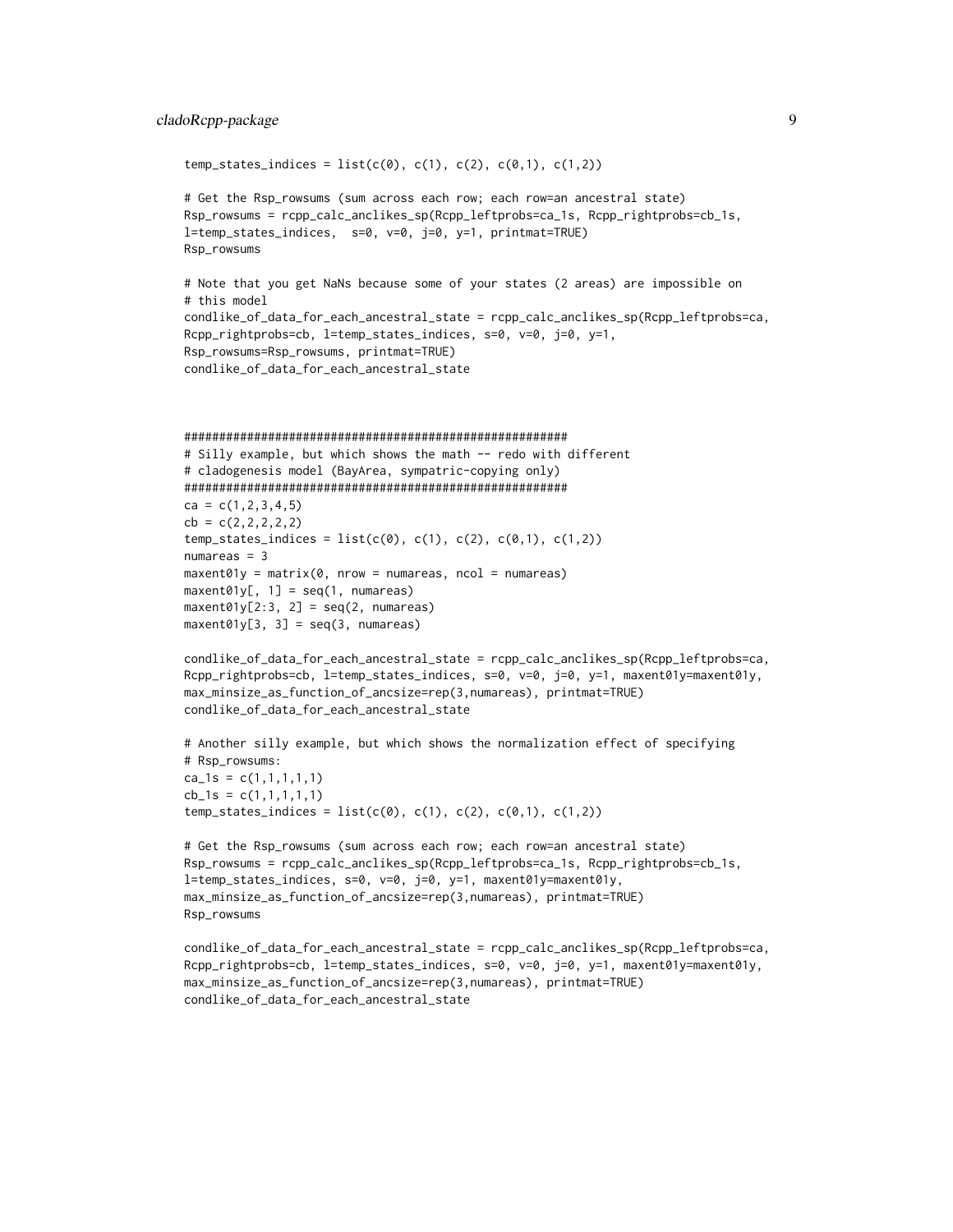```
#######################################################
# Actual example
#######################################################
# When ca & cb are 1s, and s, v, j, y are 1s or 0s:
# ...this shows how many possible descendant pairs are possible from each
# possible ancestor, under the model
# i.e., how many specific cladogenesis scenarios are possible from each
# possible ancestor
# This is the LAGRANGE model
ca = c(1,1,1,1,1)cb = c(1,1,1,1,1)temp_{states\_indices} = list(c(0), c(1), c(2), c(0,1), c(1,2))Rsp_rowsums = rcpp_calc_anclikes_sp(Rcpp_leftprobs=ca, Rcpp_rightprobs=cb,
l=temp_states_indices, s=1, v=1, j=0, y=1, printmat=TRUE)
Rsp_rowsums
# Calculate likelihoods of ancestral states if probabilities of each state
# at the base of the left and right branches ARE equal
# WITHOUT the weights correction
ca = c(0.2, 0.2, 0.2, 0.2, 0.2)cb = c(0.2, 0.2, 0.2, 0.2, 0.2)temp_{states\_indices} = list(c(0), c(1), c(2), c(0,1), c(1,2))condlike_of_data_for_each_ancestral_state = rcpp_calc_anclikes_sp(Rcpp_leftprobs=ca,
Rcpp_rightprobs=cb, l=temp_states_indices, s=1, v=1, j=0, y=1, printmat=TRUE)
condlike_of_data_for_each_ancestral_state
# WITH the weights correction
ca = c(0.2, 0.2, 0.2, 0.2, 0.2)cb = c(0.2, 0.2, 0.2, 0.2, 0.2)temp_{states\_indices} = list(c(0), c(1), c(2), c(0,1), c(1,2))condlike_of_data_for_each_ancestral_state = rcpp_calc_anclikes_sp(Rcpp_leftprobs=ca,
Rcpp_rightprobs=cb, l=temp_states_indices, s=1, v=1, j=0, y=1,
Rsp_rowsums=Rsp_rowsums, printmat=TRUE)
condlike_of_data_for_each_ancestral_state
# Calculate likelihoods of ancestral states if probabilities of each state
# at the base of the left and right branches are NOT equal
ca = c(0.05, 0.1, 0.15, 0.2, 0.5)
```

```
cb = c(0.05, 0.1, 0.15, 0.2, 0.5)
```

```
temp_{states\_indices} = list(c(0), c(1), c(2), c(0,1), c(1,2))condlike_of_data_for_each_ancestral_state = rcpp_calc_anclikes_sp(Rcpp_leftprobs=ca,
Rcpp_rightprobs=cb, l=temp_states_indices, s=1, v=1, j=0, y=1, printmat=TRUE)
condlike_of_data_for_each_ancestral_state
```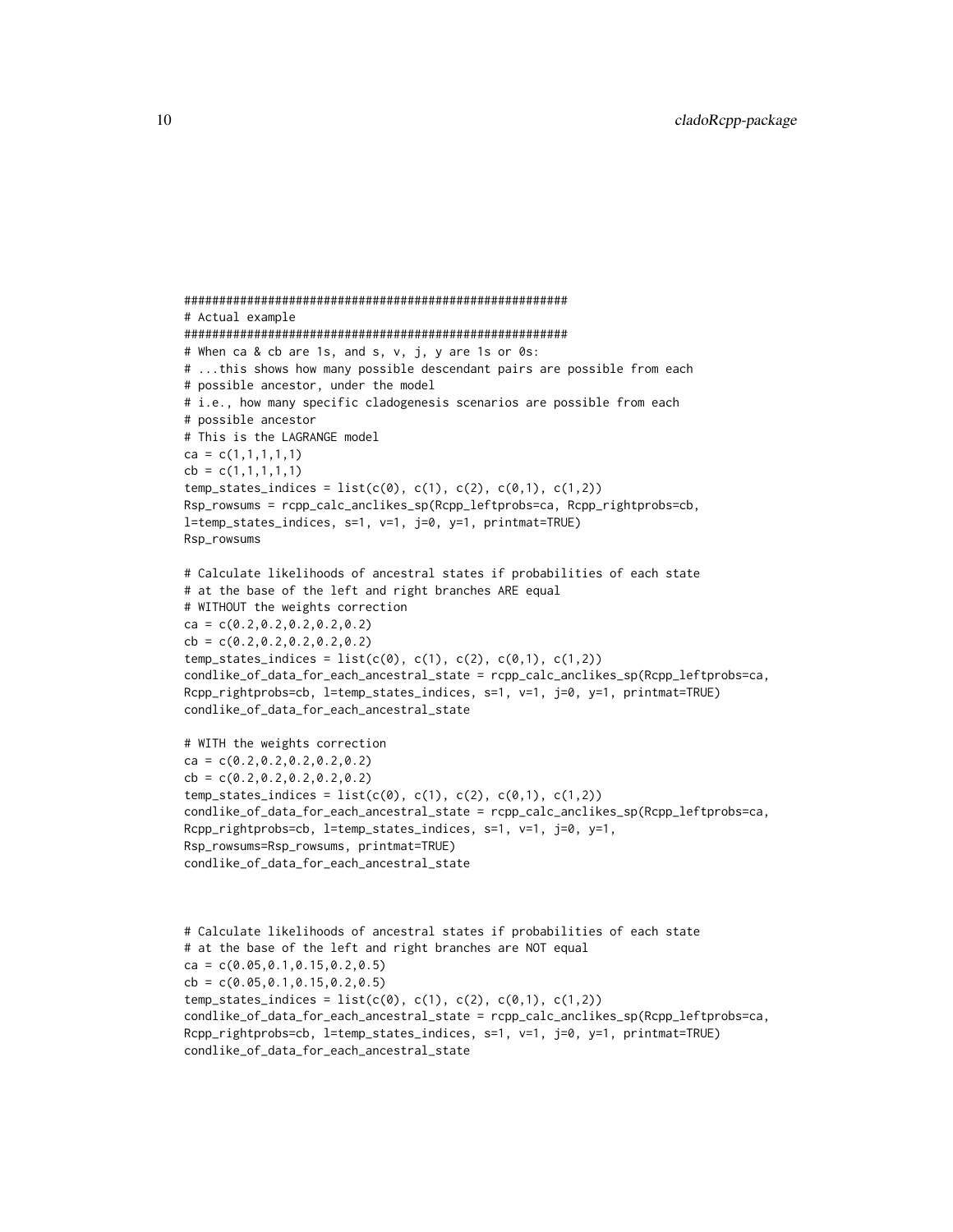```
# WITH the weights correction
# Calculate likelihoods of ancestral states if probabilities of each state
# at the base of the left and right branches ARE equal
ca = c(0.05, 0.1, 0.15, 0.2, 0.5)cb = c(0.05, 0.1, 0.15, 0.2, 0.5)temp_{states\_indices} = list(c(0), c(1), c(2), c(0,1), c(1,2))condlike_of_data_for_each_ancestral_state = rcpp_calc_anclikes_sp(Rcpp_leftprobs=ca,
Rcpp_rightprobs=cb, l=temp_states_indices, s=1, v=1, j=0, y=1,
Rsp_rowsums=Rsp_rowsums, printmat=TRUE)
condlike_of_data_for_each_ancestral_state
# Calculate likelihoods of ancestral states if probabilities of each state
# at the base of the left and right branches are NOT equal
ca = c(0.05, 0.1, 0.15, 0.2, 0.5)cb = c(0.05, 0.1, 0.15, 0.2, 0.5)
```

```
temp_{states\_indices} = list(c(0), c(1), c(2), c(0,1), c(1,2))condlike_of_data_for_each_ancestral_state = rcpp_calc_anclikes_sp(Rcpp_leftprobs=ca,
Rcpp_rightprobs=cb, l=temp_states_indices, s=1, v=1, j=0, y=1,
Rsp_rowsums=Rsp_rowsums, printmat=TRUE)
condlike_of_data_for_each_ancestral_state
```

```
#######################################################
# Actual example -- for another model (allowing jump dispersal equal probability
# with the rest)
#######################################################
# When ca & cb are 1s, and s, v, j, y are 1s or 0s:
# ...this shows how many possible descendant pairs are possible from each possible
# ancestor, under the model
# i.e., how many specific cladogenesis scenarios are possible from each possible
# ancestor
# This is the LAGRANGE model
ca = c(1,1,1,1,1)cb = c(1,1,1,1,1)temp\_states\_indices = list(c(0), c(1), c(2), c(0,1), c(1,2))Rsp_rowsums = rcpp_calc_anclikes_sp(Rcpp_leftprobs=ca, Rcpp_rightprobs=cb,
l=temp_states_indices, s=1, v=1, j=1, y=1, printmat=TRUE)
Rsp_rowsums
# Calculate likelihoods of ancestral states if probabilities of each state
# at the base of the left and right branches ARE equal
# WITHOUT the weights correction
ca = c(0.2,0.2,0.2,0.2,0.2)
cb = c(0.2, 0.2, 0.2, 0.2, 0.2)temp_{states\_indices} = list(c(0), c(1), c(2), c(0,1), c(1,2))condlike_of_data_for_each_ancestral_state = rcpp_calc_anclikes_sp(Rcpp_leftprobs=ca,
```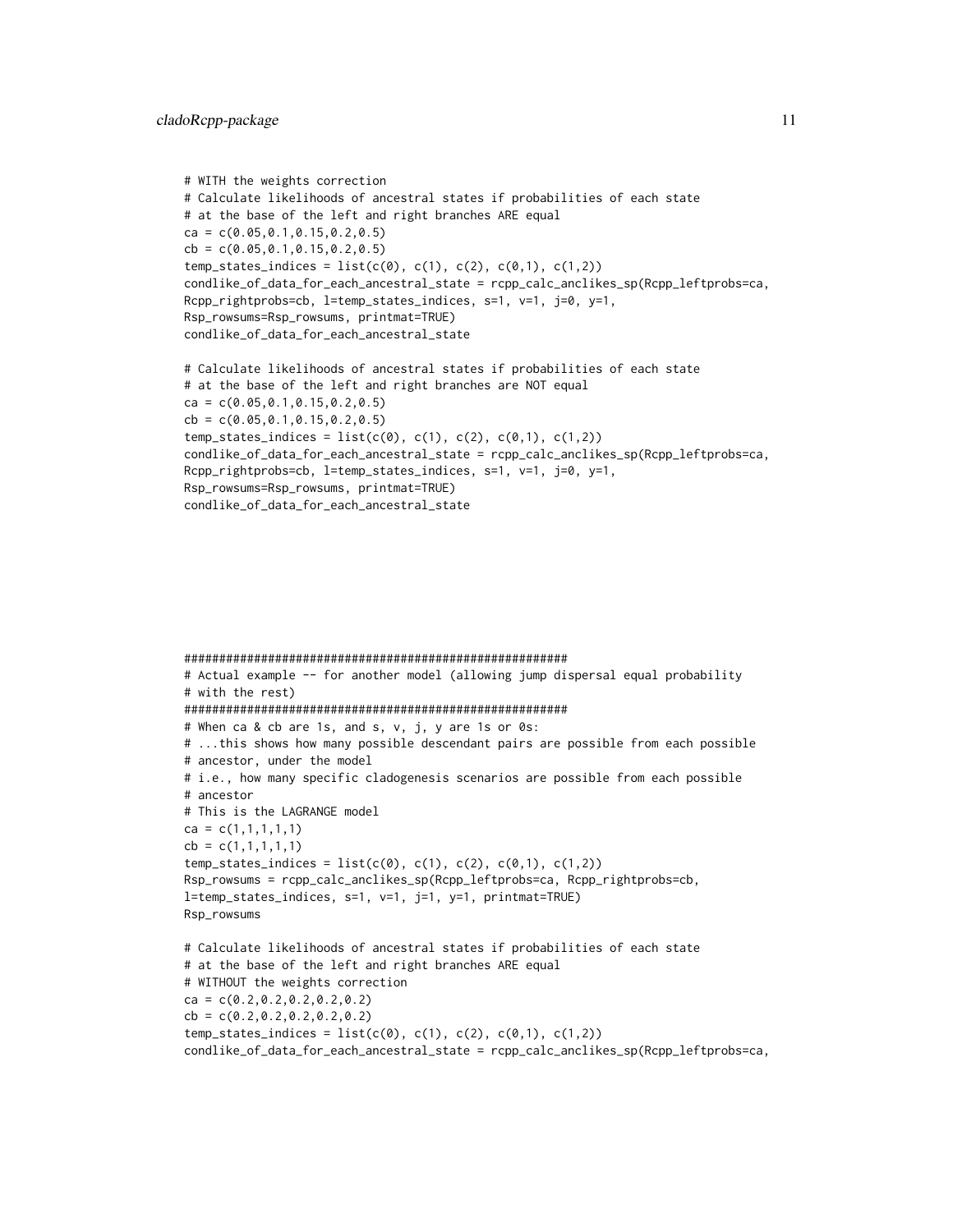```
Rcpp_rightprobs=cb, l=temp_states_indices, s=1, v=1, j=1, y=1, printmat=TRUE)
condlike_of_data_for_each_ancestral_state
# WITH the weights correction
ca = c(0.2, 0.2, 0.2, 0.2, 0.2)cb = c(0.2, 0.2, 0.2, 0.2, 0.2)temp_{states\_indices} = list(c(0), c(1), c(2), c(0,1), c(1,2))condlike_of_data_for_each_ancestral_state = rcpp_calc_anclikes_sp(Rcpp_leftprobs=ca,
Rcpp_rightprobs=cb, l=temp_states_indices, s=1, v=1, j=1, y=1,
Rsp_rowsums=Rsp_rowsums, printmat=TRUE)
condlike_of_data_for_each_ancestral_state
```

```
# Calculate likelihoods of ancestral states if probabilities of each state
# at the base of the left and right branches are NOT equal
ca = c(0.05, 0.1, 0.15, 0.2, 0.5)cb = c(0.05, 0.1, 0.15, 0.2, 0.5)temp_{states\_indices} = list(c(0), c(1), c(2), c(0,1), c(1,2))condlike_of_data_for_each_ancestral_state = rcpp_calc_anclikes_sp(Rcpp_leftprobs=ca,
Rcpp_rightprobs=cb, l=temp_states_indices, s=1, v=1, j=1, y=1, printmat=TRUE)
condlike_of_data_for_each_ancestral_state
```

```
# WITH the weights correction
# Calculate likelihoods of ancestral states if probabilities of each state
# at the base of the left and right branches ARE equal
ca = c(0.05, 0.1, 0.15, 0.2, 0.5)cb = c(0.05, 0.1, 0.15, 0.2, 0.5)temp_{states\_indices} = list(c(0), c(1), c(2), c(0,1), c(1,2))condlike_of_data_for_each_ancestral_state = rcpp_calc_anclikes_sp(Rcpp_leftprobs=ca,
Rcpp_rightprobs=cb, l=temp_states_indices, s=1, v=1, j=1, y=1,
Rsp_rowsums=Rsp_rowsums, printmat=TRUE)
condlike_of_data_for_each_ancestral_state
```

```
# Calculate likelihoods of ancestral states if probabilities of each state
# at the base of the left and right branches are NOT equal
ca = c(0.05,0.1,0.15,0.2,0.5)
cb = c(0.05, 0.1, 0.15, 0.2, 0.5)temp_{states\_indices} = list(c(0), c(1), c(2), c(0,1), c(1,2))condlike_of_data_for_each_ancestral_state = rcpp_calc_anclikes_sp(Rcpp_leftprobs=ca,
Rcpp_rightprobs=cb, l=temp_states_indices, s=1, v=1, j=1, y=1, Rsp_rowsums=Rsp_rowsums,
printmat=TRUE)
condlike_of_data_for_each_ancestral_state
```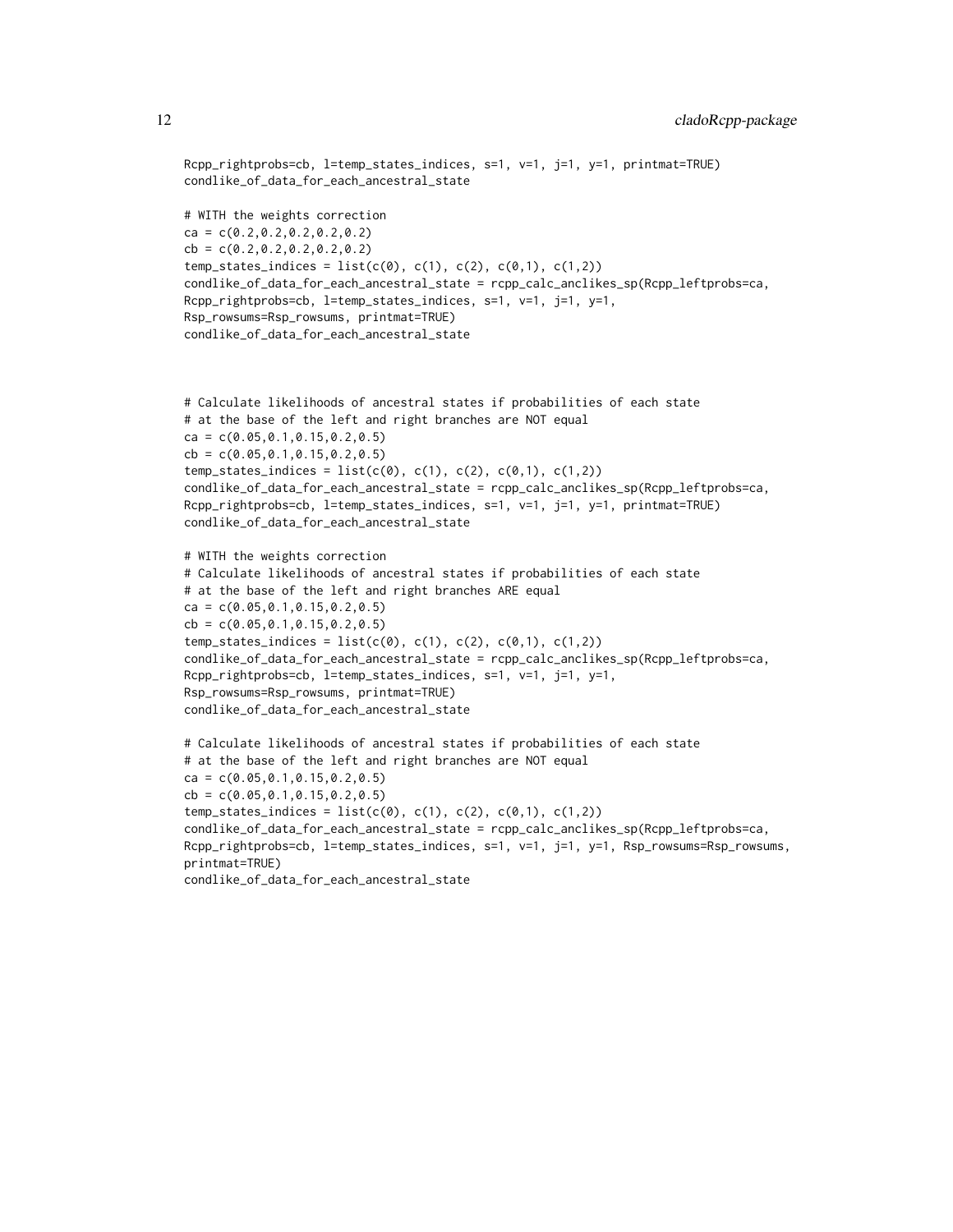```
#######################################################
# Calculate the sums of each row (i.e. for each ancestral state) --
# changes only based on the model
#######################################################
# Standard LAGRANGE model
# Rcpp_leftprobs=ca, Rcpp_rightprobs=cb are irrelevant except for length,
# rcpp_calc_anclikes_sp_rowsums() actually treats them as arrays of 1s
# if s, v, j, y are 1s or 0s, then Rsp_rowsums = counts of the events
ca = c(0.05, 0.1, 0.15, 0.2, 0.5)cb = c(0.05, 0.1, 0.15, 0.2, 0.5)temp_{states\_indices} = list(c(0), c(1), c(2), c(0,1), c(1,2))Rsp_rowsums = rcpp_calc_anclikes_sp_rowsums(Rcpp_leftprobs=ca, Rcpp_rightprobs=cb,
l=temp_states_indices, s=1, v=1, j=0, y=1, printmat=TRUE)
Rsp_rowsums
# Standard LAGRANGE model, adding jump dispersal
ca = c(0.05, 0.1, 0.15, 0.2, 0.5)cb = c(0.05, 0.1, 0.15, 0.2, 0.5)temp_{states\_indices} = list(c(0), c(1), c(2), c(0,1), c(1,2))Rsp_rowsums = rcpp_calc_anclikes_sp_rowsums(Rcpp_leftprobs=ca, Rcpp_rightprobs=cb,
l=temp_states_indices, s=1, v=1, j=1, y=1, printmat=TRUE)
Rsp_rowsums
# Same models, parameterized differently
# Allowing jump dispersal to areas outside of the ancestral range
Rsp_rowsums = rcpp_calc_anclikes_sp_rowsums(Rcpp_leftprobs=ca, Rcpp_rightprobs=cb,
l=temp_states_indices, s=0.5, v=0.5, j=0, y=0.5, printmat=TRUE)
Rsp_rowsums
# Allowing jump dispersal to areas outside of the ancestral range
Rsp_rowsums = rcpp_calc_anclikes_sp_rowsums(Rcpp_leftprobs=ca, Rcpp_rightprobs=cb,
l=temp_states_indices, s=0.5, v=0.5, j=0.5, y=0.5, printmat=TRUE)
Rsp_rowsums
```

```
#######################################################
# The relative weights of the different types of cladogenesis events doesn't matter,
# if the correction factor is included
#######################################################
```
# LAGRANGE+founder-event speciation # Calculate likelihoods of ancestral states if probabilities of each state # at the base of the left and right branches are NOT equal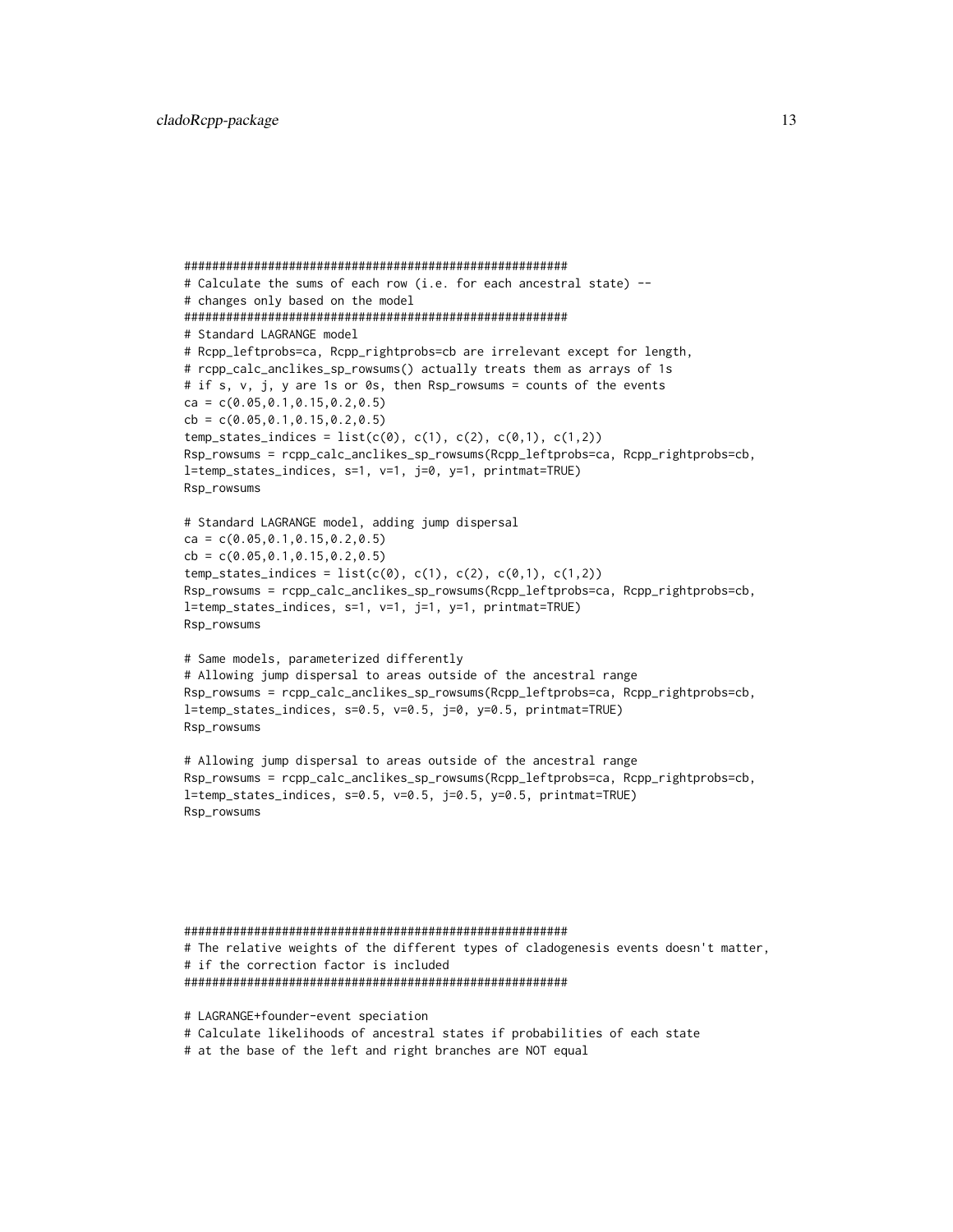```
# s,v,j,y weights set to 1
ca = c(0.05, 0.1, 0.15, 0.2, 0.5)cb = c(0.05, 0.1, 0.15, 0.2, 0.5)temp_{states\_indices} = list(c(0), c(1), c(2), c(0,1), c(1,2))uncorrected_condlike_of_data_for_each_ancestral_state = rcpp_calc_anclikes_sp(
Rcpp_leftprobs=ca, Rcpp_rightprobs=cb, l=temp_states_indices, s=1, v=1, j=1, y=1,
printmat=TRUE)
uncorrected_condlike_of_data_for_each_ancestral_state
Rsp_rowsums = rcpp_calc_anclikes_sp_rowsums(Rcpp_leftprobs=ca, Rcpp_rightprobs=cb,
l=temp_states_indices, s=1, v=1, j=1, y=1, printmat=TRUE)
Rsp_rowsums
condlike_of_data_for_each_ancestral_state = rcpp_calc_anclikes_sp(Rcpp_leftprobs=ca,
Rcpp_rightprobs=cb, l=temp_states_indices, s=1, v=1, j=1, y=1,
Rsp_rowsums=Rsp_rowsums, printmat=TRUE)
condlike_of_data_for_each_ancestral_state
# s,v,j,y weights set to 0.5
ca = c(0.05, 0.1, 0.15, 0.2, 0.5)cb = c(0.05, 0.1, 0.15, 0.2, 0.5)temp_{states\_indices} = list(c(0), c(1), c(2), c(0,1), c(1,2))uncorrected_condlike_of_data_for_each_ancestral_state = rcpp_calc_anclikes_sp(
Rcpp_leftprobs=ca, Rcpp_rightprobs=cb, l=temp_states_indices, s=0.5, v=0.5, j=0.5,
y=0.5, printmat=TRUE)
uncorrected_condlike_of_data_for_each_ancestral_state
Rsp_rowsums = rcpp_calc_anclikes_sp_rowsums(Rcpp_leftprobs=ca, Rcpp_rightprobs=cb,
l=temp_states_indices, s=0.5, v=0.5, j=0.5, y=0.5, printmat=TRUE)
Rsp_rowsums
condlike_of_data_for_each_ancestral_state = rcpp_calc_anclikes_sp(Rcpp_leftprobs=ca,
Rcpp_rightprobs=cb, l=temp_states_indices, s=0.5, v=0.5, j=0.5, y=0.5,
Rsp_rowsums=Rsp_rowsums, printmat=TRUE)
condlike_of_data_for_each_ancestral_state
#######################################################
# For large state spaces (many areas, a great many possible geographic ranges i.e.
# combinations of areas),
# rcpp_calc_anclikes_sp() gets slow, even with C++ implementation, as it loops
# through every possible combination
# of ancestral and descendant states. rcpp_calc_anclikes_sp_COOprobs() is a partial
# speedup which takes various shortcuts.
```
- #
- # Instead of having the weights/probabilites represented internally, and producing
- # the conditional likelihoods as output,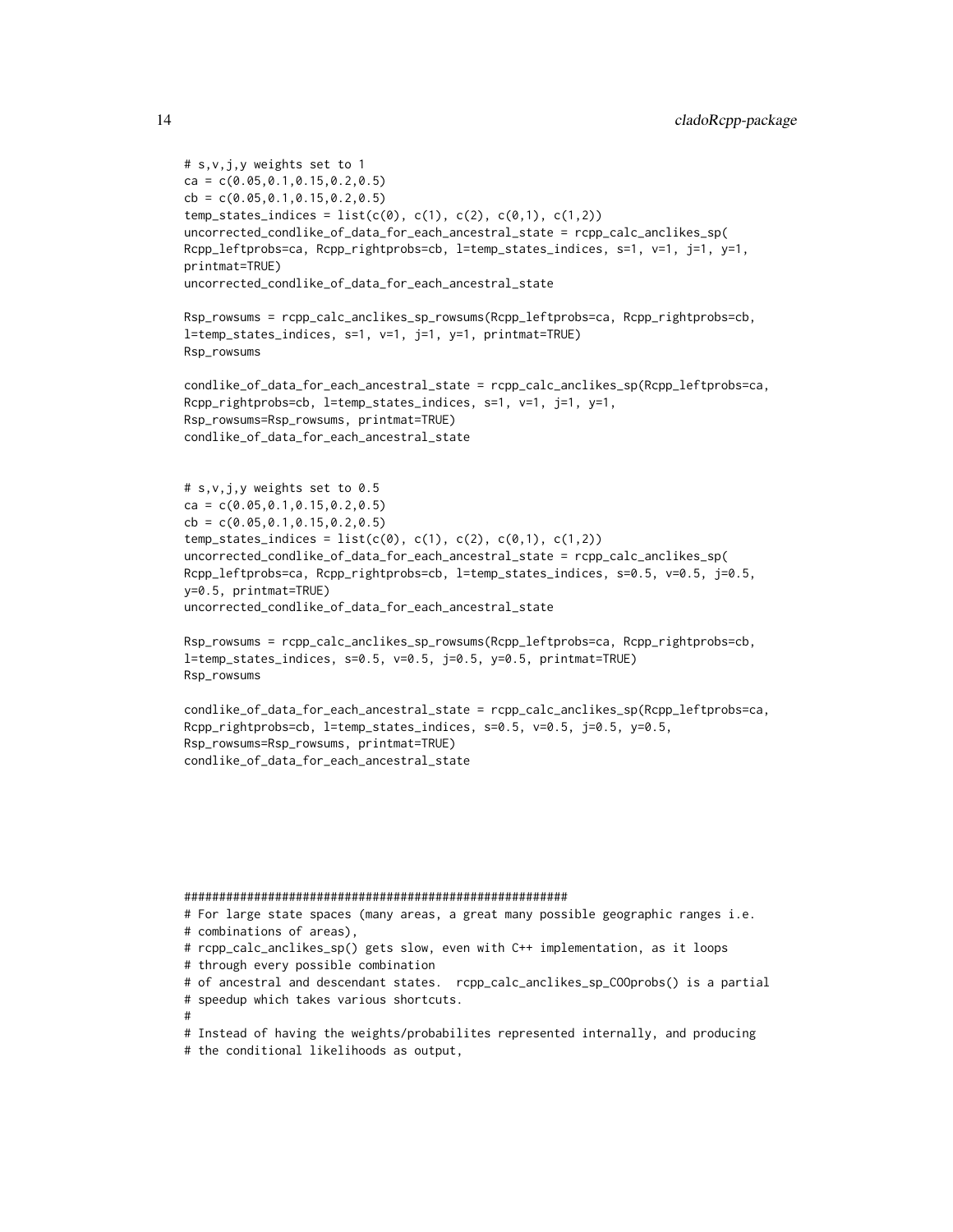#### cladoRcpp-package 15

```
# rcpp_calc_anclikes_sp_COOprobs() produces 3 lists, giving the coordinates of
# nonzero cells in the transition matrix.
#
# List #1: 0-based index of states on the Left branch, for each of the ancestral
# states
# List #2: 0-based index of states on the Right branch, for each of the ancestral
# states
# List #3: Weight of each transition, for each of the ancestral states
#######################################################
# Silly example, but which shows the math:
ca = c(1, 2, 3, 4, 5)cb = c(2, 2, 2, 2, 2)temp_{states\_indices} = list(c(0), c(1), c(2), c(0,1), c(1,2))list_weights_of_transitions = rcpp_calc_anclikes_sp_COOprobs(Rcpp_leftprobs=ca,
Rcpp_rightprobs=cb, l=temp_states_indices, s=1, v=1, j=0, y=1, printmat=TRUE)
list_weights_of_transitions
# List #1: 0-based index of states on the Left branch, for each of the ancestral states
# List #2: 0-based index of states on the Right branch, for each of the ancestral
# states
# List #3: Weight of each transition, for each of the ancestral states
# Get the Rsp_rowsums (sums of the rows of the cladogenesis P matrix)
# Set the weights to 1
ca = c(1,1,1,1,1)cb = c(1,1,1,1,1)COO_probs_list_for_rowsums = rcpp_calc_anclikes_sp_COOprobs(Rcpp_leftprobs=ca,
Rcpp_rightprobs=cb, l=temp_states_indices, s=1, v=1, j=0, y=1, printmat=TRUE)
COO_probs_list_for_rowsums
Rsp_rowsums = sapply(X=COO_probs_list_for_rowsums[[3]], FUN=sum)
Rsp_rowsums
# Calculate likelihoods of ancestral states if probabilities of each state
# at the base of the left and right branches ARE equal
ca = c(0.2, 0.2, 0.2, 0.2, 0.2)cb = c(0.2, 0.2, 0.2, 0.2, 0.2)temp\_states\_indices = list(c(0), c(1), c(2), c(0,1), c(1,2))COO_weights_list = rcpp_calc_anclikes_sp_COOprobs(Rcpp_leftprobs=ca,
Rcpp_rightprobs=cb, l=temp_states_indices, s=1, v=1, j=0, y=1, printmat=TRUE)
COO_weights_list
COO_weights_list_rowsums = sapply(X=COO_probs_list_for_rowsums[[3]], FUN=sum)
COO_weights_list_rowsums
# To see the transitional probabilities for each ancestral state, under the model:
COO_format_transition_probability_matrix = COO_probs_list_for_rowsums
for (i in 1:length(COO_format_transition_probability_matrix[[3]]))
```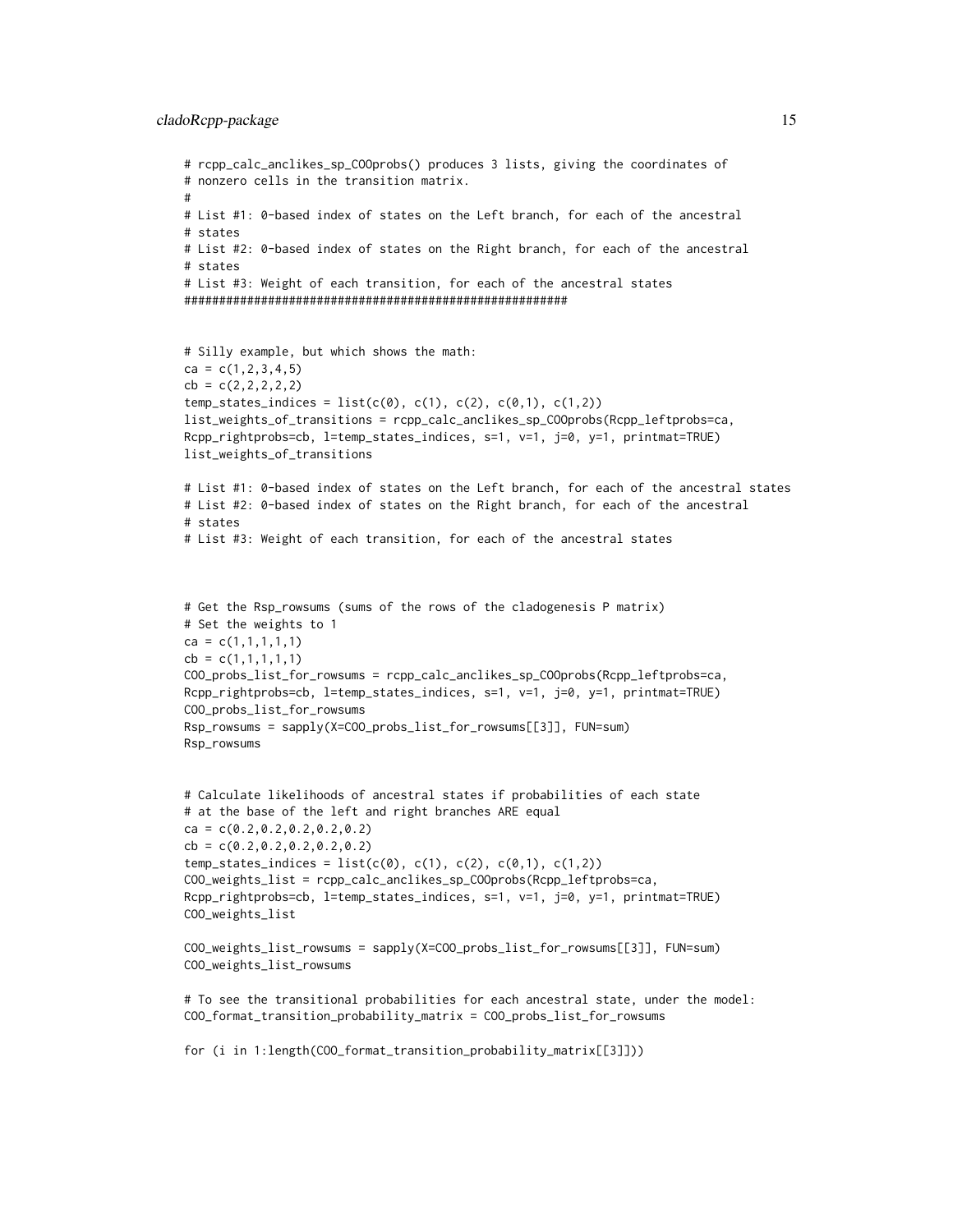```
{
COO_{r}format_transition_probability_matrix[[3]][[i]] =
COO_format_transition_probability_matrix[[3]][[i]] / COO_weights_list_rowsums[[i]]
}
COO_format_transition_probability_matrix
# And you can see that the probabilities now sum to 1 for each row
sapply(X=COO_format_transition_probability_matrix[[3]], FUN=sum)
# The following is what you would get for the conditional likelihoods of the
# data given each ancestral state, WITHOUT making each row
# of the transition matrix sum to 1
uncorrected_COO_condlikes_list = rcpp_calc_anclikes_sp_using_COOprobs(
Rcpp_leftprobs=ca, Rcpp_rightprobs=cb, RCOO_left_i_list=COO_weights_list[[1]],
RCOO_right_j_list=COO_weights_list[[2]], RCOO_probs_list=COO_weights_list[[3]],
Rsp_rowsums=rep(1,length(ca)), printmat=TRUE)
uncorrected_COO_condlikes_list
# This is what you get if you correct, so that each row sums to 1,
# using the sums of the rows to normalize
corrected_COO_condlikes_list = rcpp_calc_anclikes_sp_using_COOprobs(
Rcpp_leftprobs=ca, Rcpp_rightprobs=cb, RCOO_left_i_list=COO_weights_list[[1]],
RCOO_right_j_list=COO_weights_list[[2]], RCOO_probs_list=COO_weights_list[[3]],
Rsp_rowsums=COO_weights_list_rowsums, printmat=TRUE)
corrected_COO_condlikes_list
#################################################################################
# rcpp_calc_anclikes_sp_COOweights_faster():
# An even faster method "intelligently" looks for allowed transitions with
# nonzero weights
# The output is stored in 4 lists / columns in COO_weights_columnar:
# List #1. 0-based index of ancestral states / geographic ranges
# List #2. 0-based index of Left descendant states / geographic ranges
# List #3. 0-based index of Right descendant states / geographic ranges
# List #4. Weight (or probability, if each weight has been divided by the sum
# of the weights for the row) of the
# transition specified by that cell.
#################################################################################
```

```
# Get the Rsp_rowsums (sums of the rows of the cladogenesis P matrix)
# Set the weights to 1
ca = c(1,1,1,1,1) # ca and cb don't matter here, since we are just calculating
# the weights
```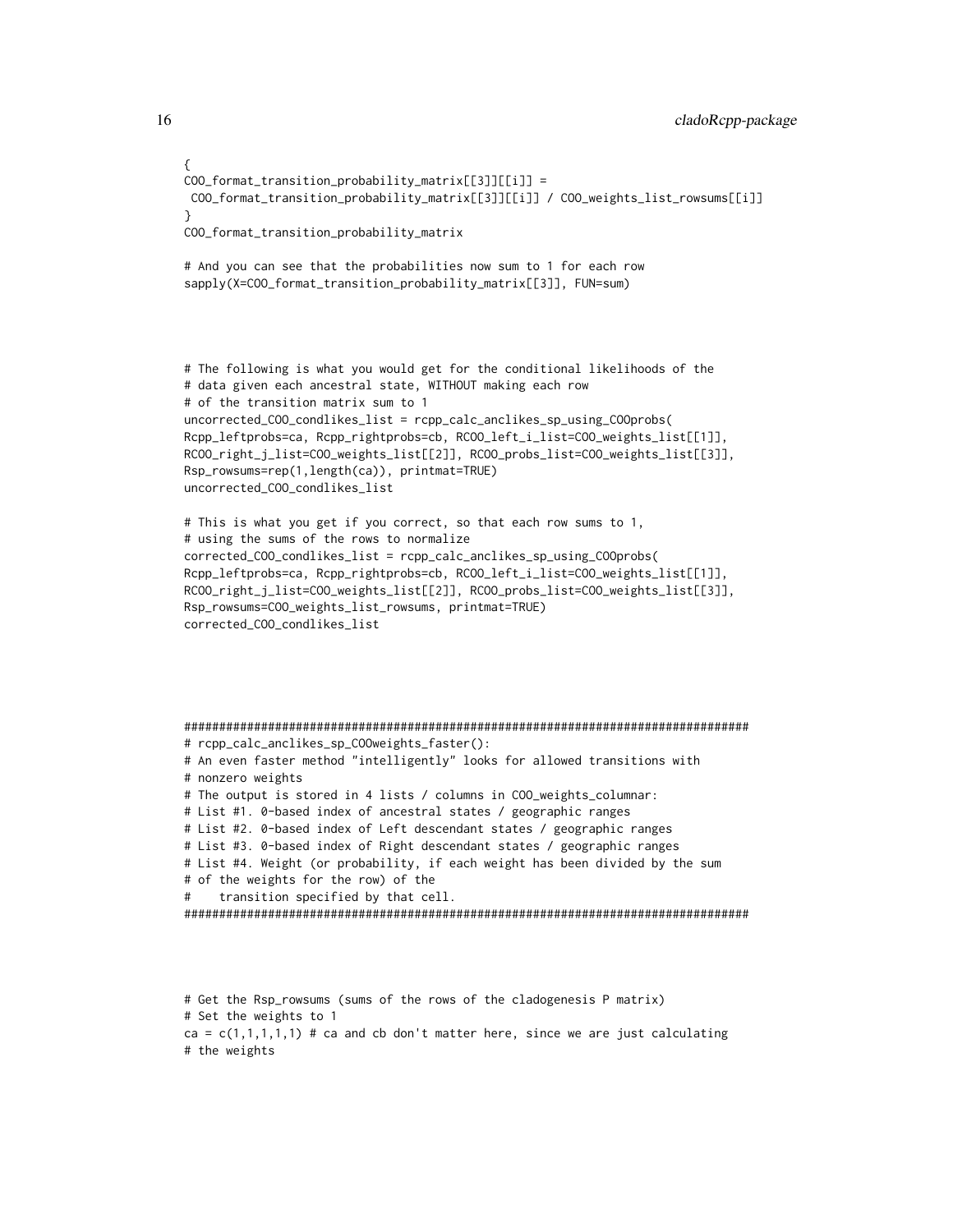```
cb = c(1,1,1,1,1)temp_{states\_indices} = list(c(0), c(1), c(2), c(0,1), c(1,2))COO_weights_columnar = rcpp_calc_anclikes_sp_COOweights_faster(
Rcpp_leftprobs=ca, Rcpp_rightprobs=cb, l=temp_states_indices, s=1, v=1,
j=0, y=1, printmat=TRUE)
COO_weights_columnar
# List #1. 0-based index of ancestral states / geographic ranges
# List #2. 0-based index of Left descendant states / geographic ranges
# List #3. 0-based index of Right descendant states / geographic ranges
# List #4. Weight (or probability, if each weight has been divided by the
# sum of the weights for the row) of the
# transition specified by that cell.
# Calculate the sums of the weights for each row/ancestral state
numstates = 1+max(sapply(X=COO_weights_columnar, FUN=max)[1:3])
Rsp_rowsums = rcpp_calc_rowsums_for_COOweights_columnar(
COO_weights_columnar=COO_weights_columnar, numstates=numstates)
Rsp_rowsums
# Silly example, but which shows the math:
ca = c(1, 2, 3, 4, 5)cb = c(2, 2, 2, 2, 2)# WITHOUT using appropriate correction (correction = dividing by the
# sum of the weights for each row)
uncorrected_condlikes_list = rcpp_calc_splitlikes_using_COOweights_columnar(
Rcpp_leftprobs=ca, Rcpp_rightprobs=cb, COO_weights_columnar=COO_weights_columnar,
Rsp_rowsums=rep(1,numstates), printmat=TRUE)
uncorrected_condlikes_list
# WITH using appropriate correction (correction = dividing by the sum
# of the weights for each row)
corrected_condlikes_list = rcpp_calc_splitlikes_using_COOweights_columnar(
Rcpp_leftprobs=ca, Rcpp_rightprobs=cb, COO_weights_columnar=COO_weights_columnar,
Rsp_rowsums, printmat=TRUE)
corrected_condlikes_list
# Calculate likelihoods of ancestral states if probabilities of each state
# at the base of the left and right branches ARE equal
# Get the Rsp_rowsums (sums of the rows of the cladogenesis P matrix)
# Set the weights to 1
ca = c(0.2, 0.2, 0.2, 0.2, 0.2) # ca and cb don't matter here, since we are just
# calculating the weights
cb = c(0.2, 0.2, 0.2, 0.2, 0.2)COO_weights_columnar = rcpp_calc_anclikes_sp_COOweights_faster(Rcpp_leftprobs=ca,
Rcpp_rightprobs=cb, l=temp_states_indices, s=1, v=1, j=0, y=1, printmat=TRUE)
```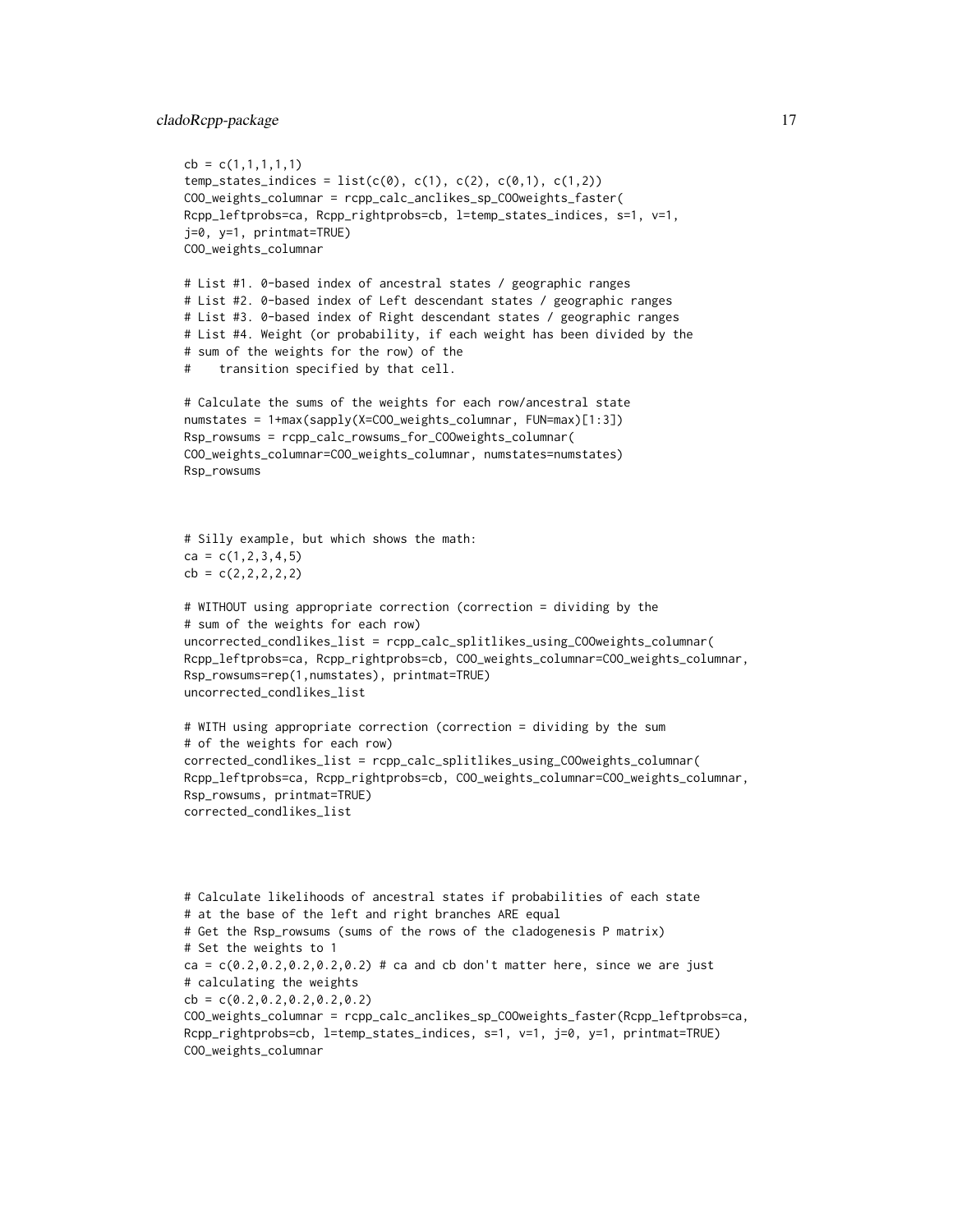```
# List #1. 0-based index of ancestral states / geographic ranges
# List #2. 0-based index of Left descendant states / geographic ranges
# List #3. 0-based index of Right descendant states / geographic ranges
# List #4. Weight (or probability, if each weight has been divided by the
# sum of the weights for the row) of the
# transition specified by that cell.
# Calculate the sums of the weights for each row/ancestral state
numstates = 1+max(sapply(X=COO_weights_columnar, FUN=max)[1:3])
Rsp_rowsums = rcpp_calc_rowsums_for_COOweights_columnar(
COO_weights_columnar=COO_weights_columnar, numstates=numstates)
Rsp_rowsums
# WITHOUT using appropriate correction (correction = dividing by
# the sum of the weights for each row)
uncorrected_condlikes_list = rcpp_calc_splitlikes_using_COOweights_columnar(
Rcpp_leftprobs=ca, Rcpp_rightprobs=cb, COO_weights_columnar=COO_weights_columnar,
Rsp_rowsums=rep(1,numstates), printmat=TRUE)
uncorrected_condlikes_list
# WITH using appropriate correction (correction = dividing by the sum of the
# weights for each row)
corrected_condlikes_list = rcpp_calc_splitlikes_using_COOweights_columnar(
Rcpp_leftprobs=ca, Rcpp_rightprobs=cb, COO_weights_columnar=COO_weights_columnar,
Rsp_rowsums, printmat=TRUE)
```
corrected\_condlikes\_list

#### <span id="page-17-1"></span>areas\_list\_to\_states\_list\_old

*Convert a list of areas to a list of geographic ranges (states); original R version*

#### Description

This is the original R version of the function which converts a list of possible areas to a list of all possible states (geographic ranges). This gets slow for large numbers of areas.

#### Usage

```
areas_list_to_states_list_old(areas = c("A", "B", "C"),
  maxareas = length(areas), include\_null\_range = TRUE,
  split_ABC = TRUE)
```
#### Arguments

areas a list of areas (character or number; the function converts these to numbers, starting with 0)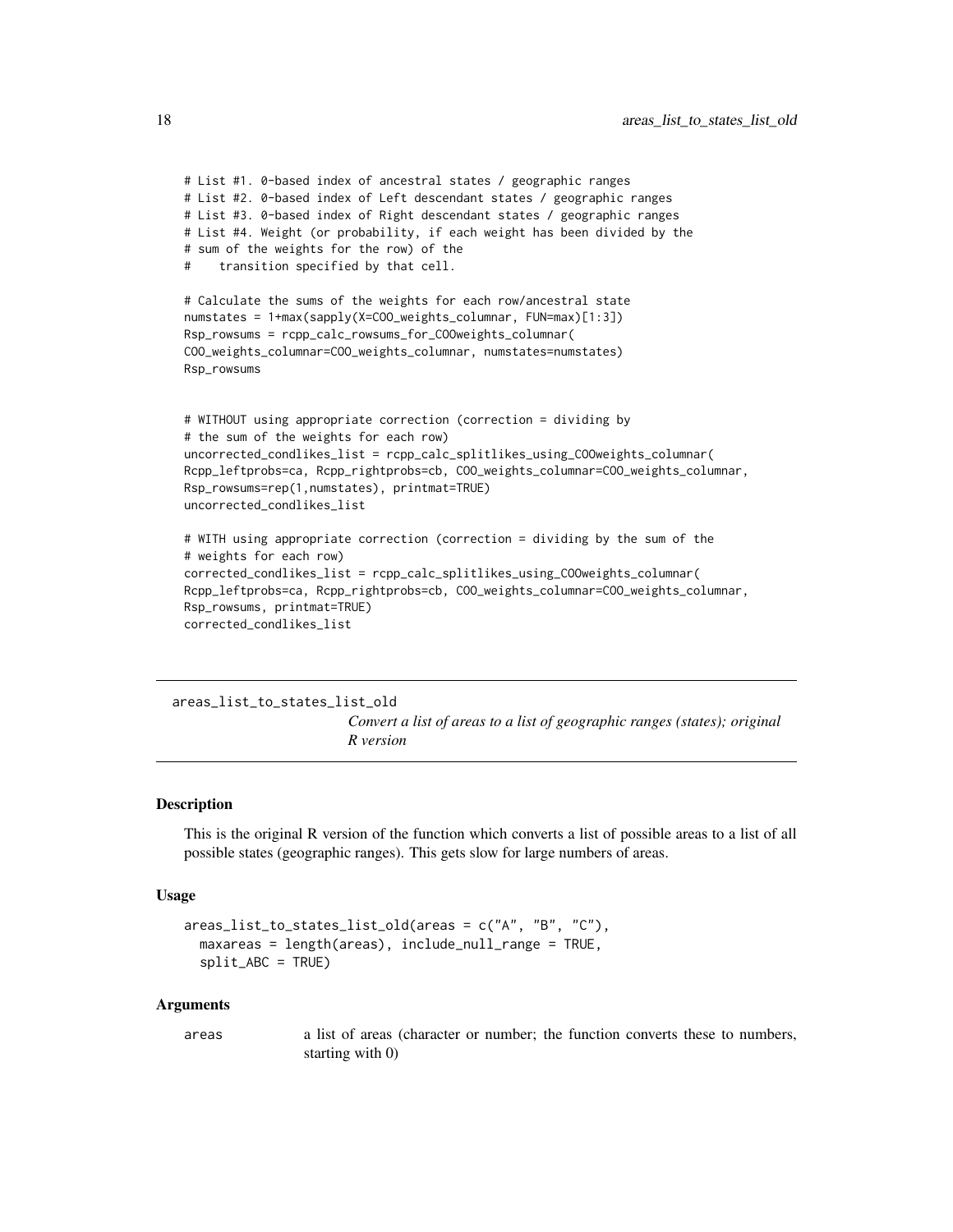<span id="page-18-0"></span>

| maxareas           | maximum number of areas in this analyses                                                                                                                                                                |
|--------------------|---------------------------------------------------------------------------------------------------------------------------------------------------------------------------------------------------------|
| include_null_range |                                                                                                                                                                                                         |
|                    | TRUE or FALSE, should the NULL range be included in the possible states? (e.g.,<br>LAGRANGE default is yes)                                                                                             |
| split_ABC          | TRUE or FALSE If TRUE the output will consist of a list of lists $(c("A", "B", "C"),$<br>$c("A", "B"), c("A", "D"), etc.);$ if FALSE, the list of areas will be collapsed ("ABC",<br>"AB", "AD", etc.). |

## Details

The function is mostly replaced by [rcpp\\_areas\\_list\\_to\\_states\\_list](#page-21-1) in optimized code, but is still used in some places for display purposes.

## Value

states list A list of the states.

## Note

No notes.

## Author(s)

Nicholas J. Matzke <matzke@berkeley.edu>

## References

<http://phylo.wikidot.com/matzke-2013-international-biogeography-society-poster> [h](https://code.google.com/p/lagrange/)ttps: [//code.google.com/p/lagrange/](https://code.google.com/p/lagrange/) #bibliography /Dropbox/\_njm/\_\_packages/cladoRcpp\_setup/cladoRcpp\_refs.bib @cite Matzke\_2013 @cite Matzke\_2014 @cite ReeSmith2008

## See Also

[numstates\\_from\\_numareas](#page-19-1), [rcpp\\_areas\\_list\\_to\\_states\\_list](#page-21-1)

## Examples

```
area = c("A", "B", "C")areas_list_to_states_list_old(areas=areas, maxareas=length(areas),
include_null_range=TRUE, split_ABC=TRUE)
areas_list_to_states_list_old(areas=areas, maxareas=length(areas),
include_null_range=TRUE, split_ABC=FALSE)
areas_list_to_states_list_old(areas=areas, maxareas=length(areas),
include_null_range=FALSE, split_ABC=TRUE)
areas_list_to_states_list_old(areas=areas, maxareas=length(areas),
include_null_range=FALSE, split_ABC=FALSE)
areas_list_to_states_list_old(areas=areas, maxareas=2,
include_null_range=TRUE, split_ABC=TRUE)
areas_list_to_states_list_old(areas=areas, maxareas=2,
include_null_range=TRUE, split_ABC=FALSE)
areas_list_to_states_list_old(areas=areas, maxareas=2,
```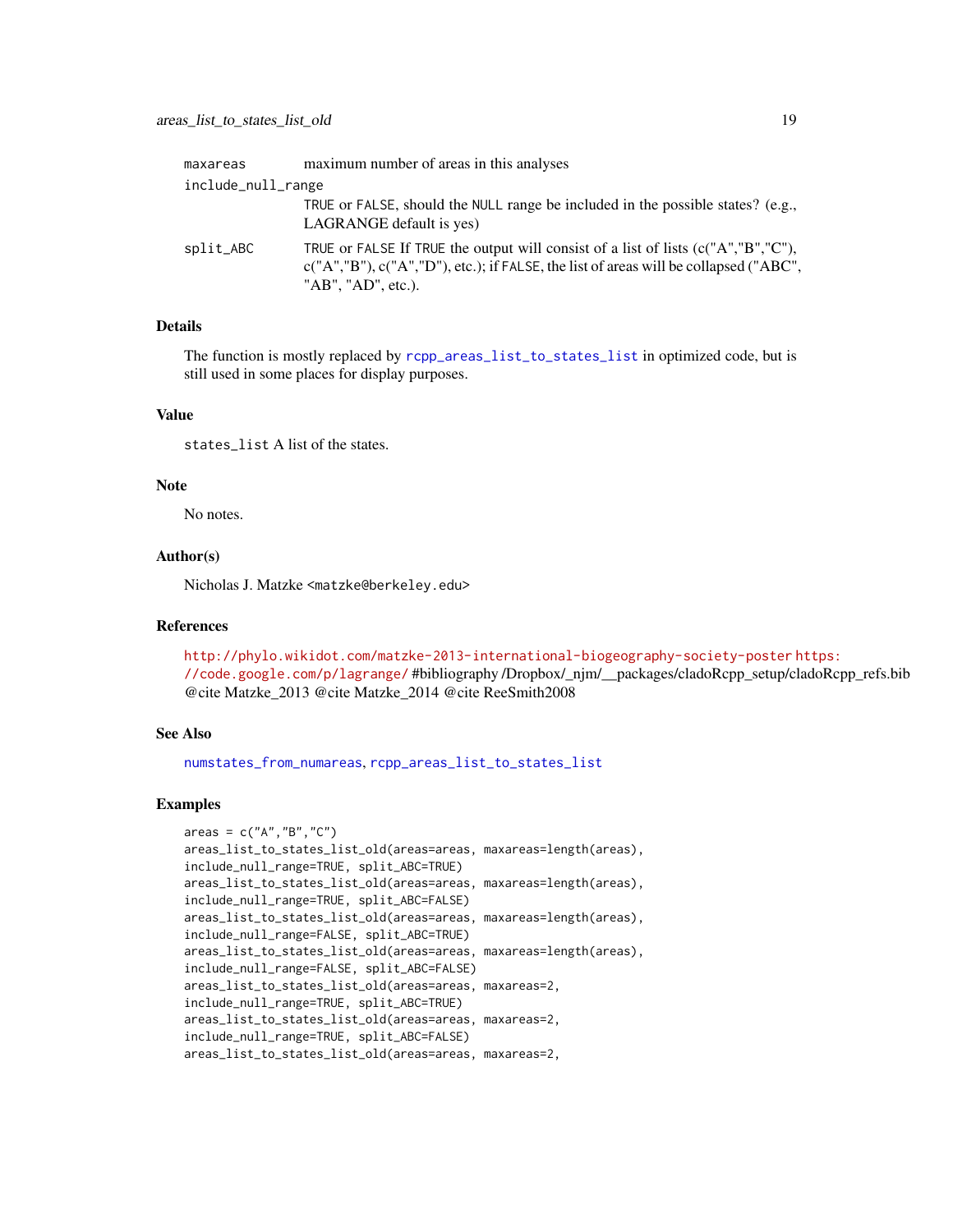```
include_null_range=FALSE, split_ABC=TRUE)
areas_list_to_states_list_old(areas=areas, maxareas=2,
include_null_range=FALSE, split_ABC=FALSE)
areas_list_to_states_list_old(areas=areas, maxareas=1,
include_null_range=TRUE, split_ABC=TRUE)
areas_list_to_states_list_old(areas=areas, maxareas=1,
include_null_range=TRUE, split_ABC=FALSE)
areas_list_to_states_list_old(areas=areas, maxareas=1,
include_null_range=FALSE, split_ABC=TRUE)
areas_list_to_states_list_old(areas=areas, maxareas=1,
include_null_range=FALSE, split_ABC=FALSE)
```
<span id="page-19-1"></span>numstates\_from\_numareas

*Calculate the number of states, given a certain number of areas*

#### Description

This function calculates the number of discrete states that are needed to represent the possible combinations of presence and absence in a set of discrete areas. The number of states is a function of the number of areas, and the maximum allowed range size (in number of areas) of a species.

#### Usage

```
numstates_from_numareas(numareas = 3, maxareas = numareas,
  include_null_range = FALSE)
```
#### Arguments

numareas The number of areas in the analysis. maxareas The maximum number of areas that any single species/lineage can occupy. include\_null\_range If FALSE (default), the null range is not included in the count. If TRUE, the null range is included, adding  $+1$  to the count of the states.

#### Details

For example, with 3 areas (A, B, C), there are 8 possible states, if a null range is allowed (null, A, B, C, AB, BC, AC, ABC). If the maximum range size is 2 areas, then there are only 7 possible states.

The formula for the number of geographic states, based on the number of areas (*N*), is the sum of *N* choose  $k$ , from  $k=1$  to  $m$  (maximum range size)

$$
s = \sum_{k=1}^m \binom{N}{k}
$$

This equation assumes that the null range (a species lives in no areas, i.e. is extinct) is not allowed. In the LAGRANGE program of ReeSmith2008), the null range is included in the transition matrix,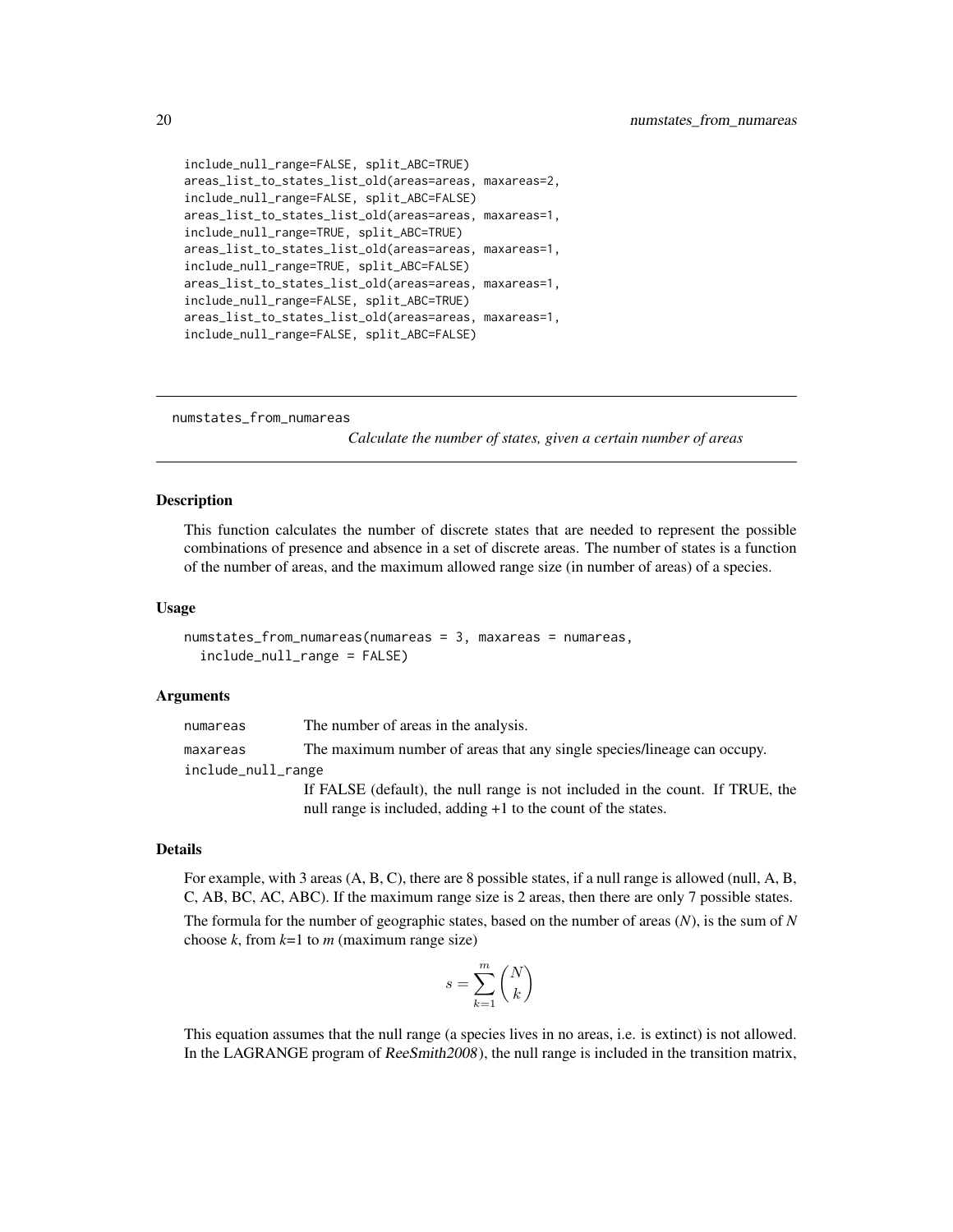<span id="page-20-0"></span>and thus this is one more state. This situation is represented in numstates\_from\_numareas by setting include\_null\_range=TRUE.

Users might manually remove states from the states list, if prior information indicates that some configurations of presence/absence in areas are impossible as geographic ranges for species. If so, they should manually subtract from the number of states.

## Value

nstates Number of states

#### Author(s)

Nicholas Matzke <matzke@berkeley.edu>

## See Also

[convolve](#page-0-0) #bibliography /Dropbox/\_njm/\_\_packages/cladoRcpp\_setup/cladoRcpp\_refs.bib @cite Matzke\_2013 @cite Matzke\_2014 @cite ReeSmith2008

## Examples

```
numstates_from_numareas(numareas=3, maxareas=3,
include_null_range=FALSE)
numstates_from_numareas(numareas=3, maxareas=3,
include_null_range=TRUE)
numstates_from_numareas(numareas=3, maxareas=2,
include_null_range=TRUE)
numstates_from_numareas(numareas=3, maxareas=1,
include_null_range=TRUE)
numstates_from_numareas(numareas=7, maxareas=7,
include_null_range=TRUE)
numstates_from_numareas(numareas=7, maxareas=2,
include_null_range=TRUE)
numstates_from_numareas(numareas=8, maxareas=8,
include_null_range=TRUE)
numstates_from_numareas(numareas=8, maxareas=2,
include_null_range=TRUE)
numstates_from_numareas(numareas=20, maxareas=20,
include_null_range=TRUE)
numstates_from_numareas(numareas=20, maxareas=2,
include_null_range=TRUE)
numstates_from_numareas(numareas=20, maxareas=3,
include_null_range=TRUE)
```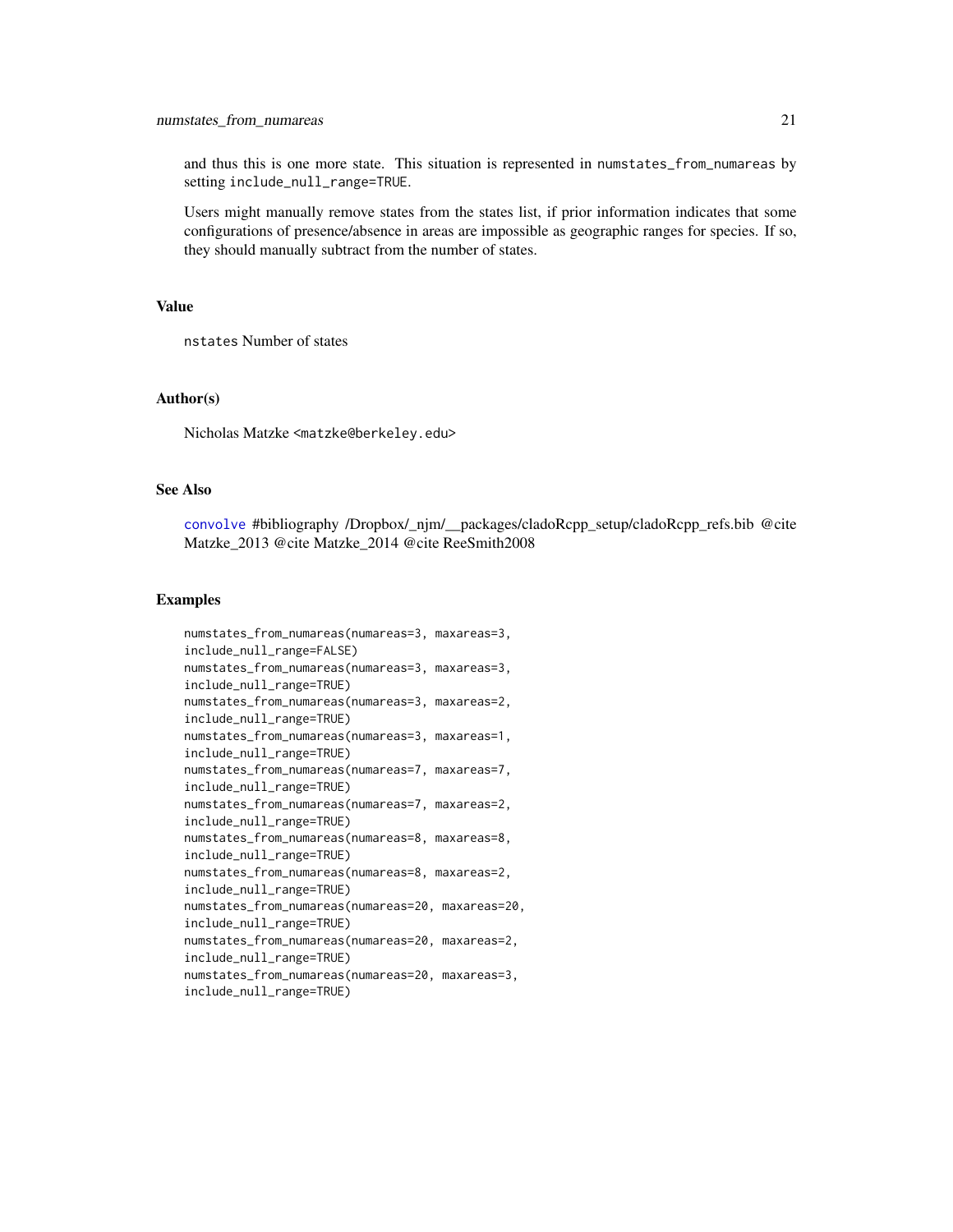```
rcpp_areas_list_to_states_list
```
*Make a list of 0-based indices of possible combinations of input areas*

#### Description

Given a list of areas (actually a list of anything; all that is important is the length of the list) rcpp\_areas\_list\_to\_states\_list calculates all possible combinations of these areas, listing them by the 0-based indices that specify the position of each area in the list.

#### Usage

```
rcpp_areas_list_to_states_list(areas = c("A", "B", "C"),
 maxareas = length(areas), include_null_range = TRUE)
```
#### Arguments

| areas              | a list of areas (character or number; the function converts these to numbers,<br>starting with $0$ )        |
|--------------------|-------------------------------------------------------------------------------------------------------------|
| maxareas           | maximum number of areas in this analyses                                                                    |
| include_null_range |                                                                                                             |
|                    | TRUE or FALSE, should the NULL range be included in the possible states? (e.g.,<br>LAGRANGE default is yes) |

#### Details

Using 0-based indexing is convenient in the C++ code called by the other functions, rather than having to keep track of the various people might label their areas (names, abbreviations, letters, numbers).

As in LAGRANGE (Ree  $\&$  Smith 2008), the maximum range size (i.e. the maximum number of areas in a range) can be specified by the user. Having a smaller maximum range size drastically reduces the number of states, and thus the size of the transition matrix and the cladogenesis matrix.

#### Value

R\_states\_list A list of the states, where each state is a list of areas in the form of 0-based indices

## Author(s)

Nicholas Matzke <matzke@berkeley.edu>

#### See Also

```
numstates_from_numareasareas_list_to_states_list_old #bibliography /Dropbox/_njm/__packages/cladoRcpp_se
@cite Matzke_2013 @cite Matzke_2014 @cite ReeSmith2008
```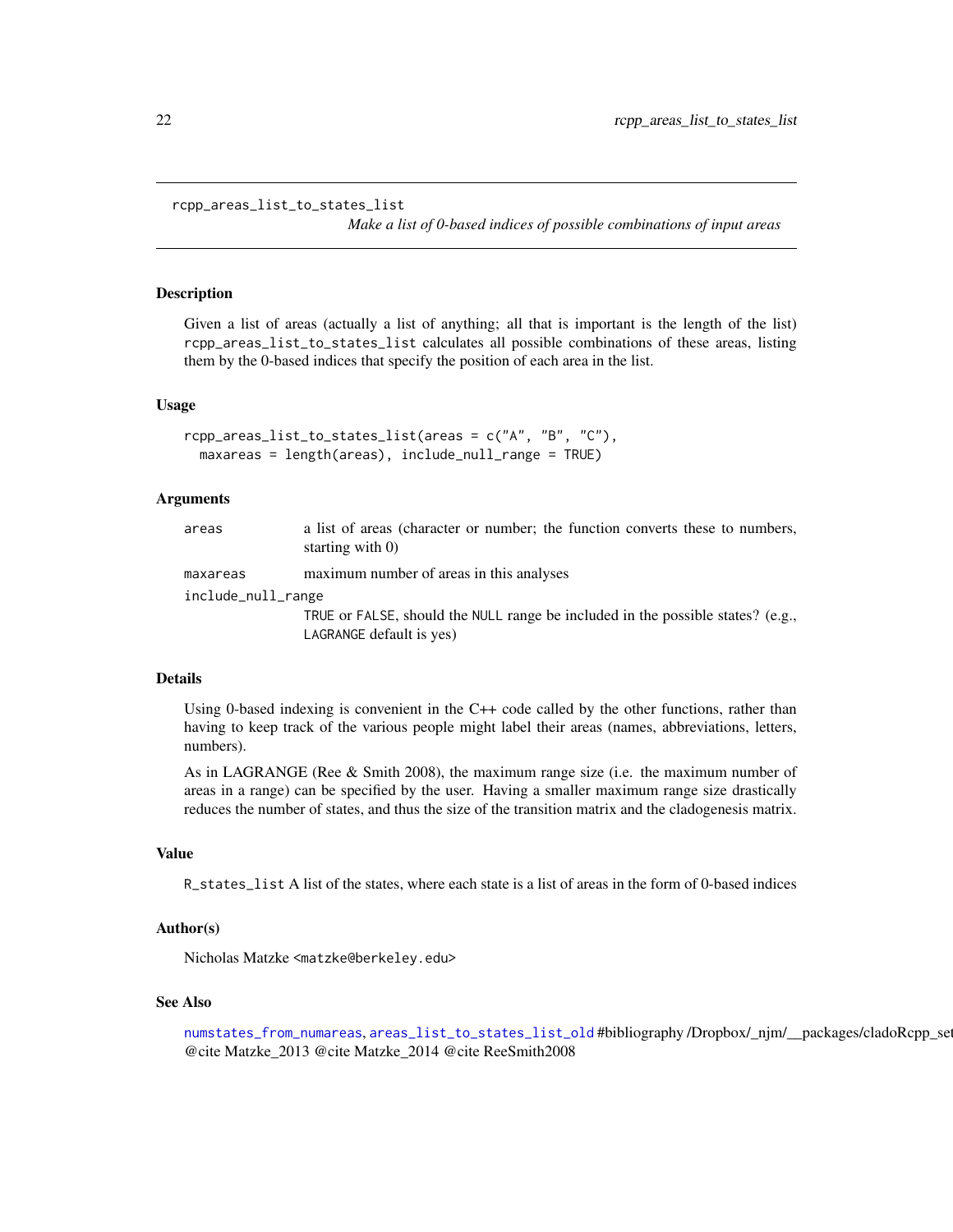<span id="page-22-0"></span>rcpp\_calc\_anclikes\_sp 23

#### Examples

```
# Specify the areas
areas_list = c("A", "B", "C")areas_list
# Let's try Rcpp_combn_zerostart, in case that is the source of a
# problem found via AddressSanitizer
Rcpp_combn_zerostart(n_to_choose_from=4, k_to_choose=2, maxlim=1e+07)
Rcpp_combn_zerostart(n_to_choose_from=4, k_to_choose=3, maxlim=1e+07)
## Not run:
# Calculate the list of 0-based indices for each possible geographic range, i.e.
# each combination of areas
states_list = rcpp_areas_list_to_states_list(areas=areas_list, maxareas=3,
include_null_range=FALSE)
states_list
states_list = rcpp_areas_list_to_states_list(areas=areas_list, maxareas=3,
include_null_range=TRUE)
states_list
states_list = rcpp_areas_list_to_states_list(areas=areas_list, maxareas=2,
include_null_range=TRUE)
states_list
states_list = rcpp_areas_list_to_states_list(areas=areas_list, maxareas=1,
include_null_range=TRUE)
states_list
```
## End(Not run)

<span id="page-22-1"></span>rcpp\_calc\_anclikes\_sp *Calculate probability of ancestral states below a speciation event, given probabilities of the states on each descendant branch*

#### Description

This function, given parameters on the Relative weight of different geographic range inheritance scenarios at cladogenesis (speciation) events, calculates the probability of each possible ancestral state given the probabilities of each possible combination of tip states.

#### Usage

```
rcpp_calc_anclikes_sp(Rcpp_leftprobs, Rcpp_rightprobs, l, s = 1, v = 1,
 j = 0, y = 1, dmat = NULL, maxent01s = NULL, maxent01v = NULL,
 maxent01j = NULL, maxent01y = NULL,max_minsize_as_function_of_ancsize = NULL, Rsp_rowsums = rep(1,
 length(Rcpp_leftprobs)), printmat = FALSE)
```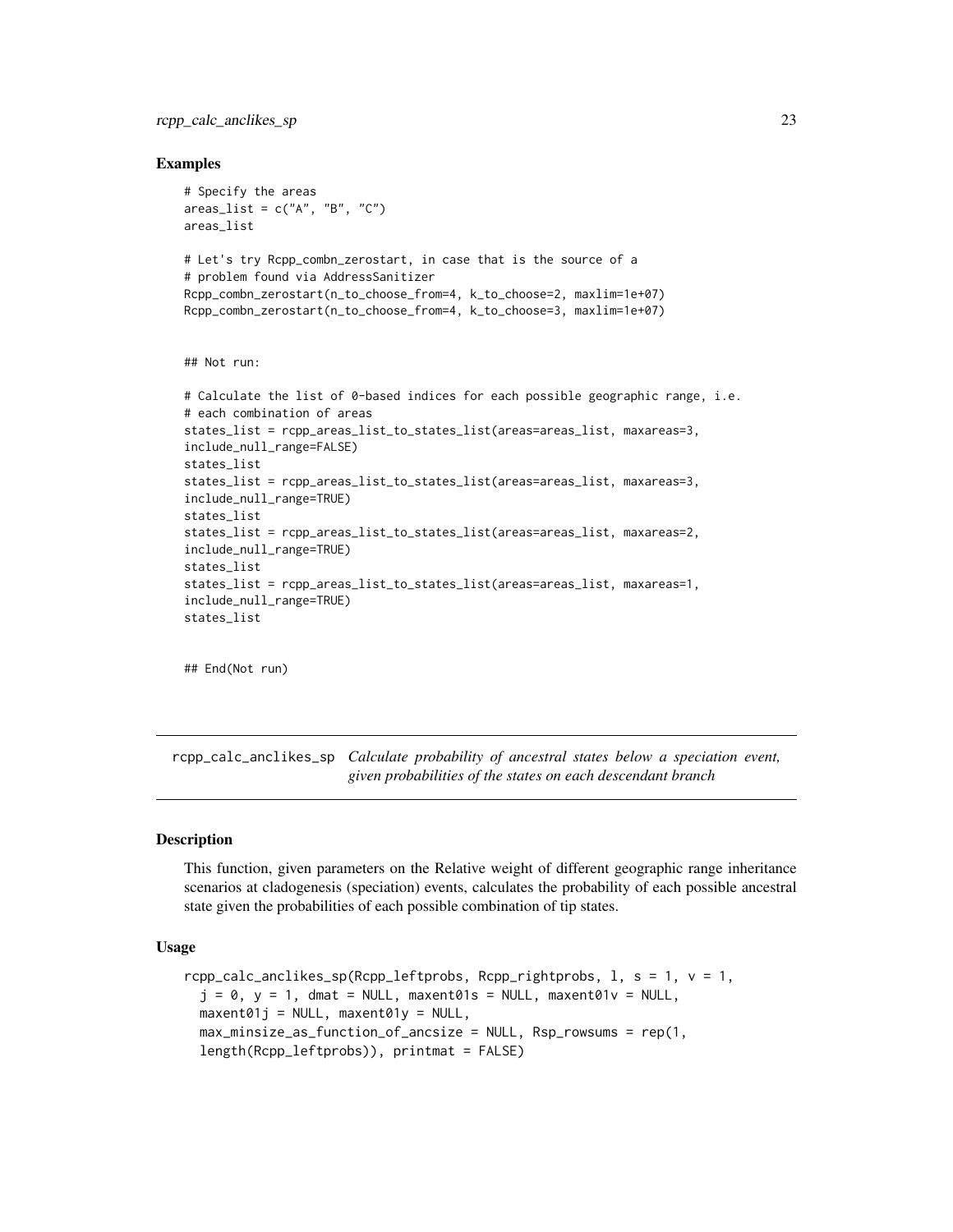#### Arguments

Rcpp\_leftprobs Probabilities of the states at the base of the left descendant branch Rcpp\_rightprobs Probabilities of the states at the base of the right descendant branch l List of state indices (0-based) s Relative weight of sympatric "subset" speciation. Default s=1 mimics LA-GRANGE model. v Relative weight of vicariant speciation. Default v=1 mimics LAGRANGE model. j Relative weight of "founder event speciation"/jump speciation. Default j=0 mimics LAGRANGE model. y Relative weight of fully sympatric speciation (range-copying). Default y=1 mimics LAGRANGE model. dmat If given, a matrix of rank numareas giving multipliers for the probability of each dispersal event between areas. Default NULL, which sets every cell of the dmat matrix to value 1. Users may construct their own parameterized dmat (for example, making dmat a function of distance) for inclusion in ML or Bayesian analyses. maxent01s Matrix giving the relative weight of each possible descendant rangesize for the smaller range, for a given ancestral rangesize, for a subset-sympatric speciation event. Default is NULL, which means the script will set up the LAGRANGE model (one descendent always has range size 1). maxent01v Matrix giving the relative weight of each possible descendant rangesize for the smaller range, for a given ancestral rangesize, for a vicariance speciation event. Default is NULL, which means the script will set up the LAGRANGE model (one descendent always has range size 1). maxent01j Matrix giving the relative weight of each possible descendant rangesize for the smaller range, for a given ancestral rangesize, for a founder-event speciation event. Default is NULL, which means the script will set up the LAGRANGE model (one descendent always has range size 1). maxent01y Matrix giving the relative weight of each possible descendant rangesize for the smaller range, for a given ancestral rangesize, for a full-sympatric (rangecopying) speciation event. Default is NULL, which means the script will set up the LAGRANGE model (one descendent always has range size 1). max\_minsize\_as\_function\_of\_ancsize If given, any state with a range larger that this value will be given a probability of zero (for the branch with the smaller rangesize). This means that not every possible combination of ranges has to be checked, which can get very slow for large state spaces. Rsp\_rowsums A vector of size (numstates) giving the sum of the relative probabilites of each combination of descendant states, assuming the probabilities of the left- and right-states are all equal (set to 1). This is thus the sum of the weights, and dividing by this normalization vector means that the each row of the speciation probability matrix will sum to 1. Default assumes the weights sum to 1 but this is not usually the case. Rsp\_rowsums need only be calculated once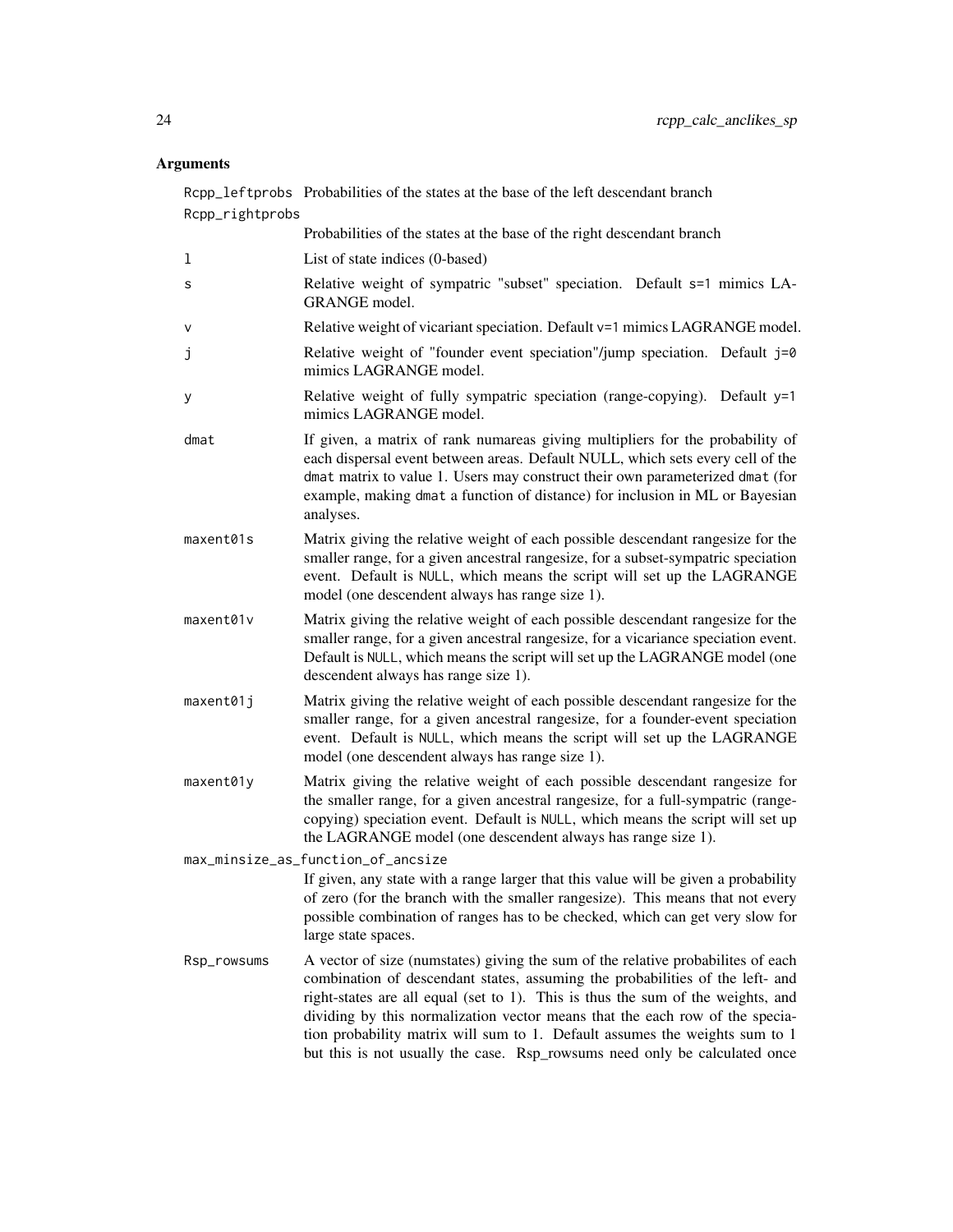per tree+model combination, stored, and then re-used for each node in the tree, yielding significant time savings.

<span id="page-24-0"></span>printmat Should the probability matrix output be printed to screen? (useful for debugging, but can be dramatically slow in R.app for some reason for even moderate numbers of states; perhaps overrunning the line length...)

#### Details

The Python/C++ program LAGRANGE (Ree & Smith 2008) gives a fixed equal probability to each range-inheritance scenario it allows:

(1) sympatric speciation with 1 area (e.g.  $A \rightarrow A, A$ );

(2) sympatric speciation where one species inherits the ancestral range, and the other inherits a 1 area subset of the ancestral range (e.g.  $ABC \rightarrow ABC, B$ );

(3) vicariant speciation with one daughter occupying an area of size 1 (e.g. ABCD  $\rightarrow$  ACD,B)

For example, if the ancestral range is ABC, the possible daughters are:

(Left, Right)

Vicariance: A,BC AB,C AC,B BC,A C,AB B,AC

Sympatric subset: A,ABC B,ABC C,ABC ABC,A ABC,B ABC,C

There are 12 possibilities, so LAGRANGE would give each a probability of 1/12, conditional on the ancestor having range ABC. All other imaginable scenarios are given probability  $0 - e.g.,$  sympatric speciation of a widespread range (ABC –> ABC,ABC), or jump dispersal leading to founder-event speciation ( $ABC \rightarrow ABC, D$ ).

In BioGeoBEARS, the relative probability (or weight) of these categories is set by the s (sympatricsubset), v (vicariance), j (jump/founder-event), and y (sympatric-range-copying) parameters. These parameters do not have to sum to 1, they just give the *relative* weight of an event of each type. E.g., if s=1, v=1, j=0, y=1, then each allowed sympatric-range-copying, sympatric-subset, and vicariance event is given equal probability (this is the LAGRANGE cladogenesis model) .

The rcpp\_calc\_anclikes\_sp function gets slow for large state spaces, as every possible combination of states at Left and Right branches is checked. Even in C++ this will get slow, as the (number of states) =  $2^{\wedge}$ (number of areas), and as the number of possible combinations of (ancestor, left,right) states is (number of states)\*(number of states)\*(number of states).

Note: the maxent parameters allow the user to specify the probability distribution for different range sizes of the smaller-ranged descendant lineage. The defaults set these parameters so that the LAGRANGE model is implemented (the smaller descendant always has range size 1).

See [rcpp\\_calc\\_anclikes\\_sp\\_COOprobs](#page-25-1) and [rcpp\\_calc\\_anclikes\\_sp\\_COOweights\\_faster](#page-27-1) for successively faster solutions to this problem.

This is the byte-compiled version of [rcpp\\_calc\\_anclikes\\_sp\\_prebyte](#page-30-1). [rcpp\\_calc\\_anclikes\\_sp](#page-22-1) is byte-compiled, which (might) make it faster.

For information on byte-compiling, see http://www.r-statistics.com/2012/04/speed-up-your-r-code-using-a-ju and [cmpfun](#page-0-0) in the [compiler](#page-0-0) package.

#### Value

prob\_ancestral\_states The probabilities of the ancestral states.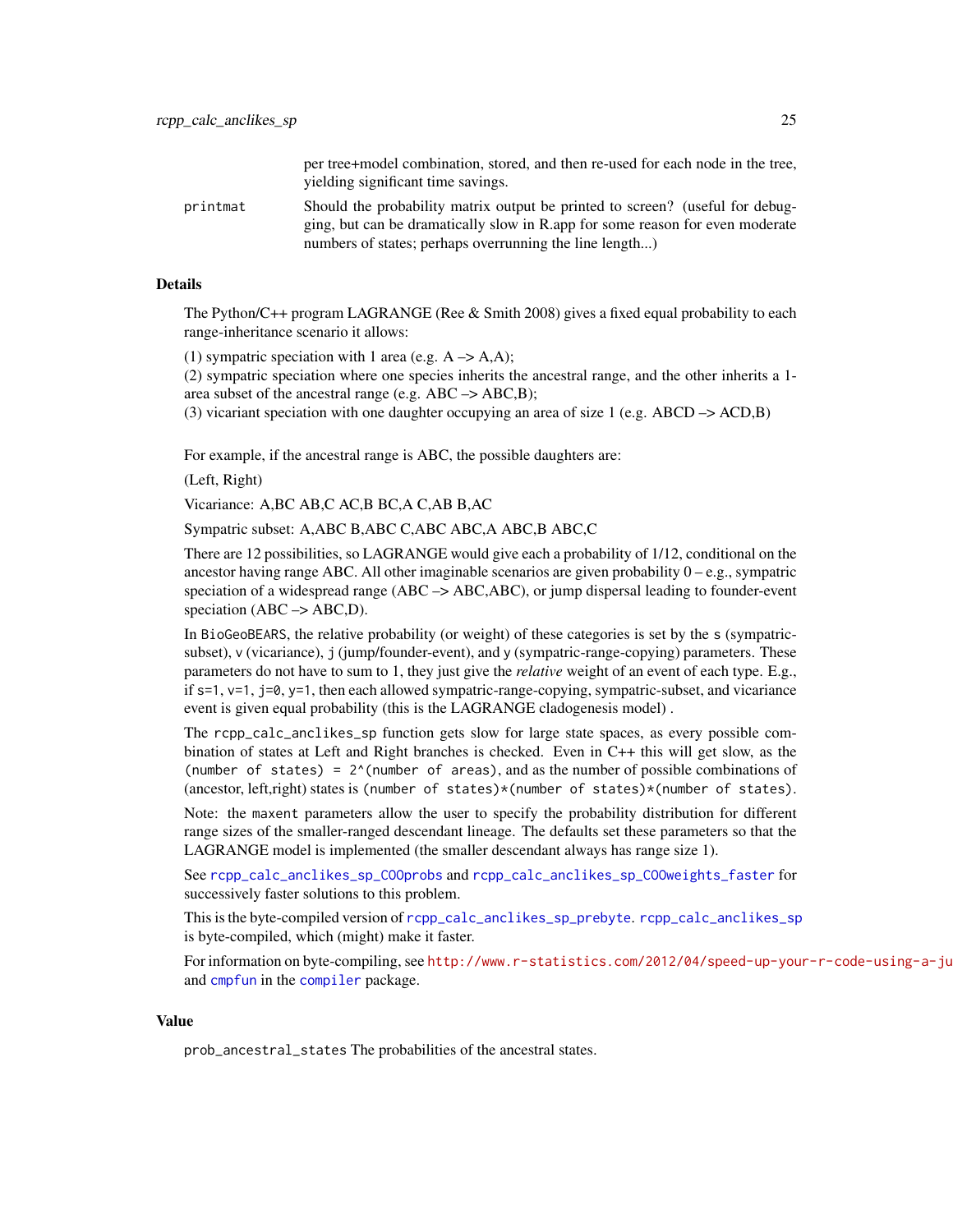#### <span id="page-25-0"></span>Author(s)

Nicholas Matzke <matzke@berkeley.edu>

#### See Also

[rcpp\\_calc\\_anclikes\\_sp](#page-22-1), [rcpp\\_calc\\_anclikes\\_sp\\_COOprobs](#page-25-1), [rcpp\\_calc\\_anclikes\\_sp\\_COOweights\\_faster](#page-27-1) #bibliography /Dropbox/\_njm/\_\_packages/cladoRcpp\_setup/cladoRcpp\_refs.bib @cite Matzke\_2013 @cite Matzke\_2014 @cite ReeSmith2008

## Examples

# For the basic logic of a probablistic cladogenesis model, see ?rcpp\_calc\_anclikes\_sp

# For examples of running the functions, see the comparison of all functions at: # ?cladoRcpp

<span id="page-25-1"></span>rcpp\_calc\_anclikes\_sp\_COOprobs

*Faster version of rcpp\_calc\_anclikes\_sp*

#### Description

This function is a faster version of [rcpp\\_calc\\_anclikes\\_sp](#page-22-1). Like [rcpp\\_calc\\_anclikes\\_sp](#page-22-1), this function calculates the conditional probability of every allowed combination of ancestral range, left descendent range, and right descendent range.

#### Usage

```
rcpp_calc_anclikes_sp_COOprobs(Rcpp_leftprobs, Rcpp_rightprobs, l, s = 1,
 v = 1, j = 0, y = 1, dmat = NULL, maxent01s = NULL,
 maxent01v = NULL, maxent01j = NULL, maxent01y = NULL,max_minsize_as_function_of_ancsize = NULL, printmat = TRUE)
```
## Arguments

Rcpp\_leftprobs Probabilities of the states at the base of the left descendant branch Rcpp\_rightprobs  $P_{\text{refl}}(t)$  is the states at the base of the right descendant branch branch branch branch branch branch branch branch branch branch branch branch branch branch branch branch branch branch branch branch branch branch bra

|  |  | Probabilities of the states at the base of the right descendant branch |
|--|--|------------------------------------------------------------------------|
|  |  |                                                                        |

- l List of state indices (0-based)
- s Relative weight of sympatric "subset" speciation. Default s=1 mimics LA-GRANGE model.
- v Relative weight of vicariant speciation. Default v=1 mimics LAGRANGE model.
- j Relative weight of "founder event speciation"/jump speciation. Default j=0 mimics LAGRANGE model.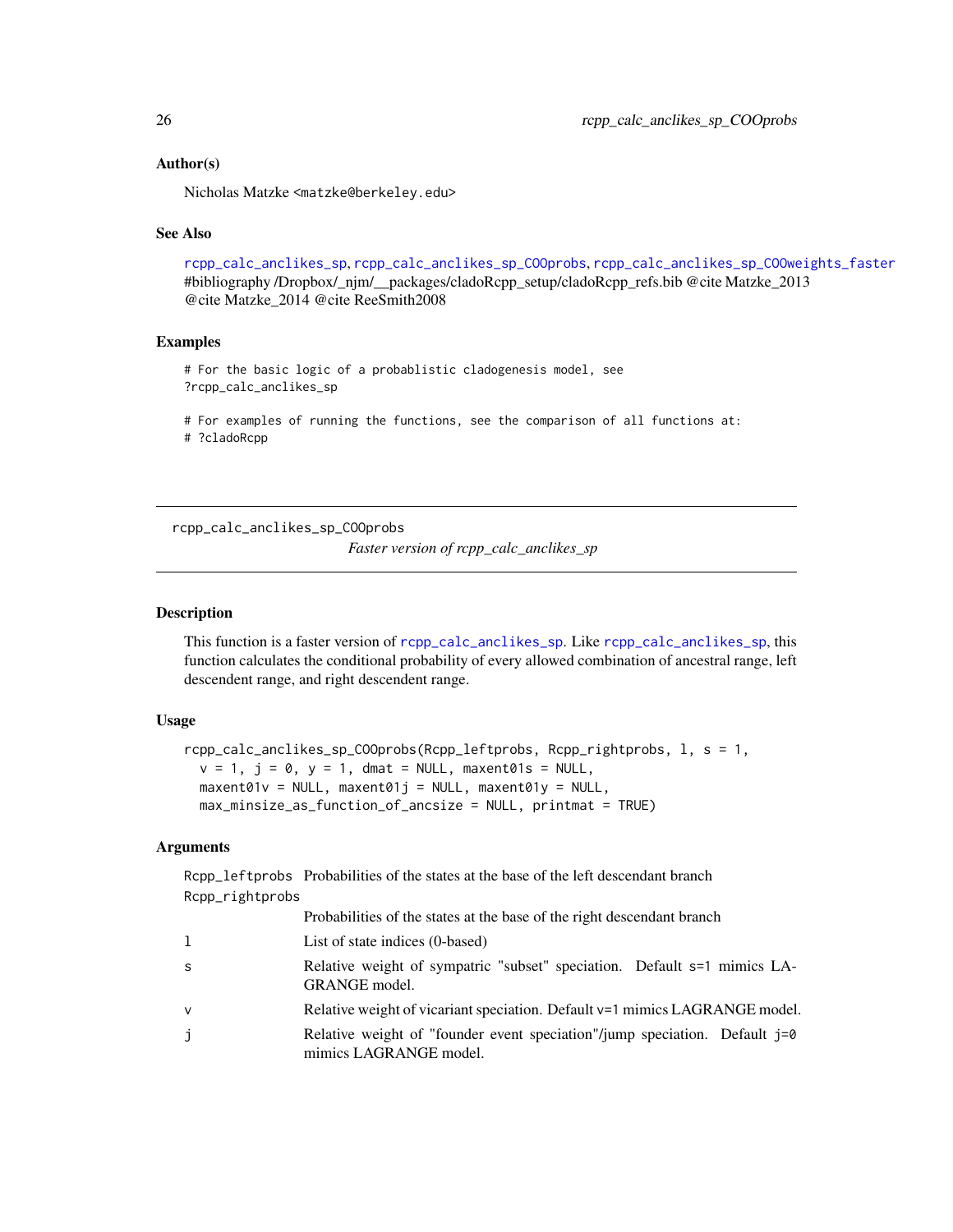| Relative weight of fully sympatric speciation (range-copying). Default y=1 |  |
|----------------------------------------------------------------------------|--|
| mimics LAGRANGE model.                                                     |  |

- dmat If given, a matrix of rank numareas giving multipliers for the probability of each dispersal event between areas. Default NULL, which sets every cell of the dmat matrix to value 1. Users may construct their own parameterized dmat (for example, making dmat a function of distance) for inclusion in ML or Bayesian analyses.
- maxent01s Matrix giving the relative weight of each possible descendant rangesize for the smaller range, for a given ancestral rangesize, for a subset-sympatric speciation event. Default is NULL, which means the script will set up the LAGRANGE model (one descendent always has range size 1).
- maxent01v Matrix giving the relative weight of each possible descendant rangesize for the smaller range, for a given ancestral rangesize, for a vicariance speciation event. Default is NULL, which means the script will set up the LAGRANGE model (one descendent always has range size 1).
- maxent01j Matrix giving the relative weight of each possible descendant rangesize for the smaller range, for a given ancestral rangesize, for a founder-event speciation event. Default is NULL, which means the script will set up the LAGRANGE model (one descendent always has range size 1).
- maxent01y Matrix giving the relative weight of each possible descendant rangesize for the smaller range, for a given ancestral rangesize, for a full-sympatric (rangecopying) speciation event. Default is NULL, which means the script will set up the LAGRANGE model (one descendent always has range size 1).

max\_minsize\_as\_function\_of\_ancsize

If given, any state with a range larger that this value will be given a probability of zero (for the branch with the smaller rangesize). This means that not every possible combination of ranges has to be checked, which can get very slow for large state spaces.

printmat Should the probability matrix output be printed to screen? (useful for debugging, but can be dramatically slow in R.app for some reason for even moderate numbers of states; perhaps overrunning the line length...)

#### Details

This function improves upon [rcpp\\_calc\\_anclikes\\_sp](#page-22-1) by returning a COO-like list of the nonzero cells in the transition matrix for the speciation event.

(COO = Coordinate list format for a matrix, see [http://en.wikipedia.org/wiki/Sparse\\_matrix](http://en.wikipedia.org/wiki/Sparse_matrix#Coordinate_list_.28COO.29)# [Coordinate\\_list\\_.28COO.29](http://en.wikipedia.org/wiki/Sparse_matrix#Coordinate_list_.28COO.29)

Whereas a COO-formatted square matrix stores, for each nonzero cell, the row #, column #, and cell value, [rcpp\\_calc\\_anclikes\\_sp](#page-22-1) returns lists containing, for each nonzero cell:

- 1. 0-based index of the ancestral state
- 2. 0-based index of the left state
- 3. 0-based index of the right state
- 4. Value of the specified nonzero cell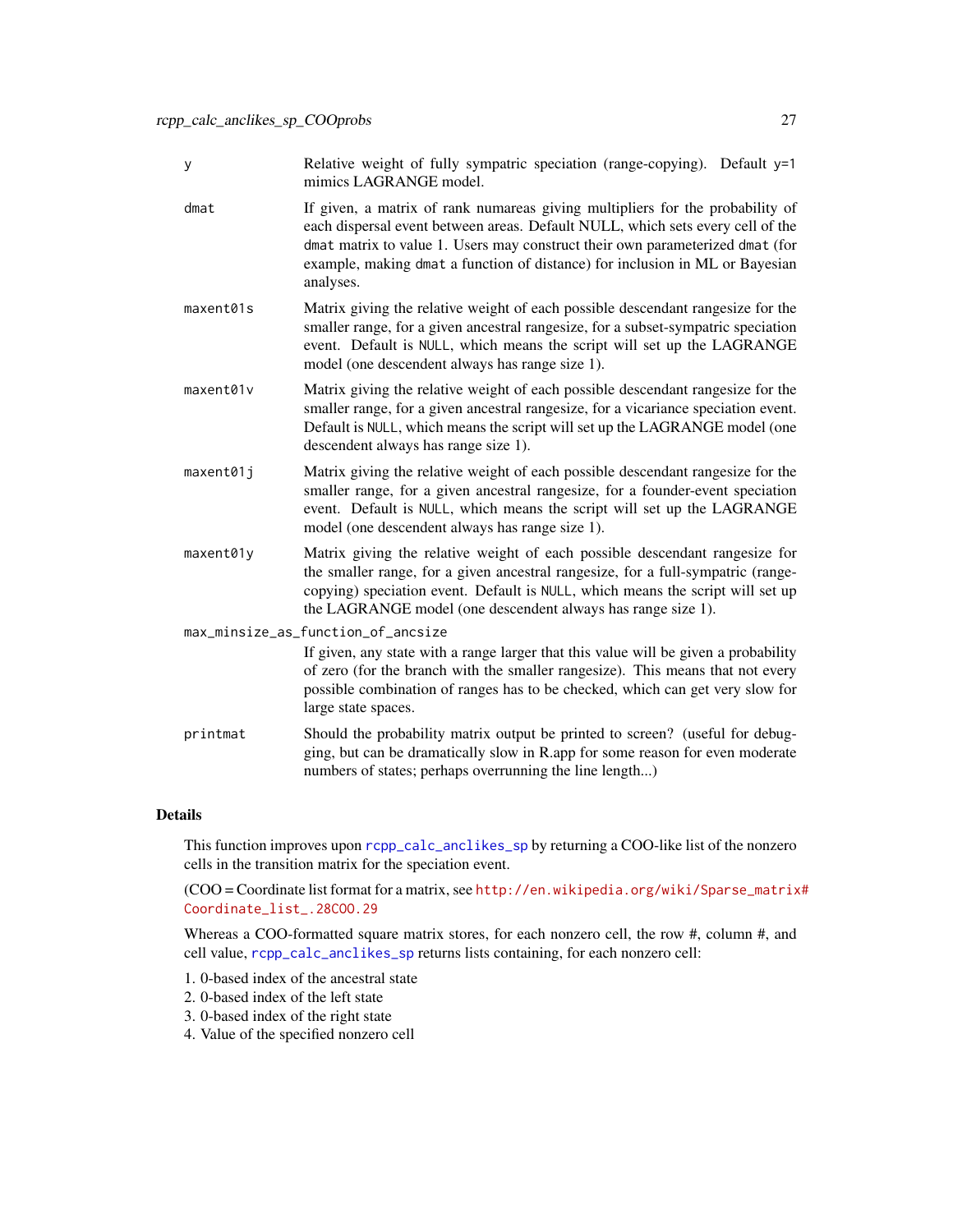Time savings over [rcpp\\_calc\\_anclikes\\_sp](#page-22-1) are realized by skipping many ancestor/descendent combinations which are impossible transitions on the model, and neither recording, nor storing, nor passing them. This becomes important with large state spaces.

## Value

list\_weights\_of\_transitions A list of 3 lists. Each list has (numstates) items, representing the ancestral states. List #1 gives the 0-based state index for the nonzero left descendents of each ancestral state. List #2 gives the 0-based state index for the nonzero right descendents of each ancestral state. List #3 gives the weight of each nonzero transition from each ancestral state. Summing these weights within each ancestral state for list #3 gives the total of the weights for each ancestral state. Dividing the weights by the sum of weights gives the conditional probability of each descendent state, conditional on the ancestral state. These conditional probabilities need only be calculated once per tree+model combination, stored, and then re-used for each node in the tree, yielding significant time savings.

#### Author(s)

Nicholas Matzke <matzke@berkeley.edu>

#### See Also

[rcpp\\_calc\\_anclikes\\_sp](#page-22-1), [rcpp\\_calc\\_anclikes\\_sp\\_COOprobs](#page-25-1), [rcpp\\_calc\\_anclikes\\_sp\\_COOweights\\_faster](#page-27-1) #bibliography /Dropbox/\_njm/\_\_packages/cladoRcpp\_setup/cladoRcpp\_refs.bib @cite Matzke\_2013 @cite Matzke\_2014 @cite ReeSmith2008

#### Examples

```
# For the basic logic of a probablistic cladogenesis model, see
?rcpp_calc_anclikes_sp
```

```
# For examples of running the functions, see the comparison of all functions at:
# ?cladoRcpp
```
<span id="page-27-1"></span>rcpp\_calc\_anclikes\_sp\_COOweights\_faster *Even faster version of rcpp\_calc\_anclikes\_sp*

## Description

This function improves on [rcpp\\_calc\\_anclikes\\_sp](#page-22-1) and [rcpp\\_calc\\_anclikes\\_sp\\_COOprobs](#page-25-1). In addition to the compressed COO-like storage format, the internal C++ code here explicitly enumerates the allowed transitions, rather than searching through every possibility and testing whether or not it is allowed. This appears to scale well to very large state spaces.

<span id="page-27-0"></span>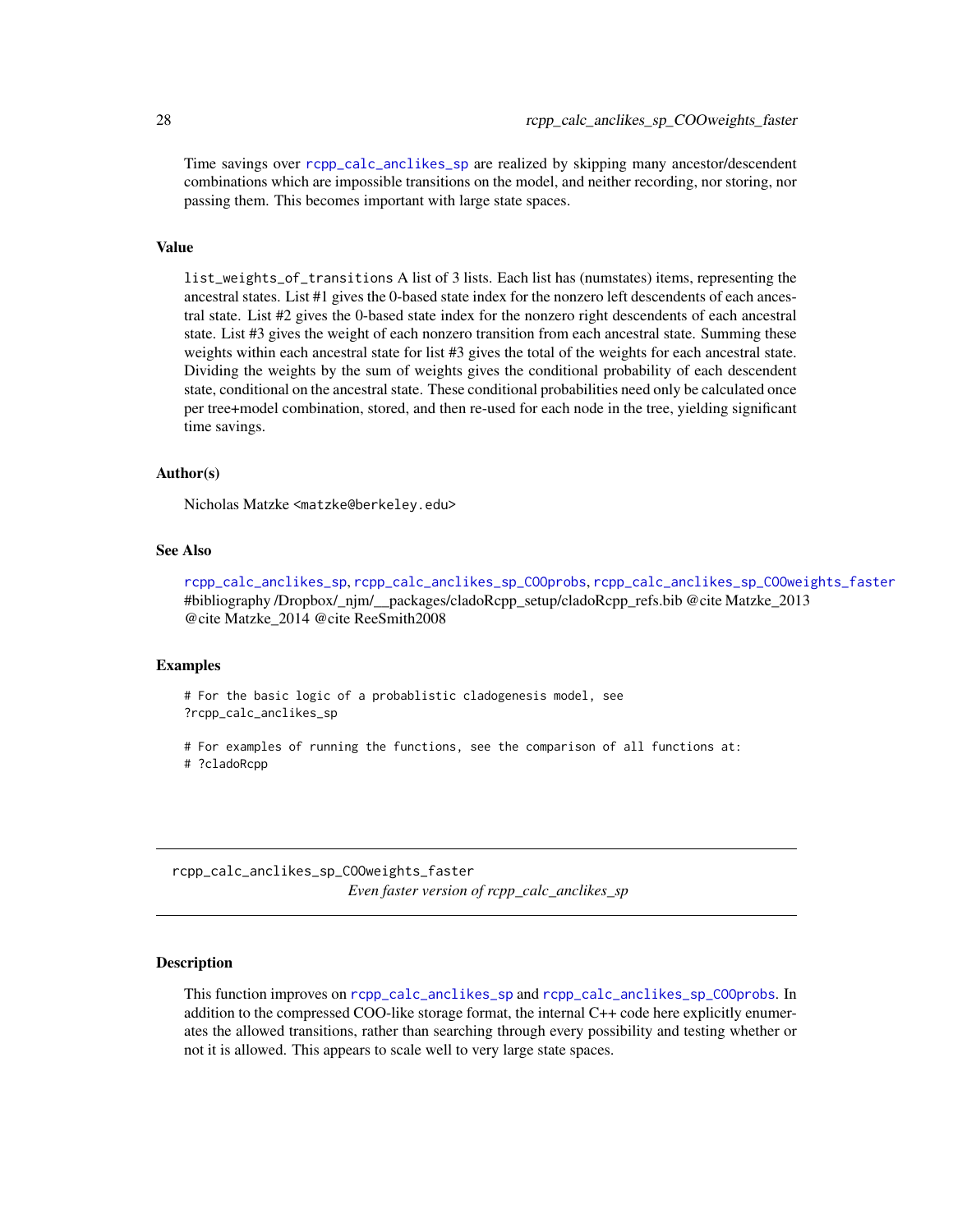## Usage

```
rcpp_calc_anclikes_sp_COOweights_faster(Rcpp_leftprobs, Rcpp_rightprobs, l,
 s = 1, v = 1, j = 0, y = 1, dmat = NULL, maxent01s = NULL,
 maxent01v = NULL, maxent01j = NULL, maxent01y = NULL,max_minsize_as_function_of_ancsize = NULL, printmat = TRUE,
 m = NULL, m\_null\_range = TRUE, jts\_matrix = NULL
```
## Arguments

Rcpp\_leftprobs Probabilities of the states at the base of the left descendant branch Rcpp\_rightprobs

|           | Probabilities of the states at the base of the right descendant branch                                                                                                                                                                                                                                                                        |
|-----------|-----------------------------------------------------------------------------------------------------------------------------------------------------------------------------------------------------------------------------------------------------------------------------------------------------------------------------------------------|
| 1         | List of state indices (0-based)                                                                                                                                                                                                                                                                                                               |
| S         | Relative weight of sympatric "subset" speciation. Default s=1 mimics LA-<br>GRANGE model.                                                                                                                                                                                                                                                     |
| $\vee$    | Relative weight of vicariant speciation. Default v=1 mimics LAGRANGE model.                                                                                                                                                                                                                                                                   |
| j         | Relative weight of "founder event speciation"/jump speciation. Default j=0<br>mimics LAGRANGE model.                                                                                                                                                                                                                                          |
| у         | Relative weight of fully sympatric speciation (range-copying). Default y=1<br>mimics LAGRANGE model.                                                                                                                                                                                                                                          |
| dmat      | If given, a matrix of rank numareas giving multipliers for the probability of<br>each dispersal event between areas. Default NULL, which sets every cell of the<br>dmat matrix to value 1. Users may construct their own parameterized dmat (for<br>example, making dmat a function of distance) for inclusion in ML or Bayesian<br>analyses. |
| maxent01s | Matrix giving the relative weight of each possible descendant rangesize for the<br>smaller range, for a given ancestral rangesize, for a subset-sympatric speciation<br>event. Default is NULL, which means the script will set up the LAGRANGE<br>model (one descendent always has range size 1).                                            |
| maxent01v | Matrix giving the relative weight of each possible descendant rangesize for the<br>smaller range, for a given ancestral rangesize, for a vicariance speciation event.<br>Default is NULL, which means the script will set up the LAGRANGE model (one<br>descendent always has range size 1).                                                  |
| maxent01j | Matrix giving the relative weight of each possible descendant rangesize for the<br>smaller range, for a given ancestral rangesize, for a founder-event speciation<br>event. Default is NULL, which means the script will set up the LAGRANGE<br>model (one descendent always has range size 1).                                               |
| maxent01y | Matrix giving the relative weight of each possible descendant rangesize for<br>the smaller range, for a given ancestral rangesize, for a full-sympatric (range-<br>copying) speciation event. Default is NULL, which means the script will set up<br>the LAGRANGE model (one descendent always has range size 1).                             |
|           | max_minsize_as_function_of_ancsize                                                                                                                                                                                                                                                                                                            |
|           | If given, any state with a range larger that this value will be given a probability<br>of zero (for the branch with the smaller rangesize). This means that not every<br>possible combination of ranges has to be checked, which can get very slow for<br>large state spaces.                                                                 |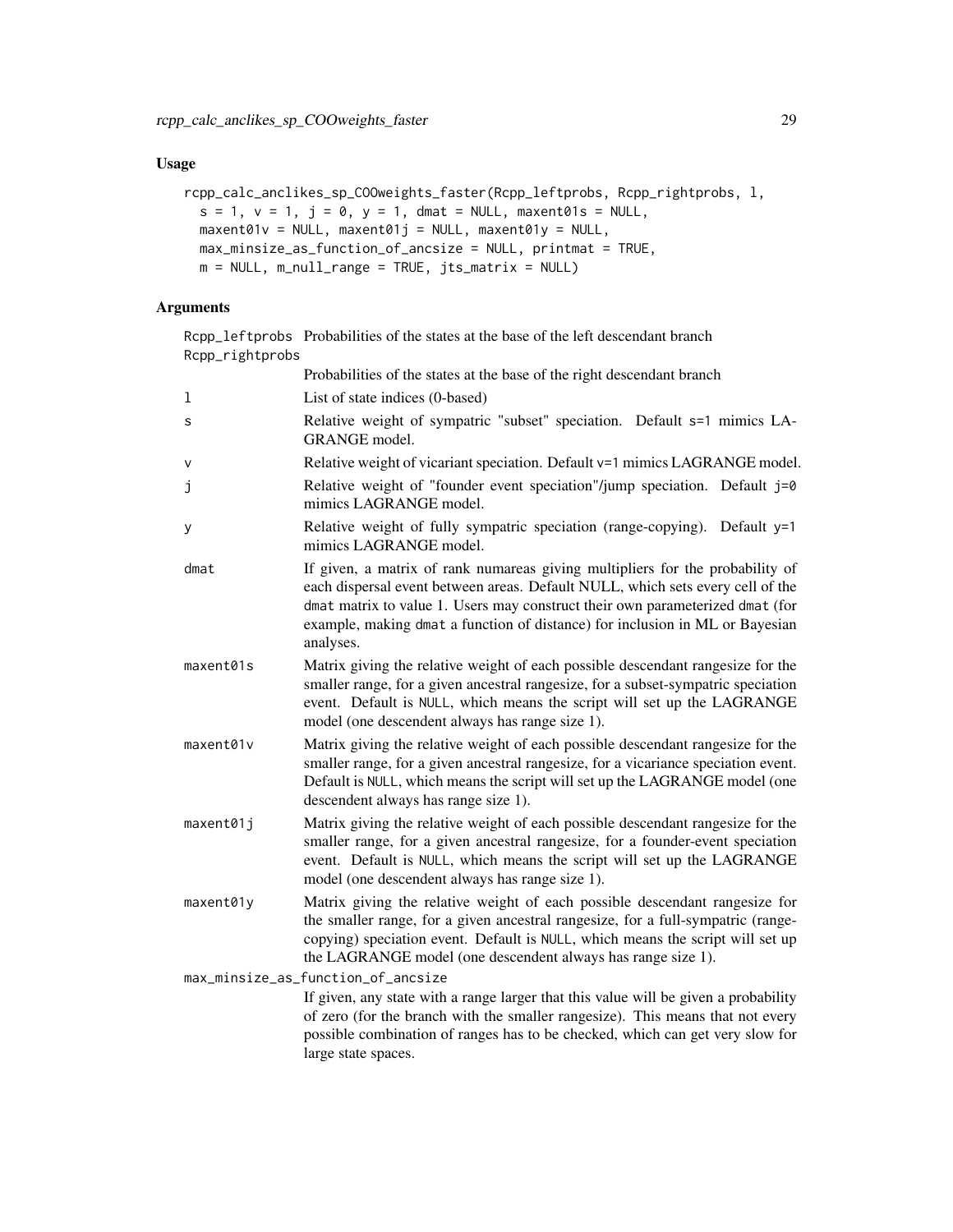<span id="page-29-0"></span>

| printmat     | Should the probability matrix output be printed to screen? (useful for debug-<br>ging, but can be dramatically slow in R.app for some reason for even moderate<br>numbers of states; perhaps overrunning the line length)                                                                                                                                                                                                                                                                                                                                                                       |
|--------------|-------------------------------------------------------------------------------------------------------------------------------------------------------------------------------------------------------------------------------------------------------------------------------------------------------------------------------------------------------------------------------------------------------------------------------------------------------------------------------------------------------------------------------------------------------------------------------------------------|
| m            | This is a vector of rate/weight multipliers for dispersal, conditional on the values<br>of some (non-biogeographical) trait. For example, one might hypothesize that<br>flight/flightlessness effects dispersal probability, and manually put a multiplier<br>of 0.001 on the flightlessness state. Or, one might attempt to estimate this. The<br>strategy used in cladoRcpp is to expand the default cladogenetic rate matrix by<br>length(m) times. I.e., if m is not NULL, then loop through the values of m and<br>apply the multipliers to $d$ (and j, and $a$ ) events. Default is NULL. |
| m_null_range | Is the null range included in the state space in the general analysis? (The func-<br>tion needs to know this, when there are traits, to index the state space correctly.)                                                                                                                                                                                                                                                                                                                                                                                                                       |
| jts_matrix   | A numtraits x numtraits matrix containing the proportions for trait transitions<br>during <i>j</i> events. E.g., for a sudden switch from trait 1 (flight) to trait 2 (flight-<br>lessness) during a jump event.                                                                                                                                                                                                                                                                                                                                                                                |

#### Details

This should be faster, i.e. by look for each type of event individually.

Returns results as 4 columns: ancestral index, left index, right index, conditional probability given ancestral states (assuming likelihood of descendants is 1). Indexes are 0-based.

Keep in mind that cladogenesis matrices exclude the null state (a range of 0 areas), so if your states list starts with the null range (as is typical/default in DEC-style models) then to get the R 1-based state indices requires e.g.  $COO$  weights columnar $[[1]] + 2$ .

When the calculation is run at each node in the tree, all that is required is one pass through the COOlike array, with the downpassed probabilities of the states on the left and right branches multiplied by the probability column.

## Value

COO\_weights\_columnar Transition weights matrix in COO-like format as 4 columns: ancestral index, left index, right index, and weight of the specified transition. Indexes are 0-based. Keep in mind that cladogenesis matrices exclude the null state (a range of 0 areas), so if your states list starts with the null range (as is typical/default in DEC-style models) then to get the R 1-based state indices requires e.g. COO\_weights\_columnar $[1]$ ] + 2.

Dividing the weights by the sum of the weights for a particular ancestral state yields the conditional probabilities of each transition at the speciation event. (assuming likelihood of descendants is 1).

## Author(s)

Nicholas Matzke <matzke@berkeley.edu>

#### See Also

[rcpp\\_calc\\_anclikes\\_sp](#page-22-1), [rcpp\\_calc\\_anclikes\\_sp\\_COOprobs](#page-25-1), [rcpp\\_calc\\_anclikes\\_sp\\_COOweights\\_faster](#page-27-1)

[rcpp\\_calc\\_anclikes\\_sp](#page-22-1) #bibliography /Dropbox/\_njm/\_\_packages/cladoRcpp\_setup/cladoRcpp\_refs.bib @cite Matzke\_2013 @cite Matzke\_2014 @cite ReeSmith2008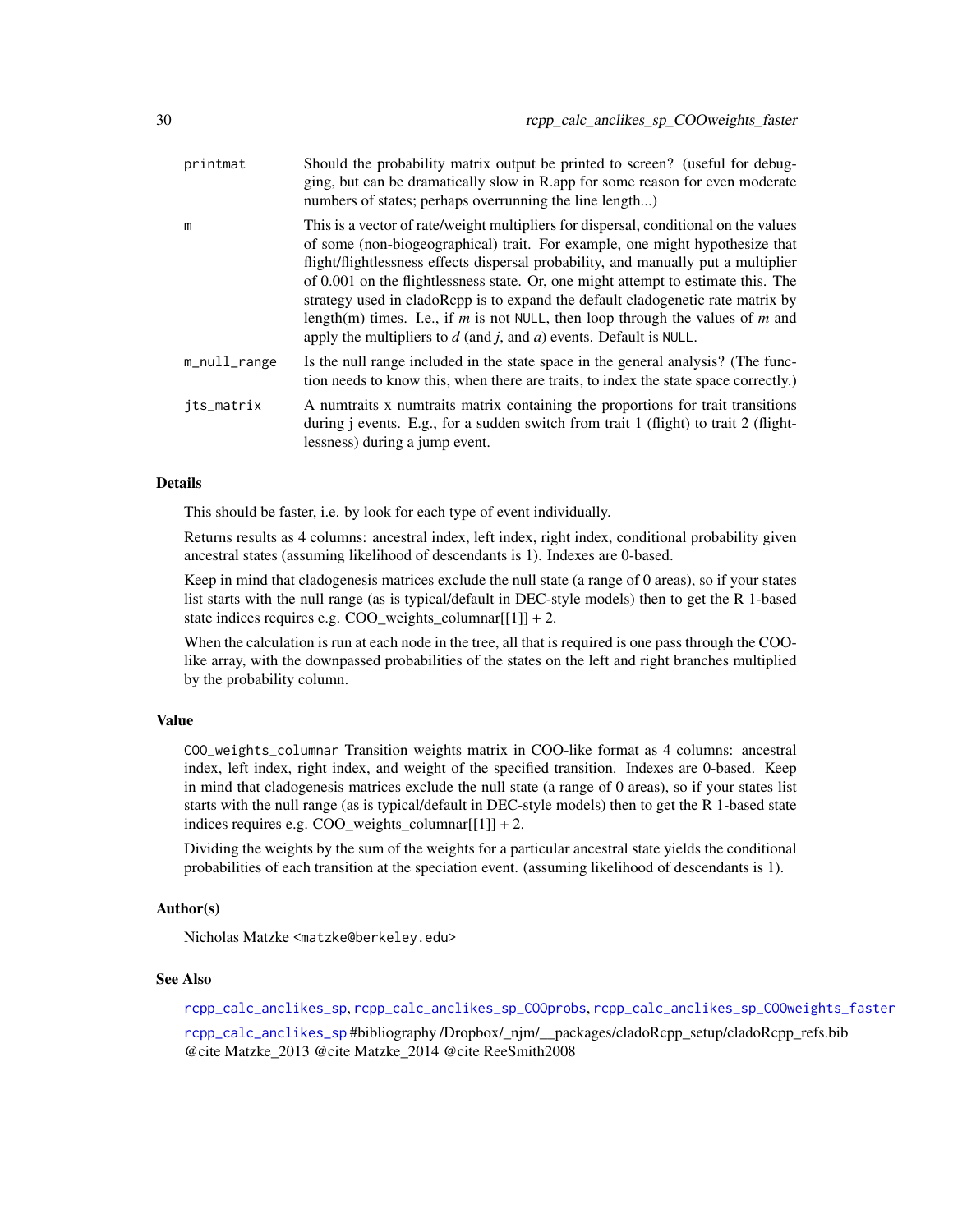#### <span id="page-30-0"></span>Examples

# For the basic logic of a probablistic cladogenesis model, see ?rcpp\_calc\_anclikes\_sp

# For examples of running the functions, see the comparison of all functions at: # ?cladoRcpp

<span id="page-30-1"></span>rcpp\_calc\_anclikes\_sp\_prebyte

*Calculate probability of ancestral states below a speciation event, given probabilities of the states on each descendant branch*

## Description

This is the pre-byte compiled version of [rcpp\\_calc\\_anclikes\\_sp](#page-22-1). [rcpp\\_calc\\_anclikes\\_sp](#page-22-1) is byte-compiled, which (might) make it faster. See [rcpp\\_calc\\_anclikes\\_sp](#page-22-1) for full description and help.

#### Usage

```
rcpp_calc_anclikes_sp_prebyte(Rcpp_leftprobs, Rcpp_rightprobs, l, s = 1,
 v = 1, j = 0, y = 1, dmat = NULL, maxent01s = NULL,
 maxent01v = NULL, maxent01j = NULL, maxent01y = NULL,
 max_minsize_as_function_of_ancsize = NULL, Rsp_rowsums = rep(1,
 length(Rcpp_leftprobs)), printmat = FALSE)
```
## Arguments

Rcpp\_leftprobs Probabilities of the states at the base of the left descendant branch Rcpp\_rightprobs

|      | Probabilities of the states at the base of the right descendant branch                                                                                                                                                                                                                                                                        |
|------|-----------------------------------------------------------------------------------------------------------------------------------------------------------------------------------------------------------------------------------------------------------------------------------------------------------------------------------------------|
| ı    | List of state indices (0-based)                                                                                                                                                                                                                                                                                                               |
| S    | Relative weight of sympatric "subset" speciation. Default s=1 mimics LA-<br>GRANGE model.                                                                                                                                                                                                                                                     |
| V    | Relative weight of vicariant speciation. Default $v=1$ mimics LAGRANGE model.                                                                                                                                                                                                                                                                 |
| j    | Relative weight of "founder event speciation"/jump speciation. Default $j=0$<br>mimics LAGRANGE model.                                                                                                                                                                                                                                        |
| y    | Relative weight of fully sympatric speciation (range-copying). Default $y=1$<br>mimics LAGRANGE model.                                                                                                                                                                                                                                        |
| dmat | If given, a matrix of rank numareas giving multipliers for the probability of<br>each dispersal event between areas. Default NULL, which sets every cell of the<br>dmat matrix to value 1. Users may construct their own parameterized dmat (for<br>example, making dmat a function of distance) for inclusion in ML or Bayesian<br>analyses. |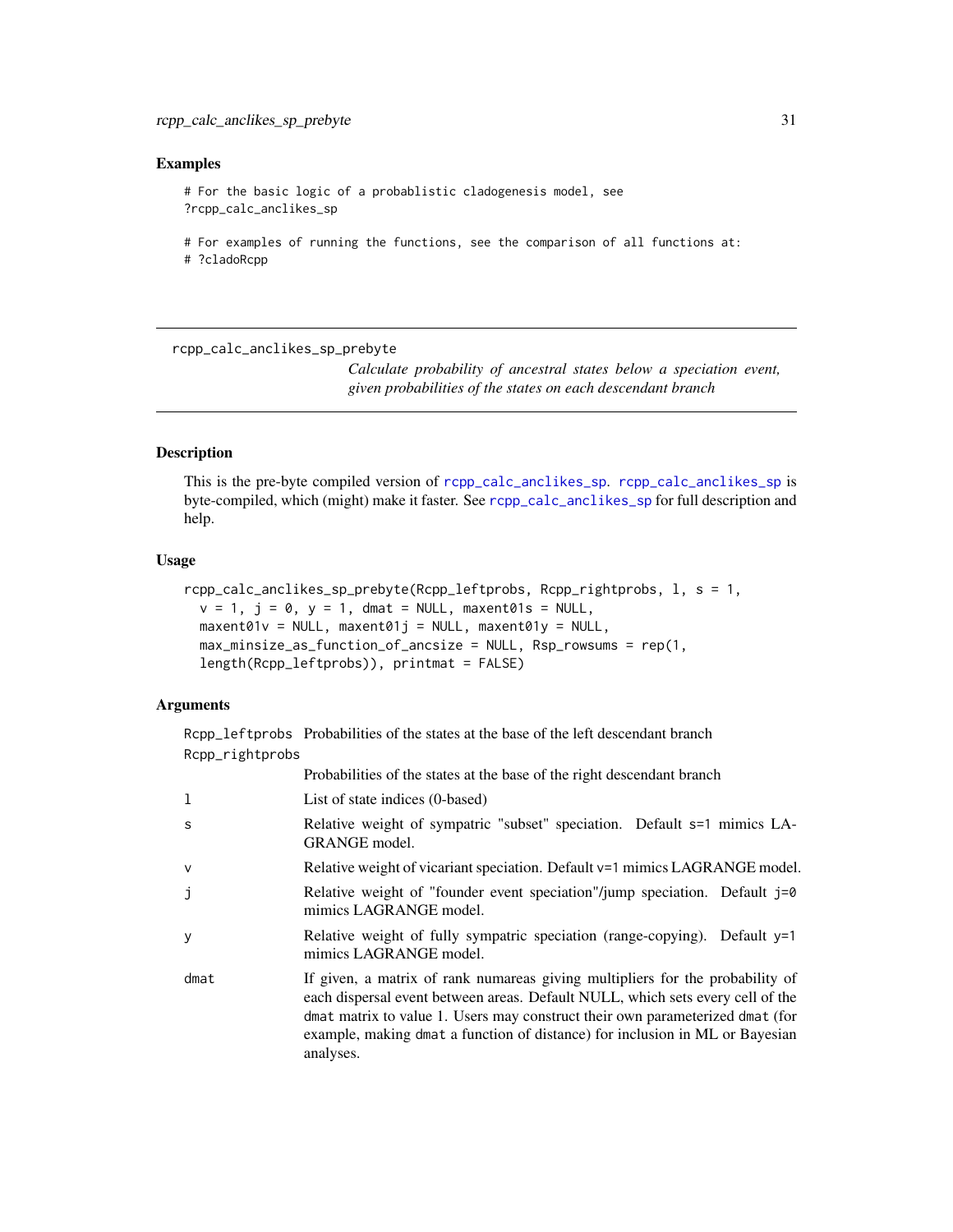<span id="page-31-0"></span>

| maxent01s | Matrix giving the relative weight of each possible descendant rangesize for the   |
|-----------|-----------------------------------------------------------------------------------|
|           | smaller range, for a given ancestral rangesize, for a subset-sympatric speciation |
|           | event. Default is NULL, which means the script will set up the LAGRANGE           |
|           | model (one descendent always has range size 1).                                   |

- maxent01v Matrix giving the relative weight of each possible descendant rangesize for the smaller range, for a given ancestral rangesize, for a vicariance speciation event. Default is NULL, which means the script will set up the LAGRANGE model (one descendent always has range size 1).
- maxent01j Matrix giving the relative weight of each possible descendant rangesize for the smaller range, for a given ancestral rangesize, for a founder-event speciation event. Default is NULL, which means the script will set up the LAGRANGE model (one descendent always has range size 1).
- maxent01y Matrix giving the relative weight of each possible descendant rangesize for the smaller range, for a given ancestral rangesize, for a full-sympatric (rangecopying) speciation event. Default is NULL, which means the script will set up the LAGRANGE model (one descendent always has range size 1).

max\_minsize\_as\_function\_of\_ancsize

If given, any state with a range larger that this value will be given a probability of zero (for the branch with the smaller rangesize). This means that not every possible combination of ranges has to be checked, which can get very slow for large state spaces.

- Rsp\_rowsums A vector of size (numstates) giving the sum of the relative probabilites of each combination of descendant states, assuming the probabilities of the left- and right-states are all equal (set to 1). This is thus the sum of the weights, and dividing by this normalization vector means that the each row of the speciation probability matrix will sum to 1. Default assumes the weights sum to 1 but this is not usually the case. Rsp\_rowsums need only be calculated once per tree+model combination, stored, and then re-used for each node in the tree, yielding significant time savings.
- printmat Should the probability matrix output be printed to screen? (useful for debugging, but can be dramatically slow in R.app for some reason for even moderate numbers of states; perhaps overrunning the line length...)

## Details

This function gets slow for large state spaces.

For information on byte-compiling, see http://www.r-statistics.com/2012/04/speed-up-your-r-code-using-a-ju and [cmpfun](#page-0-0) in the [compiler](#page-0-0) package.

#### Value

prob\_ancestral\_states The probabilities of the ancestral states.

#### Author(s)

Nicholas Matzke <matzke@berkeley.edu>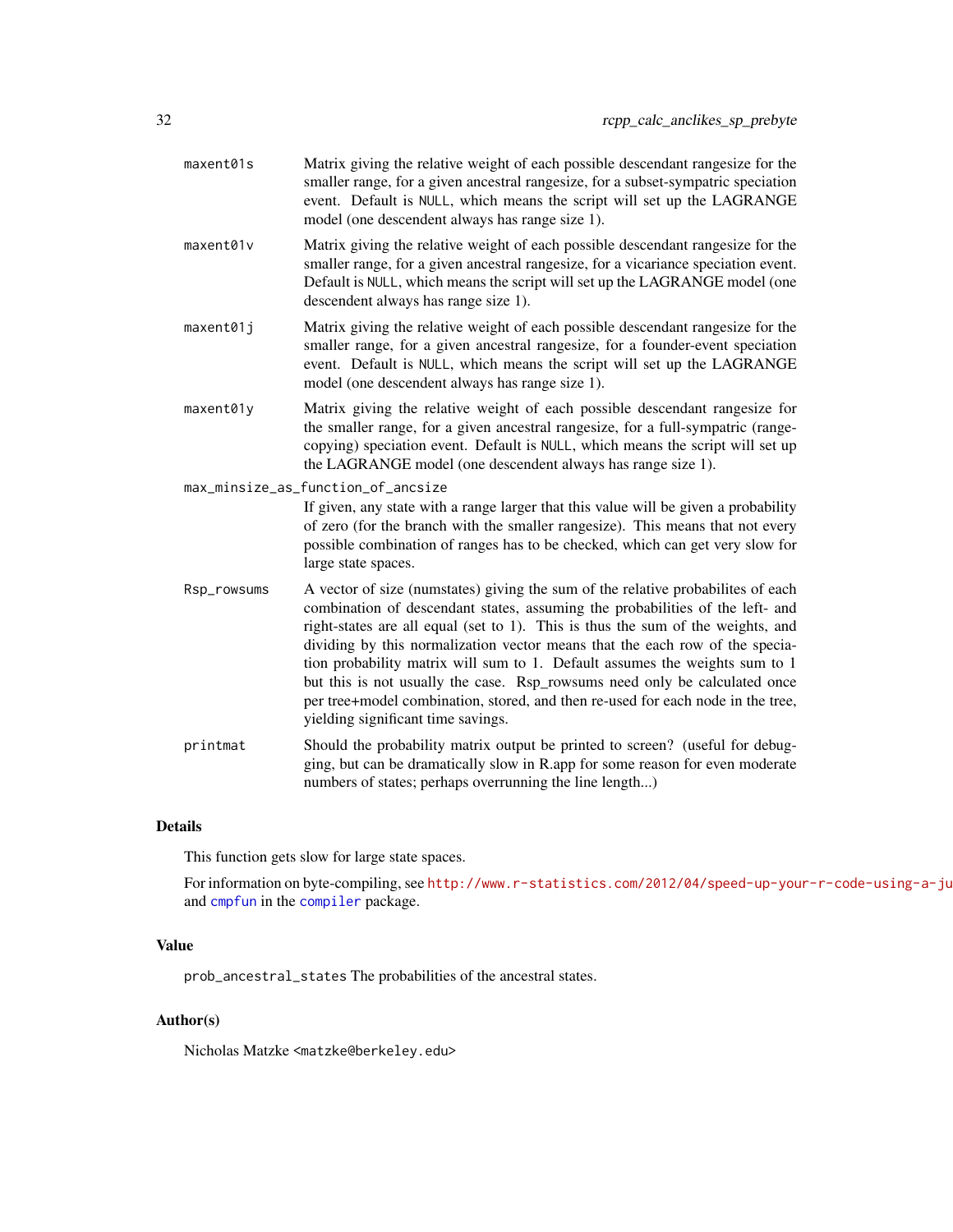#### <span id="page-32-0"></span>See Also

[rcpp\\_calc\\_anclikes\\_sp](#page-22-1) #bibliography /Dropbox/\_njm/\_\_packages/cladoRcpp\_setup/cladoRcpp\_refs.bib @cite Matzke\_2013 @cite Matzke\_2014 @cite ReeSmith2008

#### Examples

```
# For the basic logic of a probablistic cladogenesis model, see
?rcpp_calc_anclikes_sp
```

```
# For examples of running the functions, see the comparison of all functions at:
# ?cladoRcpp
```
<span id="page-32-1"></span>rcpp\_calc\_anclikes\_sp\_rowsums

*Calculate the number of cladogenesis events of nonzero probability for each ancestral state*

#### Description

This function takes the list of possible states (*l*), and the parameters of a cladogenesis model (*s*, *v*, *j*, *y*) (which are the relative weights of each of type of cladogenic range inheritance event) and, for each ancestral state, sums the weights of allowed descendant events. Dividing the weights in each row, by the sum of the weights for that row, provides the absolute probabilities of each transition, conditional on the ancestral state for that row.

#### Usage

```
rcpp_calc_anclikes_sp_rowsums(Rcpp_leftprobs, Rcpp_rightprobs, l, s = 1,
 v = 1, j = 0, y = 1, dmat = NULL, maxent01s = NULL,
 maxent01v = NULL, maxent01j = NULL, maxent01y = NULL,max_minsize_as_function_of_ancsize = NULL, printmat = TRUE)
```
## **Arguments**

|                 | Rcpp_leftprobs Probabilities of the states at the base of the left descendant branch                   |
|-----------------|--------------------------------------------------------------------------------------------------------|
| Rcpp_rightprobs |                                                                                                        |
|                 | Probabilities of the states at the base of the right descendant branch                                 |
| 1               | List of state indices (0-based)                                                                        |
| S               | Relative weight of sympatric "subset" speciation. Default s=1 mimics LA-<br>GRANGE model.              |
| v               | Relative weight of vicariant speciation. Default $v=1$ mimics LAGRANGE model.                          |
| j               | Relative weight of "founder event speciation"/jump speciation. Default j=0<br>mimics LAGRANGE model.   |
| у               | Relative weight of fully sympatric speciation (range-copying). Default $y=1$<br>mimics LAGRANGE model. |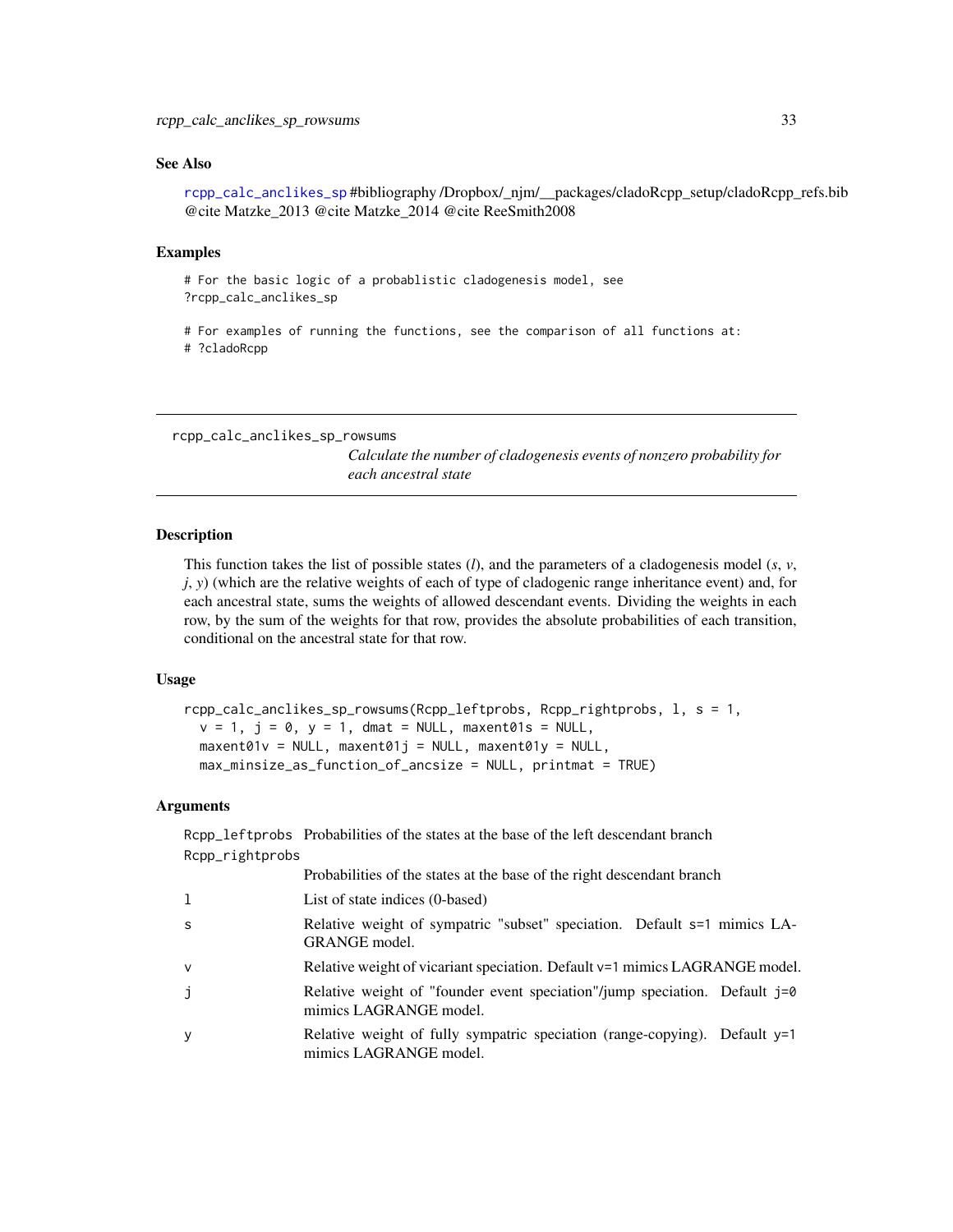| dmat      | If given, a matrix of rank numareas giving multipliers for the probability of<br>each dispersal event between areas. Default NULL, which sets every cell of the<br>dmat matrix to value 1. Users may construct their own parameterized dmat (for<br>example, making dmat a function of distance) for inclusion in ML or Bayesian<br>analyses. |
|-----------|-----------------------------------------------------------------------------------------------------------------------------------------------------------------------------------------------------------------------------------------------------------------------------------------------------------------------------------------------|
| maxent01s | Matrix giving the relative weight of each possible descendant rangesize for the<br>smaller range, for a given ancestral rangesize, for a subset-sympatric speciation<br>event. Default is NULL, which means the script will set up the LAGRANGE<br>model (one descendent always has range size 1).                                            |
| maxent01v | Matrix giving the relative weight of each possible descendant rangesize for the<br>smaller range, for a given ancestral rangesize, for a vicariance speciation event.<br>Default is NULL, which means the script will set up the LAGRANGE model (one<br>descendent always has range size 1).                                                  |
| maxent01j | Matrix giving the relative weight of each possible descendant rangesize for the<br>smaller range, for a given ancestral rangesize, for a founder-event speciation<br>event. Default is NULL, which means the script will set up the LAGRANGE<br>model (one descendent always has range size 1).                                               |
| maxent01y | Matrix giving the relative weight of each possible descendant rangesize for<br>the smaller range, for a given ancestral rangesize, for a full-sympatric (range-<br>copying) speciation event. Default is NULL, which means the script will set up<br>the LAGRANGE model (one descendent always has range size 1).                             |
|           | max_minsize_as_function_of_ancsize<br>If given, any state with a range larger that this value will be given a probability<br>of zero (for the branch with the smaller rangesize). This means that not every<br>possible combination of ranges has to be checked, which can get very slow for<br>large state spaces.                           |
| printmat  | Should the probability matrix output be printed to screen? (useful for debug-<br>ging, but can be dramatically slow in R.app for some reason for even moderate<br>numbers of states; perhaps overrunning the line length)                                                                                                                     |

## Details

The inputs Rcpp\_leftprobs and Rcpp\_rightprobs are basically irrelevant here, but retained for symmetry with the other functions. In effect, this function is identical with [rcpp\\_calc\\_anclikes\\_sp](#page-22-1) except that Rcpp\_leftprobs and Rcpp\_rightprobs are arrays of 1s of length(l), i.e. length(number\_of\_states).

This function is no longer used in BioGeoBEARS, but has been retained to enable easy counting of the number of events. When all nonzero-probability events are of equal probability (e.g. as in LAGRANGE; Ree & Smith 2008) the function could be used for normalization, but it is safer to use [rcpp\\_calc\\_anclikes\\_sp](#page-22-1) or one of the faster COO-like equivalents.

## Value

Rsp\_rowsums A vector of size (numstates) giving the number of events of nonzero probability for each ancestral states.

## Author(s)

Nicholas Matzke <matzke@berkeley.edu>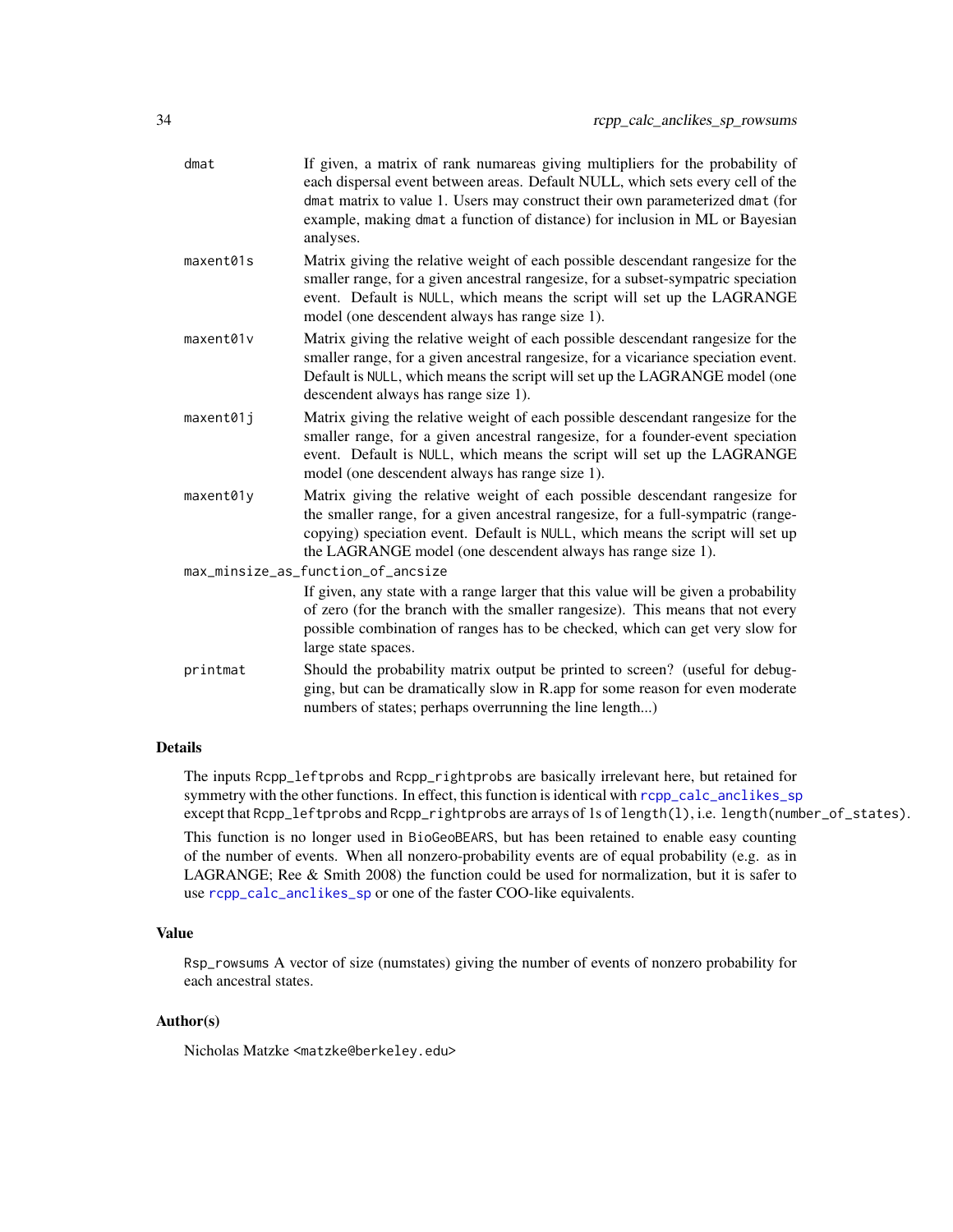#### <span id="page-34-0"></span>See Also

[rcpp\\_calc\\_anclikes\\_sp](#page-22-1), [rcpp\\_calc\\_anclikes\\_sp\\_COOprobs](#page-25-1), [rcpp\\_calc\\_anclikes\\_sp\\_COOweights\\_faster](#page-27-1) #bibliography /Dropbox/\_njm/\_\_packages/cladoRcpp\_setup/cladoRcpp\_refs.bib @cite Matzke\_2013 @cite Matzke\_2014 @cite ReeSmith2008

#### Examples

```
# For the basic logic of a probablistic cladogenesis model, see
?rcpp_calc_anclikes_sp
```
# For examples of running the functions, see the comparison of all functions at: # ?cladoRcpp

rcpp\_calc\_anclikes\_sp\_using\_COOprobs

*Calculate ancestral likelihoods given a COO-like probability matrix*

## Description

This function does a pass through a COO-like transition probability matrix for a node, inputting the probabilities that have been passed down from above for the left and right branch, and the sum of weights for each ancestral state, and returns the ancestral relative probabilities.

#### Usage

```
rcpp_calc_anclikes_sp_using_COOprobs(Rcpp_leftprobs, Rcpp_rightprobs,
 RCOO_left_i_list, RCOO_right_j_list, RCOO_probs_list, Rsp_rowsums,
 printmat = TRUE)
```
#### Arguments

Rcpp\_leftprobs Probabilities of the states at the base of the left descendant branch Rcpp\_rightprobs

Probabilities of the states at the base of the right descendant branch

```
RCOO_left_i_list
```
0-based index of the allowed left states

RCOO\_right\_j\_list

0-based index of the allowed right states

RCOO\_probs\_list

Value of the specified nonzero cells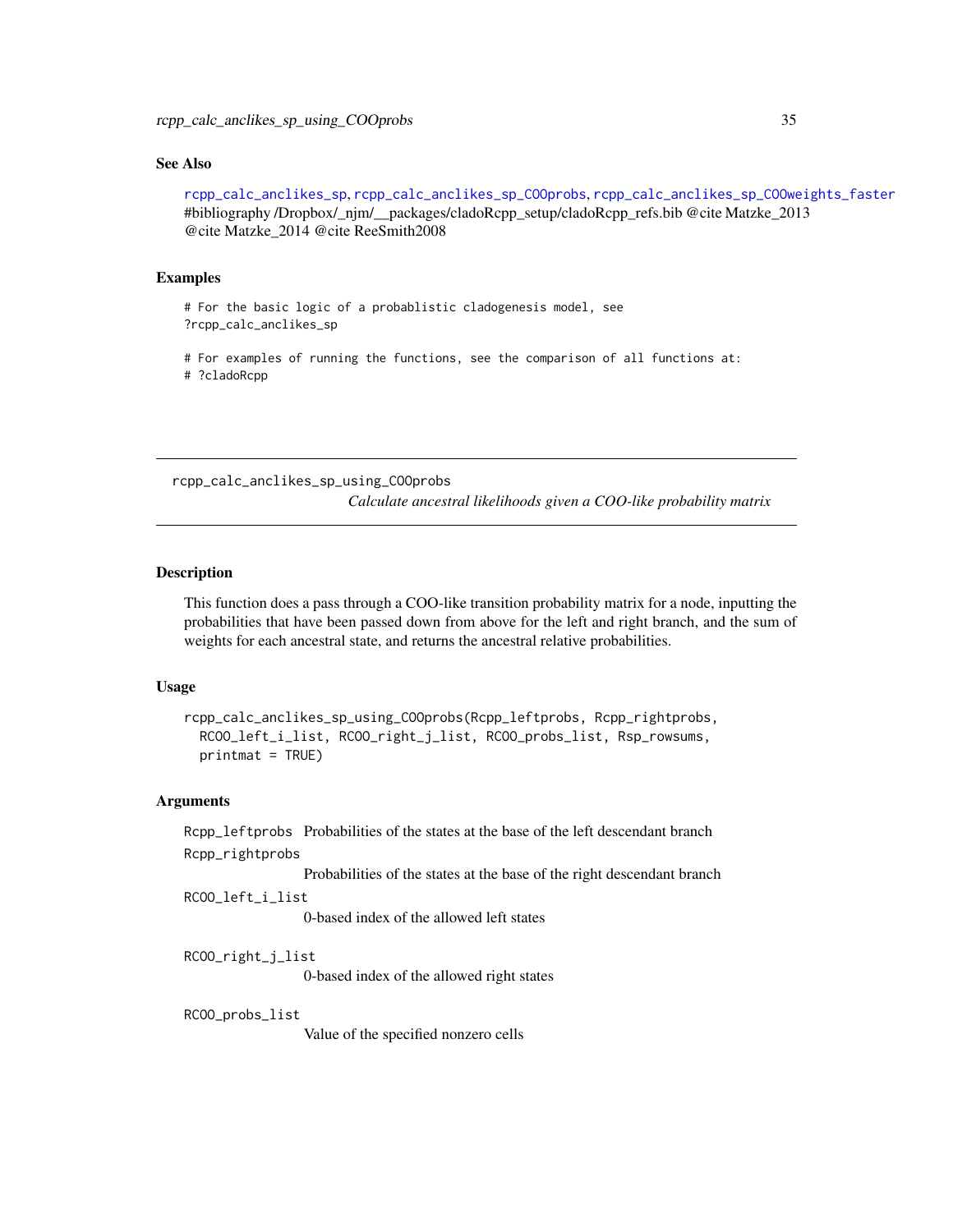<span id="page-35-0"></span>

| Rsp_rowsums | A vector of size (numstates) giving the sum of the relative probabilities of each |
|-------------|-----------------------------------------------------------------------------------|
|             | combination of descendant states, assuming the probabilities of the left- and     |
|             | right-states are all equal (set to 1). This is thus the sum of the weights, and   |
|             | dividing by this normalization vector means that the each row of the specia-      |
|             | tion probability matrix will sum to 1. Default assumes the weights sum to 1       |
|             | but this is not usually the case. Rsp_rowsums need only be calculated once        |
|             | per tree+model combination, stored, and then re-used for each node in the tree,   |
|             | yielding significant time savings.                                                |
| printmat    | Should the probability matrix output be printed to screen? (useful for debug-     |
|             | ging, but can be dramatically slow in R.app for some reason for even moderate     |
|             | numbers of states; perhaps overrunning the line length)                           |
|             |                                                                                   |

#### Details

This C++ implementation should be slightly faster than the R version, although for a simple pass through an array the difference may not be great.

#### Value

R\_anc\_relprobs Vector of the probabilities of the ancestral states

## Author(s)

Nicholas Matzke <matzke@berkeley.edu>

## See Also

[rcpp\\_calc\\_anclikes\\_sp](#page-22-1)

[rcpp\\_calc\\_anclikes\\_sp](#page-22-1) #bibliography /Dropbox/\_njm/\_\_packages/cladoRcpp\_setup/cladoRcpp\_refs.bib @cite Matzke\_2013 @cite Matzke\_2014

#### Examples

# For the basic logic of a probablistic cladogenesis model, see ?rcpp\_calc\_anclikes\_sp

# For examples of running the functions, see the comparison of all functions at: # ?cladoRcpp

rcpp\_calc\_rowsums\_for\_COOweights\_columnar *Calculate sum of weights for each ancestral state*

## Description

This is a C++ implementation of [rcpp\\_calc\\_anclikes\\_sp\\_rowsums](#page-32-1). It should be substantially faster, as it requires only one pass through COO\_weights\_columnar.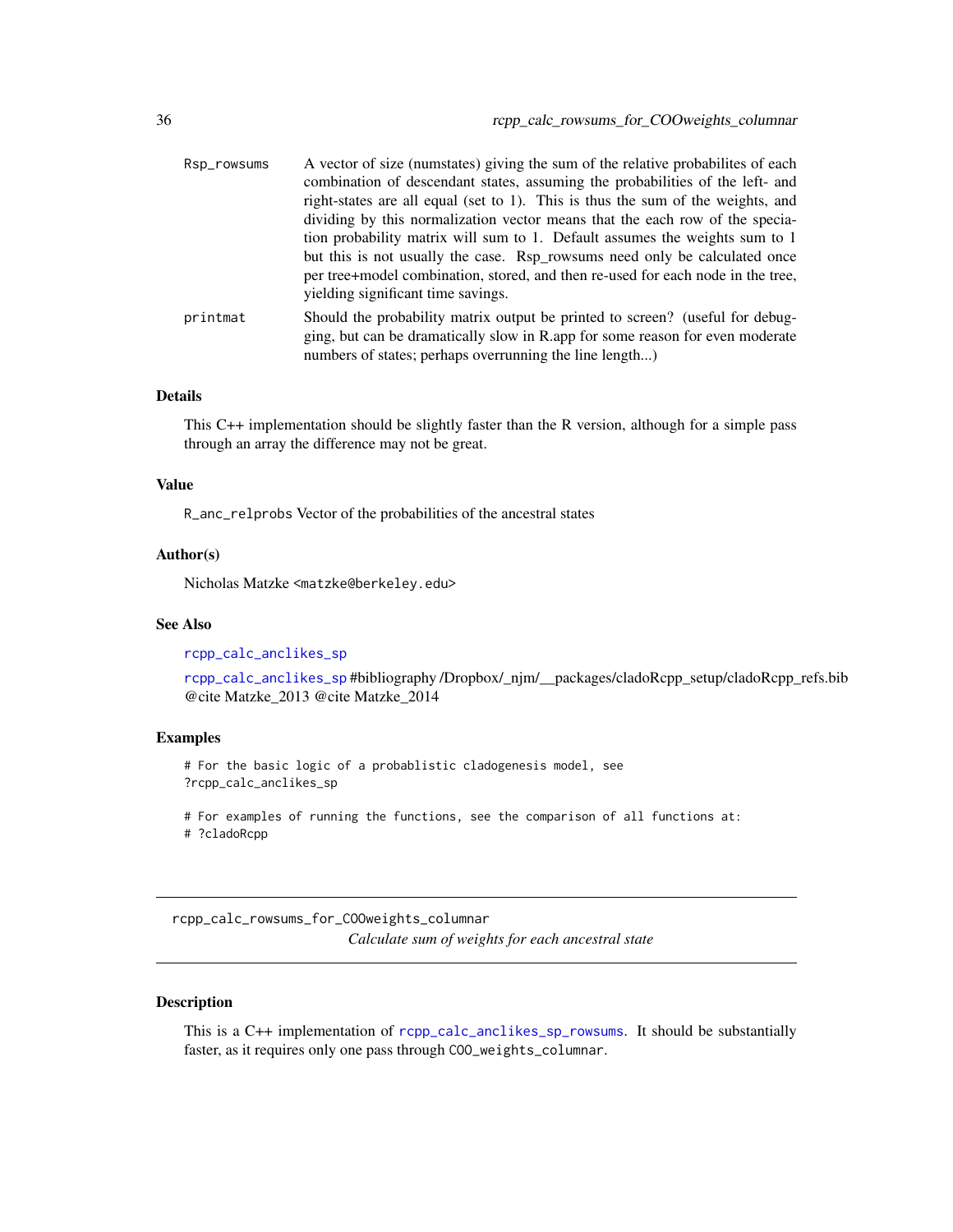#### <span id="page-36-0"></span>Usage

```
rcpp_calc_rowsums_for_COOweights_columnar(COO_weights_columnar,
  numstates = 1 + \max(sapply(X = CO\_{weights\_columnar, FUN = max)[1:3]),printmat = TRUE)
```
#### Arguments

COO\_weights\_columnar

|           | Transition probability matrix in COO-like format as 4 columns: ancestral index,<br>left index, right index, conditional probability given ancestral states. (assuming<br>likelihood of descendants is 1). Indexes are 0-based. Keep in mind that clado-<br>genesis matrices exclude the null state (a range of 0 areas), so if your states list<br>starts with the null range (as is typical/default in DEC-style models) then to get<br>the R 1-based state indices requires e.g. COO_weights_columnar $[1]$ ] + 2. |
|-----------|----------------------------------------------------------------------------------------------------------------------------------------------------------------------------------------------------------------------------------------------------------------------------------------------------------------------------------------------------------------------------------------------------------------------------------------------------------------------------------------------------------------------|
| numstates | The user should provide the number of states (WITHOUT counting the null<br>range), in case they are not all present in COO_weights_columnar. If empty, the<br>function assumes that the highest index represents the last state, and adds 1 to<br>get the number of states. This may be a hazardous assumption.                                                                                                                                                                                                      |
| printmat  | Should the probability matrix output be printed to screen? (useful for debug-<br>ging, but can be dramatically slow in R.app for some reason for even moderate<br>numbers of states; perhaps overrunning the line length)                                                                                                                                                                                                                                                                                            |

## Value

rowsums A vector of size (numstates) giving the sum of the relative probabilites of each combination of descendant states, assuming the probabilities of the left- and right-states are all equal (set to 1). This is thus the sum of the weights, and dividing by this normalization vector means that the each row of the speciation probability matrix will sum to 1. Default assumes the weights sum to 1 but this is not usually the case. Rsp\_rowsums need only be calculated once per tree+model combination, stored, and then re-used for each node in the tree, yielding significant time savings.

#### Author(s)

Nicholas Matzke <matzke@berkeley.edu>

## See Also

[rcpp\\_calc\\_anclikes\\_sp](#page-22-1) #bibliography /Dropbox/\_njm/\_\_packages/cladoRcpp\_setup/cladoRcpp\_refs.bib @cite Matzke\_2013 @cite Matzke\_2014

#### Examples

```
# For the basic logic of a probablistic cladogenesis model, see
?rcpp_calc_anclikes_sp
```

```
# For examples of running the functions, see the comparison of all functions at:
# ?cladoRcpp
```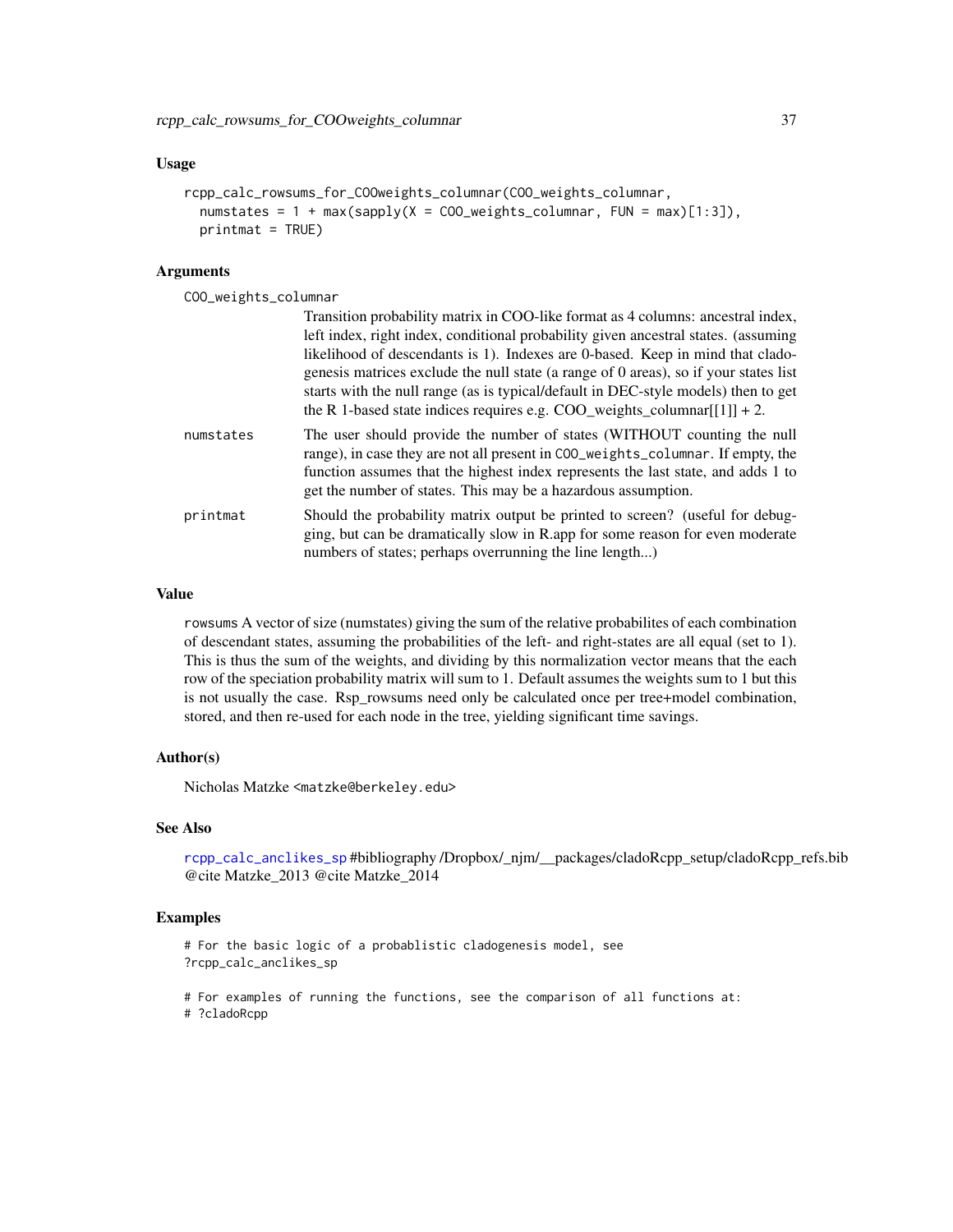<span id="page-37-0"></span>rcpp\_calc\_splitlikes\_using\_COOweights\_columnar *Calculate the split likelihoods using* COO\_weights\_columnar

#### **Description**

Calculates the split likelihoods using COO\_weights\_columnar, i.e. the weights as produced by [rcpp\\_calc\\_anclikes\\_sp\\_COOweights\\_faster](#page-27-1).

#### Usage

```
rcpp_calc_splitlikes_using_COOweights_columnar(Rcpp_leftprobs,
 Rcpp_rightprobs, COO_weights_columnar, Rsp_rowsums, printmat = TRUE)
```
#### Arguments

Rcpp\_leftprobs Probabilities of the states at the base of the left descendant branch Rcpp\_rightprobs

Probabilities of the states at the base of the right descendant branch

#### COO\_weights\_columnar

Transition probability matrix in COO-like format as 4 columns: ancestral index, left index, right index, conditional probability given ancestral states. (assuming likelihood of descendants is 1). Indexes are 0-based. Keep in mind that cladogenesis matrices exclude the null state (a range of 0 areas), so if your states list starts with the null range (as is typical/default in DEC-style models) then to get the R 1-based state indices requires e.g.  $COO$  weights columnar[[1]] + 2.

- Rsp\_rowsums A vector of size (numstates) giving the sum of the relative probabilites of each combination of descendant states, assuming the probabilities of the left- and right-states are all equal (set to 1). This is thus the sum of the weights, and dividing by this normalization vector means that the each row of the speciation probability matrix will sum to 1. Default assumes the weights sum to 1 but this is not usually the case. Rsp\_rowsums need only be calculated once per tree+model combination, stored, and then re-used for each node in the tree, yielding significant time savings.
- printmat Should the probability matrix output be printed to screen? (useful for debugging, but can be dramatically slow in R.app for some reason for even moderate numbers of states; perhaps overrunning the line length...)

#### Value

splitlikes Vector of the probabilities of each allowed split

#### Author(s)

Nicholas Matzke <matzke@berkeley.edu>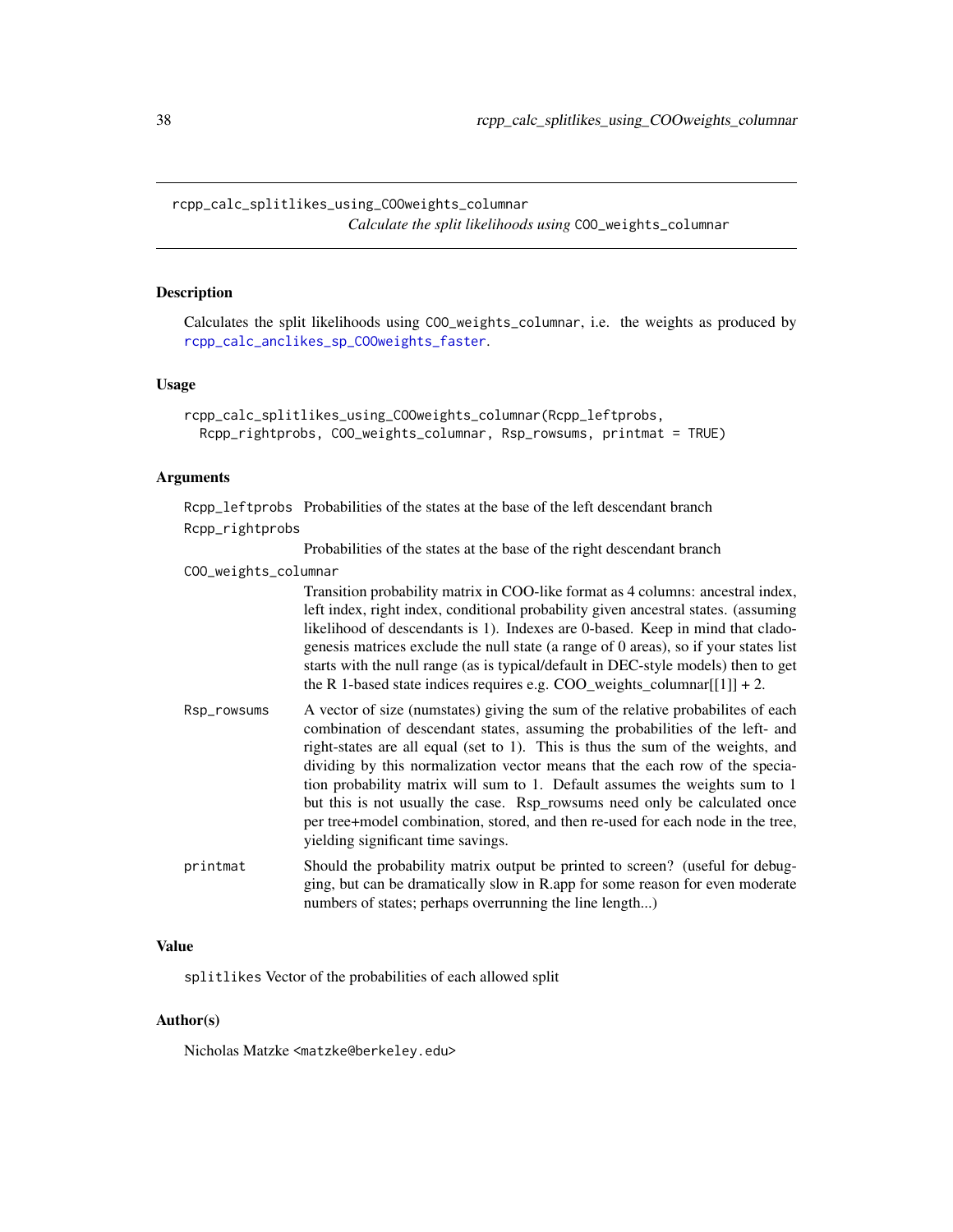## <span id="page-38-0"></span>Rcpp\_combn\_zerostart 39

## See Also

[rcpp\\_calc\\_anclikes\\_sp](#page-22-1) #bibliography /Dropbox/\_njm/\_\_packages/cladoRcpp\_setup/cladoRcpp\_refs.bib @cite Matzke\_2013 @cite Matzke\_2014

## Examples

```
# For the basic logic of a probablistic cladogenesis model, see
?rcpp_calc_anclikes_sp
# For examples of running the functions, see the comparison of all functions at:
```
# ?cladoRcpp

<span id="page-38-1"></span>Rcpp\_combn\_zerostart *Get all the combinations of descendent state pairs, in 0-based index form*

#### Description

Given the number of states, this function returns all of the pairs of indexes corresponding to those states.

## Usage

```
Rcpp_combn_zerostart(n_to_choose_from, k_to_choose, maxlim = 1e+07)
```
## **Arguments**

| n_to_choose_from |                                                                                                         |
|------------------|---------------------------------------------------------------------------------------------------------|
|                  | $N$ in N choose K                                                                                       |
| k_to_choose      | K in N choose K                                                                                         |
| maxlim           | To avoid memory overruns, the number of combinations can be no larger than<br>$maxlim (default: 1e+07)$ |

## Details

The C++ version is MUCH faster than the plain-R version.

## Value

outarray an integer matrix with outarray rows; the number of columns is the number of combinations.

## Author(s)

Nicholas Matzke <matzke@berkeley.edu>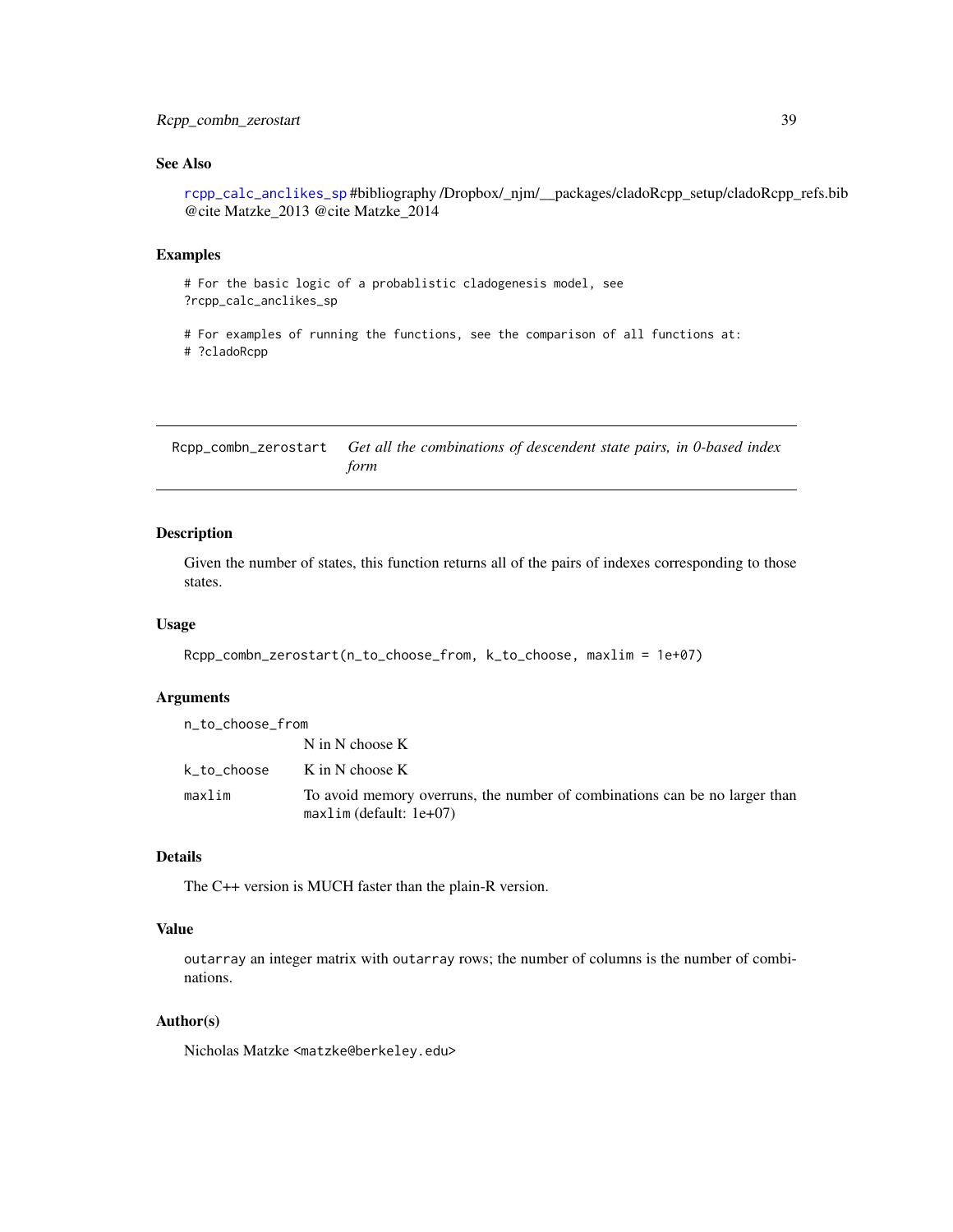## See Also

[rcpp\\_calc\\_anclikes\\_sp](#page-22-1), [rcpp\\_mult2probvect](#page-40-1), [rcpp\\_convolve](#page-39-1) #bibliography /Dropbox/\_njm/\_\_packages/cladoRcpp\_s @cite Matzke\_2013 @cite Matzke\_2014

#### Examples

```
Rcpp_combn_zerostart(n_to_choose_from=4, k_to_choose=2, maxlim=1e+07)
Rcpp_combn_zerostart(n_to_choose_from=4, k_to_choose=3, maxlim=1e+07)
```
<span id="page-39-1"></span>rcpp\_convolve *Run C++ version of convolve(x,y, conj=TRUE, type="open")*

#### Description

This function runs a  $C++$  version of the R function [convolve](#page-0-0), specifically: convolve(x,y, conj=TRUE, type="open")

## Usage

rcpp\_convolve(a, b)

#### Arguments

| a | a numeric vector |
|---|------------------|
| h | a numeric vector |

## Details

The R function [convolve](#page-0-0) is an example of an R function that gets very slow when the input vectors are large. This C++ version, rcpp\_convolve can be dramatically faster for large vectors.

rcpp\_convolve produces the same output as: convolve(ca, cb, conj=TRUE, type="open")

Note: The C++ code is from the Rcpp examples in: Eddelbuettel & Francois (2011). Rcpp: Seamless R and C++ Integration. *Journal of Statistical Software*, 40(8), 1-18.

#### Value

convolve\_result\_vector the vector which is the product of the convolution

## Author(s)

C++ code by: Dirk Eddelbuettel <edd at debian.org> & Romain Francois (2011); This R wrapper & documentation: Nicholas Matzke <matzke@berkeley.edu>

#### See Also

[Rcpp](#page-0-0), [convolve](#page-0-0), [rcpp\\_mult2probvect](#page-40-1), [Rcpp\\_combn\\_zerostart](#page-38-1) #bibliography /Dropbox/\_njm/\_\_packages/cladoRcpp\_set @cite Eddelbuettel\_Francois\_2011

<span id="page-39-0"></span>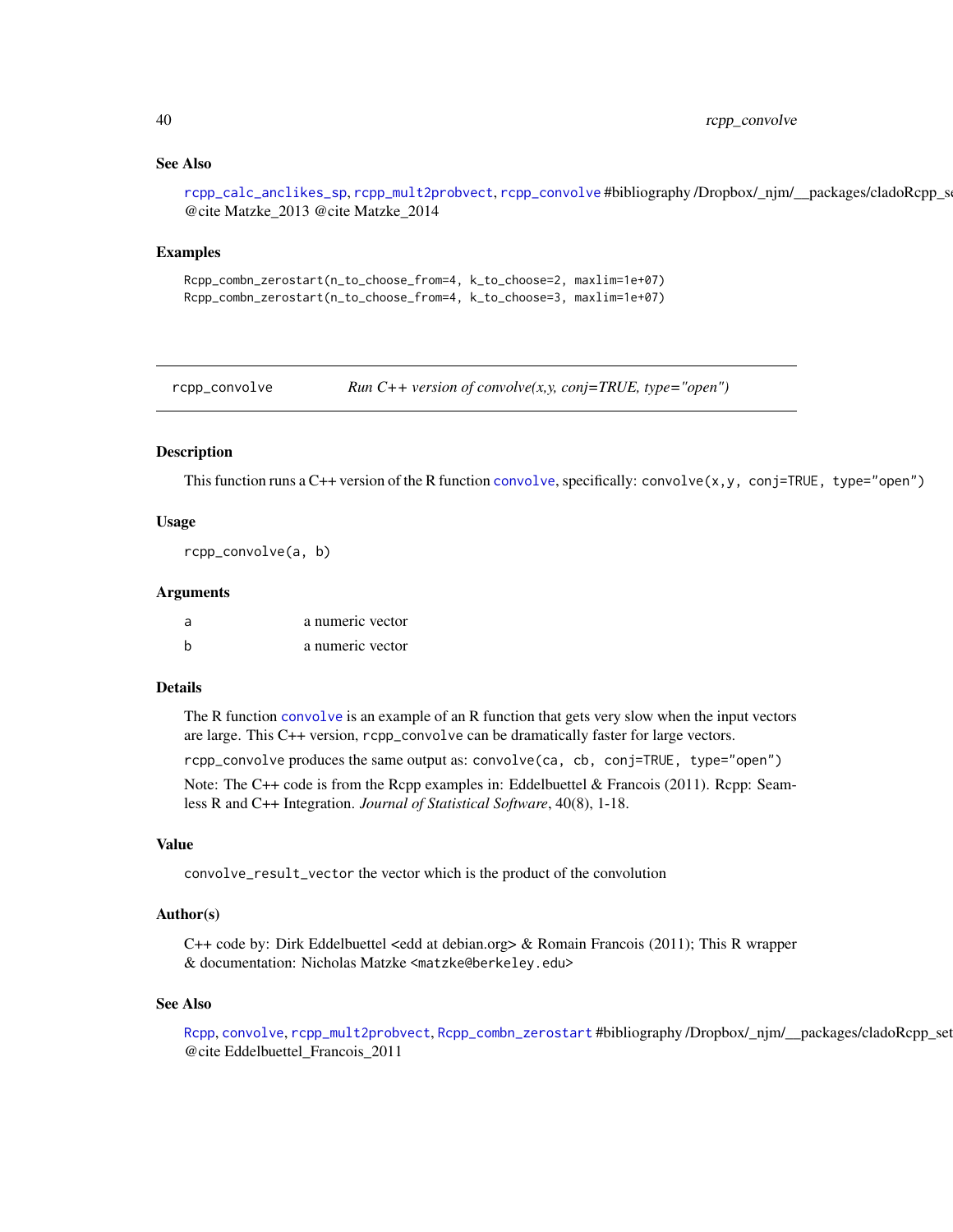## <span id="page-40-0"></span>rcpp\_mult2probvect 41

## Examples

```
# Set up 2 vectors, then convolve them
ca = c(1, 2, 3, 4, 5)cb = c(2, 2, 2, 2, 2)rcpp_convolve(a=ca, b=cb)
# Same as:
convolve(ca, cb, conj=TRUE, type="open")
```
<span id="page-40-1"></span>

| rcpp_mult2probvect | Get the product of multiplying each pair of values in a vector (cross- |
|--------------------|------------------------------------------------------------------------|
|                    | <i>product</i> )                                                       |

## Description

This function calls a C++ function which multiplies two vectors by each other elementwise, such that the output is of length(a)  $*$  length(b).

#### Usage

rcpp\_mult2probvect(a, b)

#### Arguments

| -a | a numeric vector |
|----|------------------|
|    | a numeric vector |

## Details

This is the cross-product operation, which exists in R ([%o%](#page-0-0) or [tcrossprod](#page-0-0)). However, it is handy to have is as a C++ function for calculating the probability of pairs of descendant states, given the probability of each state individually.

#### Value

tcross\_product\_vector the vector which is the product of the convolution

#### Author(s)

Nicholas Matzke <matzke@berkeley.edu>

## See Also

[%o%](#page-0-0), [tcrossprod](#page-0-0), [Rcpp\\_combn\\_zerostart](#page-38-1), [rcpp\\_convolve](#page-39-1)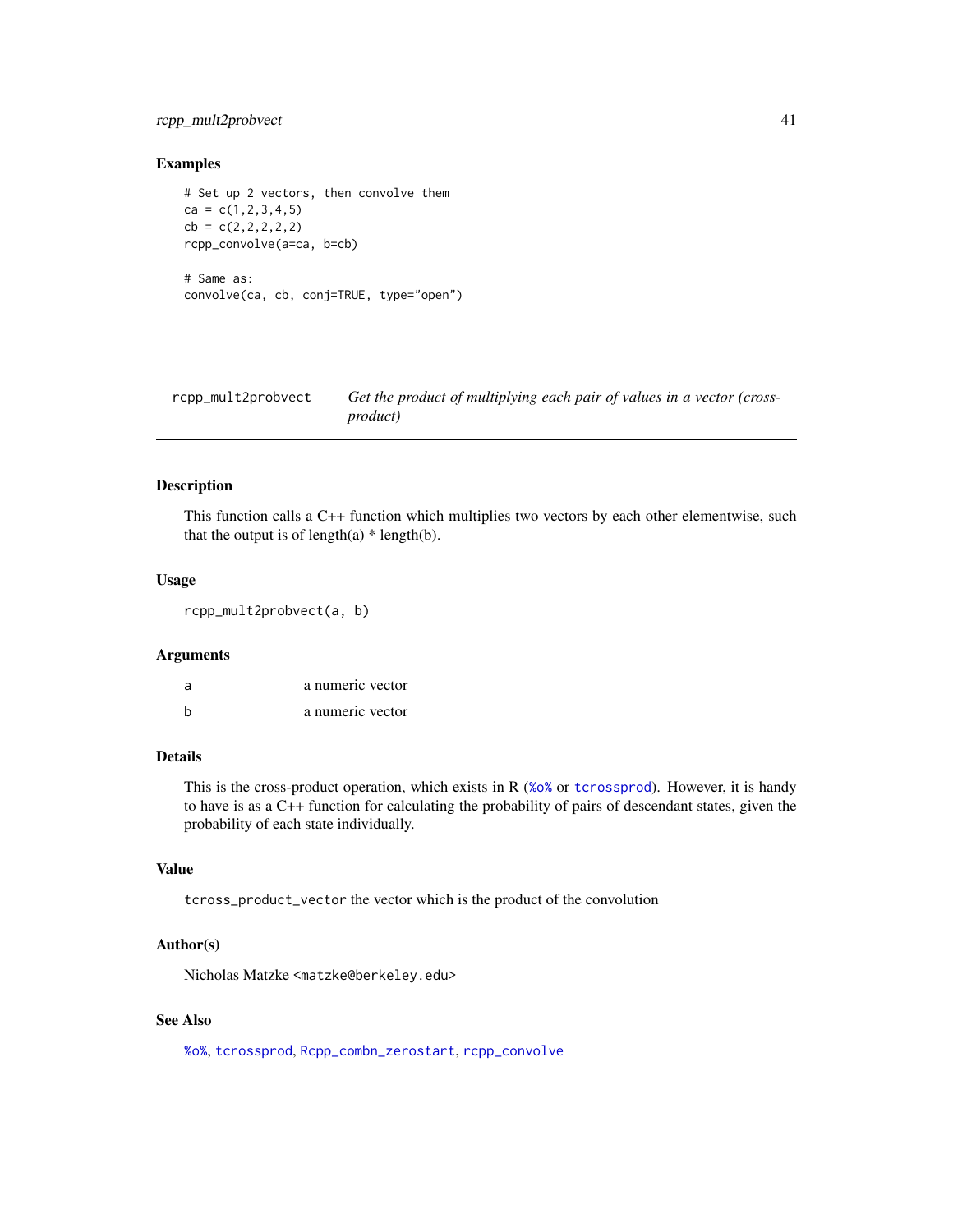## Examples

```
ca = c(1, 2, 3, 4, 5)cb = c(2, 2, 2, 2, 2)rcpp_mult2probvect(a=ca, b=cb)
# Same as:
c(ca %o% cb)
# Or:
c(outer(ca, cb))
# Or:
tcrossprod(ca, cb)
```
rcpp\_states\_list\_to\_DEmat

*C++ conversion of a states list to a dispersal-extinction matrix (DEmat)*

## Description

This function takes a list of states/ranges, a matrix describing relative dispersal probability (dmat) for each pair of areas, and a list describing the local extirpation probability for each area (elist), and calculates a transition matrix Qmat accordingly.

#### Usage

```
rcpp_states_list_to_DEmat(areas_list, states_list, dmat, elist,
 amat = NULL, include_null_range = TRUE, normalize_TF = TRUE,
 makeCOO_TF = FALSE, min_precision = 1e-26)
```
## Arguments

| areas_list         | a list of lists of areas (numbers, starting with 0)                                                                                   |  |
|--------------------|---------------------------------------------------------------------------------------------------------------------------------------|--|
| states_list        | a list of lists of areas (numbers, starting with $0$ )                                                                                |  |
| dmat               | dispersal matrix from area to area                                                                                                    |  |
| elist              | a list of extinction probabilities                                                                                                    |  |
| amat               | A matrix specifying the probability of instantaneous transition from one area to<br>another (as in standard character rate matrices). |  |
| include_null_range |                                                                                                                                       |  |
|                    | include the null () range (NA) in the matrix (LAGRANGE default=TRUE)                                                                  |  |
| normalize_TF       | should the columns be $-1$ * rowsums?                                                                                                 |  |
| makeCOO TF         | should the returned matrix be COO or standard dense (the latter is default).                                                          |  |
| min_precision      | what is the effective minimum size for 0                                                                                              |  |
|                    |                                                                                                                                       |  |

<span id="page-41-0"></span>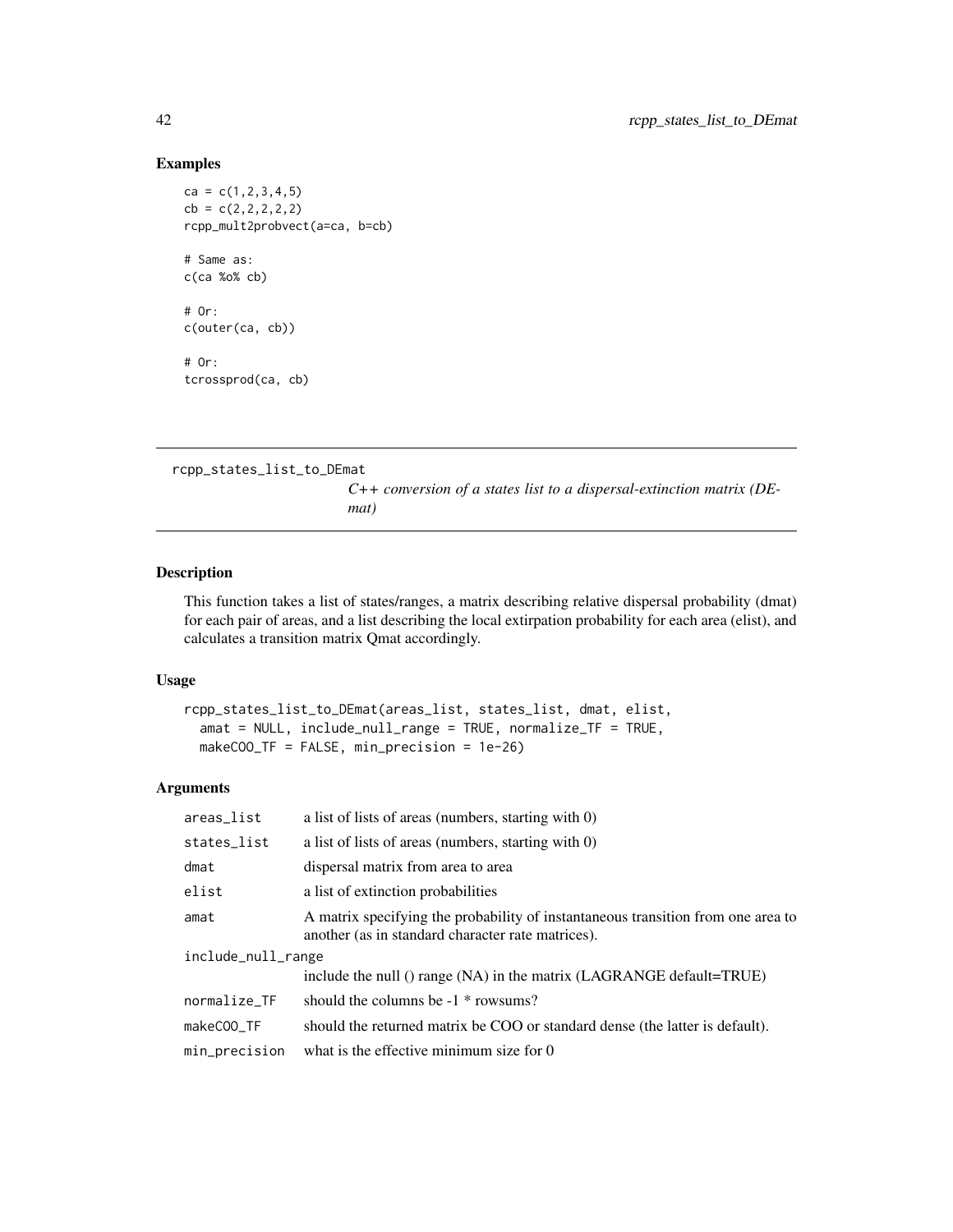#### <span id="page-42-0"></span>Details

The size of the matrix will expand dramatically with the number of areas. See [numstates\\_from\\_numareas](#page-19-1) for the calculation.

Above 7 or so areas, making Qmat a COO-formatted matrix (COO=Coordinate list, see wikipedia, [http://en.wikipedia.org/wiki/Sparse\\_matrix#Coordinate\\_list\\_.28COO.29](http://en.wikipedia.org/wiki/Sparse_matrix#Coordinate_list_.28COO.29) ) which can then be used in rexpokit's sparse-matrix algorithms, should be more efficient. (Sparse matrices are matrices made of mostly 0s.)

#### Value

dmat (a standard Q matrix)

## Author(s)

Nicholas Matzke <matzke@berkeley.edu>

## References

[http://en.wikipedia.org/wiki/Sparse\\_matrix#Coordinate\\_list\\_.28COO.29](http://en.wikipedia.org/wiki/Sparse_matrix#Coordinate_list_.28COO.29) #bibliography /Dropbox/\_njm/\_\_packages/cladoRcpp\_setup/cladoRcpp\_refs.bib @cite Matzke\_2013 @cite Matzke\_2014 @cite ReeSmith2008

## See Also

[numstates\\_from\\_numareas](#page-19-1), [convolve](#page-0-0)

## Examples

```
# Specify the areas
areas\_list\_txt = c("A", "B", "C")areas_list_txt
# rcpp_states_list_to_DEmat function requires a 0-based list of areas
area\_list = seq(0, length(areas\_list\_txt)-1, 1)areas_list
## Not run:
# Calculate the list of 0-based indices for each possible
#geographic range, i.e. each combination of areas
states_list = rcpp_areas_list_to_states_list(areas=areas_list, maxareas=3,
include_null_range=FALSE)
states_list
states_list = rcpp_areas_list_to_states_list(areas=areas_list, maxareas=3,
include_null_range=TRUE)
states_list
states_list = rcpp_areas_list_to_states_list(areas=areas_list, maxareas=2,
include_null_range=TRUE)
states_list
states_list = rcpp_areas_list_to_states_list(areas=areas_list, maxareas=1,
include_null_range=TRUE)
```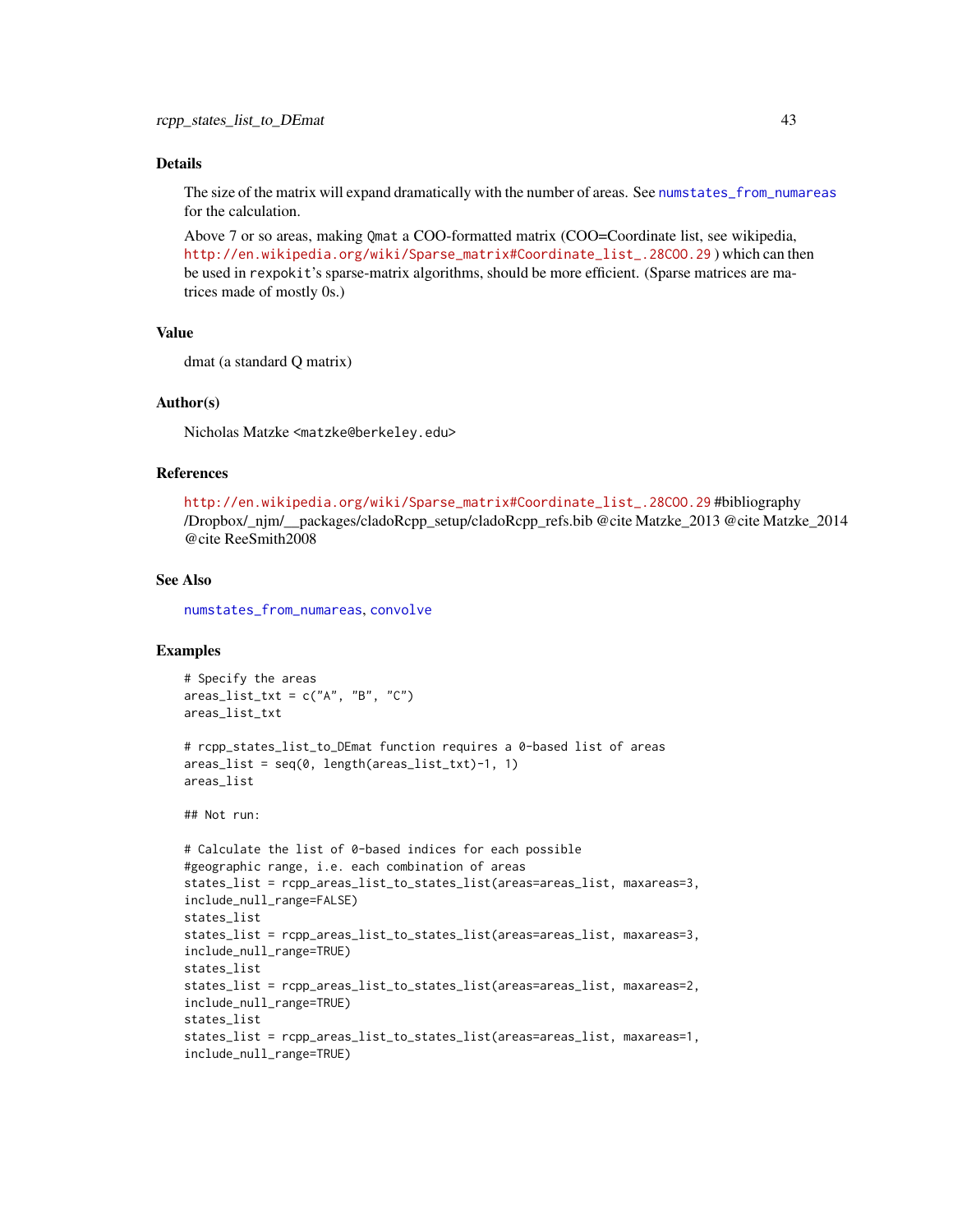```
states_list
# Hard-code the along-branch dispersal and extinction rates
d = 0.2e = 0.1# Calculate the dispersal weights matrix and the extinction weights matrix
# Equal dispersal in all directions (unconstrained)
areas = areas_list
distances_mat = matrix(1, nrow=length(areas), ncol=length(areas))
dmat = matrix(d, nrow=length(areas), ncol=length(areas))
dmat
# Equal extinction probability for all areas
elist = rep(e, length(areas))
elist
# Set up the instantaneous rate matrix (Q matrix, Qmat)
# DON'T force a sparse-style (COO-formatted) matrix here
force_sparse = FALSE
Qmat = rcpp_states_list_to_DEmat(areas_list, states_list, dmat, elist,
include_null_range=TRUE, normalize_TF=TRUE, makeCOO_TF=force_sparse)
Qmat
# DO force a sparse-style (COO-formatted) matrix here
force_sparse = TRUE
Qmat = rcpp_states_list_to_DEmat(areas_list, states_list, dmat, elist,
include_null_range=TRUE, normalize_TF=TRUE, makeCOO_TF=force_sparse)
Qmat
# Repeat with an amat
amat = dmatamat[is.numeric(amat)] = 0.33
# Set up the instantaneous rate matrix (Q matrix, Qmat)
# DON'T force a sparse-style (COO-formatted) matrix here
force_sparse = FALSE
Qmat = rcpp_states_list_to_DEmat(areas_list, states_list, dmat, elist, amat,
include_null_range=TRUE, normalize_TF=TRUE, makeCOO_TF=force_sparse)
Qmat
# DO force a sparse-style (COO-formatted) matrix here
force_sparse = TRUE
Qmat = rcpp_states_list_to_DEmat(areas_list, states_list, dmat, elist, amat,
include_null_range=TRUE, normalize_TF=TRUE, makeCOO_TF=force_sparse)
Qmat
## End(Not run)
```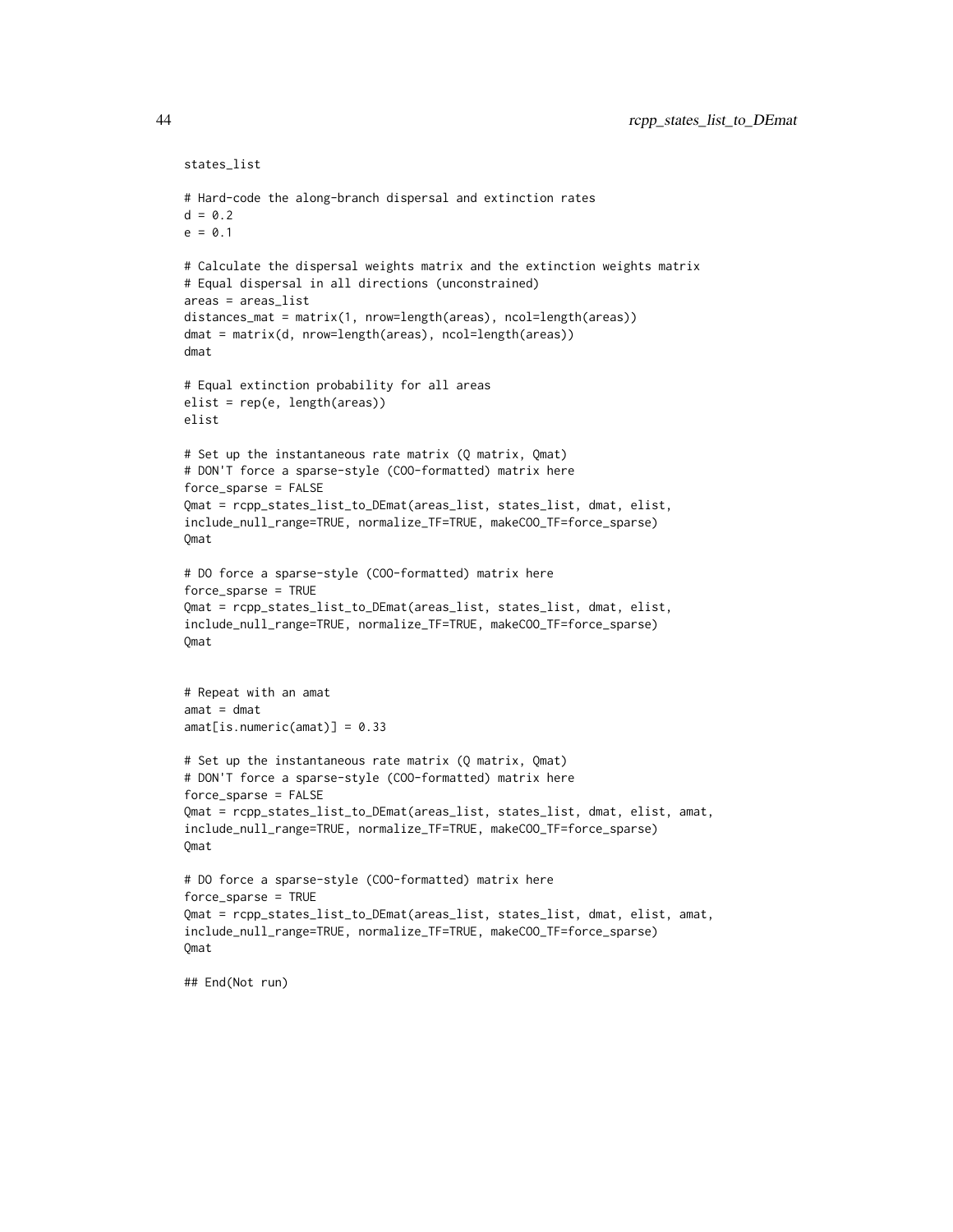<span id="page-44-0"></span>

## Description

[strsplit](#page-0-0) returns the results inside a list, which is annoying. strsplit3 shortens the process.

## Usage

strsplit3(x, ...)

## Arguments

|          | A string to split                                            |
|----------|--------------------------------------------------------------|
| $\cdots$ | Other arguments to strsplit. The argument split is required. |

## Value

out The output from inside the list.

## Author(s)

Nicholas J. Matzke <matzke@berkeley.edu>

## See Also

## [strsplit](#page-0-0)

## Examples

```
# strsplit returns the results inside a list element
out = strsplit("ABC", split="")
out
# I.e....
out[[1]]
# If this is annoying/ugly in the code, use strsplit3:
out = strsplit3("ABC", split="")
out
```